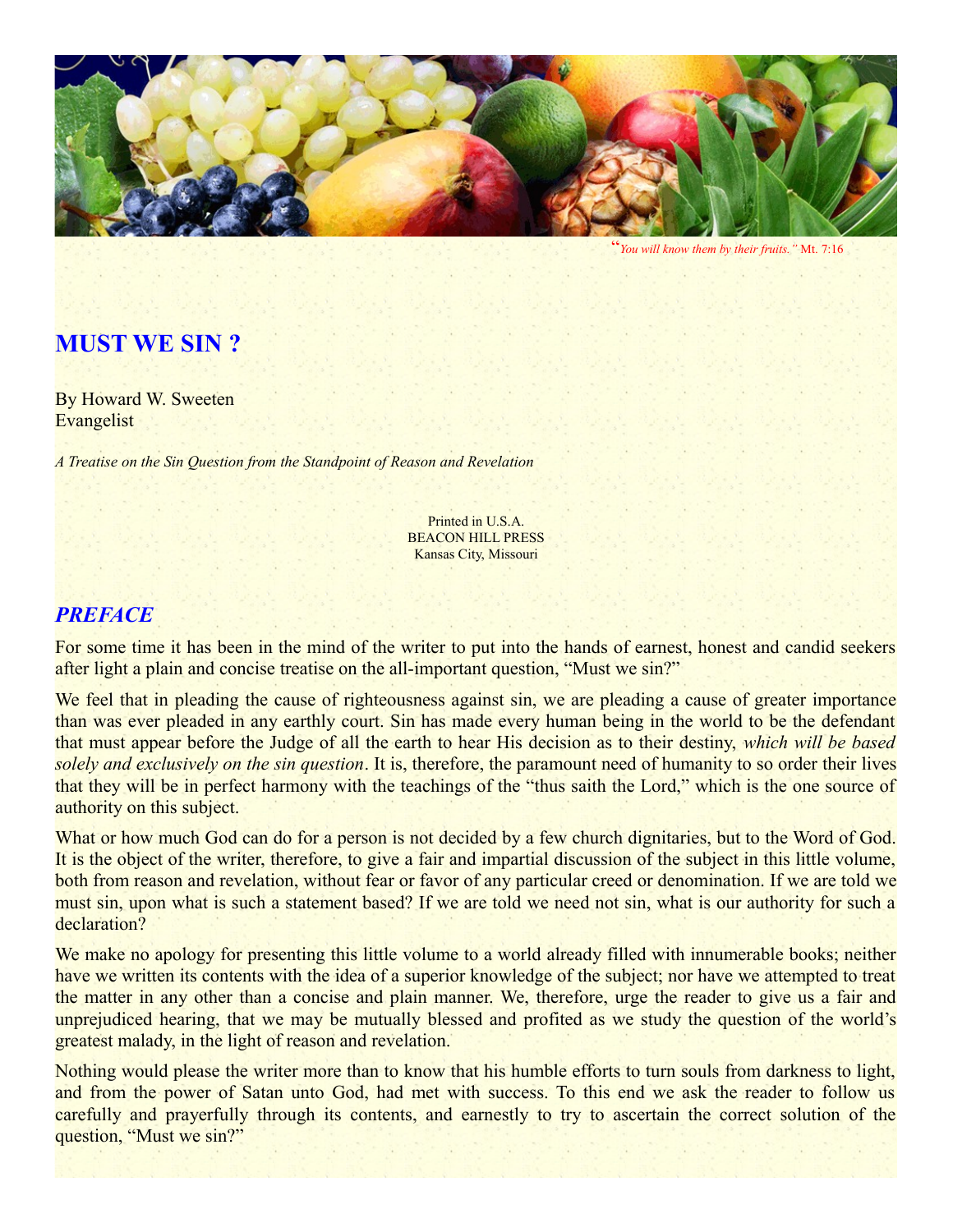## *1. The Origin Of Sin*

teaches, and such as we believe Him to possess, it is existence before the foundation of the world. plainly evident there is something in the world that Somewhere out in the great eternity sin evidently had God never made; something that is a disturbing its origin; possibly, owing to the fact that God endows element; that is rebellious against His kingdom and His intelligent creatures with volition (free will), and government; that is anarchistic (lawless) in principle; that whatever is susceptible to use is susceptible also to that is not subject to the law of God. It is the cause of abuse, a being chose disobedience to his Creator and every sorrow, every heartache, every disappointment, fell from the heights of holiness to the depths of sin. every defeat of righteousness, and is at the bottom of most of the world's difficulties.

It made a devil out of an archangel; it crucified God's only begotten Son; and that something, God, in His infinite wisdom, is pleased to call SIN.

You and I, dear reader, have never seen a world like God made; all that our poor mortal eyes have ever been privileged to look upon has suffered from the curse of the dreadful malady of sin. We have never seen a man as God originally made him. All the human family we have ever seen has been cursed by sin. They are subject to aches and pains, distorted by disease, bent by age, and are destined soon to wither and die.

When God made the world, He made it pure and holy; man was holy; hence the world was happy. Man walked in sweet fellowship with his Maker, and basked in the smile of his Creator. There was no antagonism; nothing foul nor unclean; no friction in all of God's creation; nothing grating nor discordant. The world was at peace, and all creation in loving harmony. The land indeed was delightful; its valleys were carpeted with velvet green, and its hillsides were decked with beautiful, thornless vegetation; every tree that grew in limited. Whether sin had its origin with Lucifer, or its fertile soil was pleasant to look upon, while trees whose fruits were good for food grew in abundance. The tree of "the knowledge of good and evil" grew in the midst of this Edenic Paradise.

During this period in our world's history, you might have searched from the river to the ends of the earth for misery, pain or guilt, and found only holiness, happiness and harmony. But, alas! It did not long remain in this Edenic state. It was soon invaded by a subtle and powerful foe; and by one man, we are told in the Book, sin entered into the world, and "death by sin, and so death passed upon all men for that all have sinned" (Rom. 5:12).

If there is a God with moral attributes such as our Bible Sin is an infinite malady; and undoubtedly had its

There are many things which we do not know; perhaps, because it is not necessary for us to know, and because they are beyond our finite conception; hence, no man knows the exact location of heaven or hell, though they both exist and have a definite location; for there can be no place without location; and Jesus said in regard to heaven, "I go to prepare a place for you" (John 14:2). Of hell, the rich man said, "Send him to my father's house, for I have five brethren, that he may testify unto them, lest they also come into this place of torment" (Luke 16:28).

Though God has clearly revealed the existence of both heaven and hell, yet for some cause, in His infinite wisdom. He has not revealed their exact location. Perhaps it is because such a revelation would not make the motive for repentance any stronger, and perhaps because if He should tell us its exact location, our acquaintance with space outside the earth is so limited, we would know very little, if any more, than we do at the present.

So, likewise, with the Origin of sin; our knowledge of events before the foundation of the world is decidedly away back ages before, we do not know any more than we know where eternity had its beginning; it is beyond our sphere of thought, and the only way possible for us to know exactly how, when, and where it began is by divine revelation; and God, for some wise purpose, has seen fit to make no such revelation to His creatures, as the knowledge of its beginning is of little consequence. Hence all statements relative to this matter other than what is revealed scripturally, can at the best, be only speculation. All that we are, or need to be, concerned about, is its origin upon earth, and its effects upon our present and future being.

The Scripture reveals the fact that a being called Satan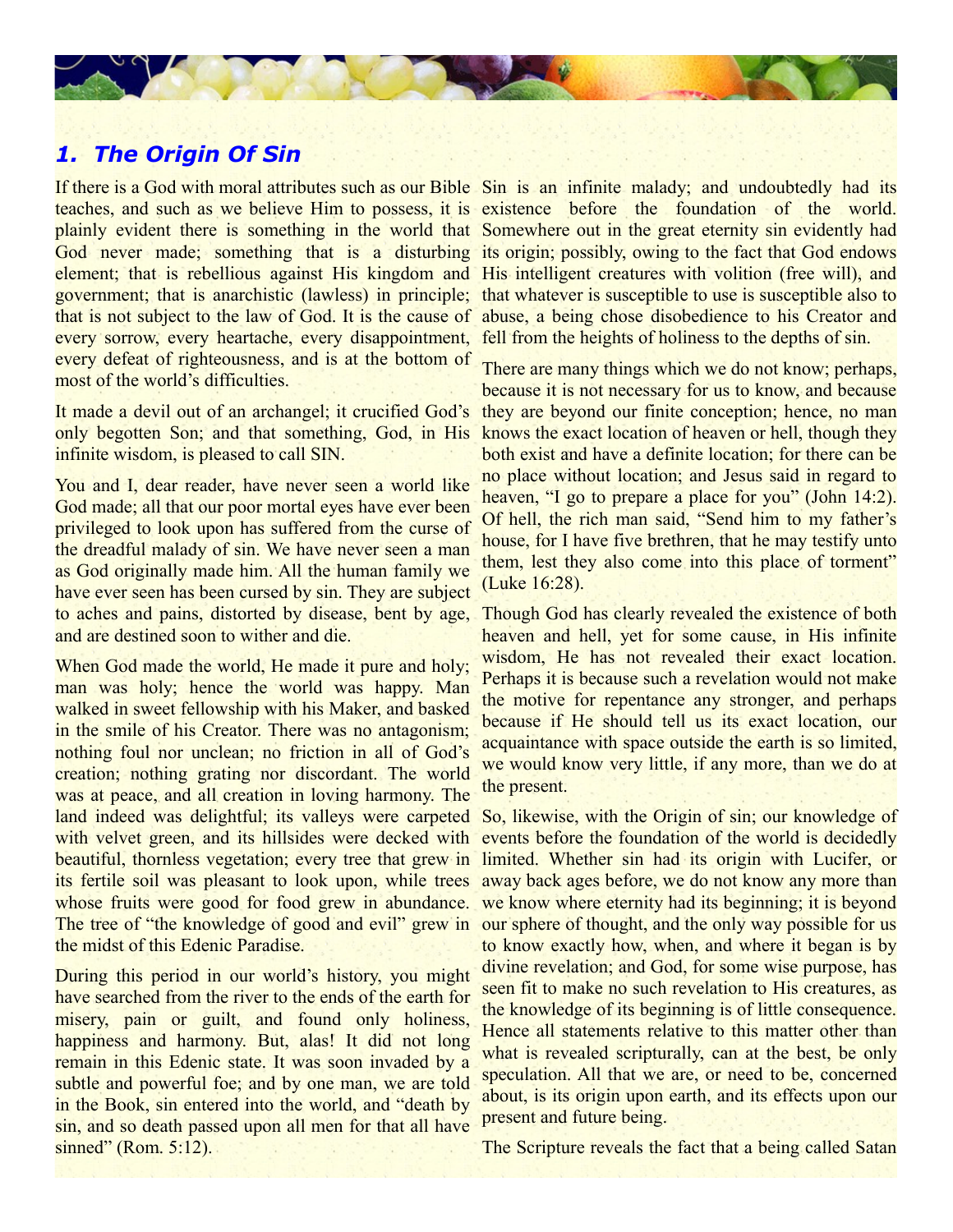encountered Adam and Eve in the Garden, and shall inherit the kingdom of God"? If there is no sin, succeeded in beguiling them into like disobedience. what causes that army of fallen girls to bury their faces Thus by the disobedience of this man, sin entered the in their hands and weep for the days of their virtue and sacred precincts of the beautiful Garden; the occupants purity? From whence does all the brawling, strife, were driven from their happy abode; the beautiful contention, malice, enmity and hatred proceed, if not Garden became a place of thorns and thistles; the earth, from sin? Reason all you will, sin is here both in which had basked in the smile of its Creator, was now principle and practice. It stalks through our streets at blackened by the curse of sin; and in less than fifteen mid-day, and mows down its victims by countless hundred years, owing to the increased spirit of thousands, victims who are helpless to resist its power. disobedience, God was compelled to destroy with one As light is universal, though some may deny it, shut great deluge all that He had made.

Today every cold wintry blast, every terrific storm, every volcanic eruption, every barren field, every tearing briar, all combine in awful accusation against "For all have sinned and come short of the glory of man and his unholy deeds. Every breaking heart every God" (Rom. 3:23). And as the apostle writes to the distorted frame racked with pain, every disappointed Ephesians, we "are all by nature the children of wrath" life, every defeated soul, owes all its sorrow to sin.

One writer, speaking of sin and its origin, says, "Sin is an immense river running through the secret channels Thus sin is a universal, inherent malady, coming to all of hell; it broke out upon this world in the Garden of of Adam's posterity through the offense in the Garden Eden. Ever enlarging, this river flows on around the of Eden. Hence, Paul writes to the Romans, "Therefore world; no flowers grow on its banks; no foliage waves as by the offense of one, judgment came upon all men beside its murky tide; everlasting lightning pencils to condemnation" (Rom. 5:18), and "by one man sin every angry wave, and hell's terrific thunders bound entered into the world, and death by sin; and so death from bank to bank with awful crash. Surely no one passed upon all men, for that all have sinned" (Rom. would visit this awful place; but, alas! Its shores are 5:12). lined from source to mouth with human wretches. They crowd to plunge into the fearful tide; all sexes, all colors, all conditions, all classes. The mother decks her daughter in the height of fashion, and side by side they plunge into the stream. Into this current the young man, thoughtless and laughing, runs.

The old man follows, with his hoary locks streaming in through his Edenic transgression, and inherited by all the wind like the shredded rigging of a storm-ridden ship; he pauses a moment on the verge, but is soon hurled into the seething tide." What a picture this writer has given us! We need only to look about us on every hand and behold the dire results of sin.

It is an established fact that sin is here. It is not a theory, not a fancy, not an allegory, but an awful, indisputable fact, Christian Science and a few other heresies to the contrary, notwithstanding. Laugh at it all you will, deny it all you will, yet it is here in all its gory criminality; its fruits are manifest daily in an indisputable manner. If there is no such thing as sin, what is it that has reddened the earth with crime? If there is no sin, what is it that causes that vast army of one hundred thousand men every year to fill drunkards' graves and an alcoholic hell; and to go to the dreadful judgment to meet that God who has said, "No drunkard

their eyes and refuse to admit any of it, so the malady of sin is universal, though we may dispute and deny its existence.

(Eph. 2:3), not by a long life of transgression, but by nature.

And as by grace we are separated from the devil and joined to God, so by sin we are separated from God and joined to the devil. Sin is no legitimate part of our being; it is a poisonous malady, a fungus growth, an abnormal condition, a parasite of the soul, a moral deformity planted in our common father Adam, his unfortunate posterity.

Of all the afflictions upon earth, there is none equal in gravity to the plague of sin upon the soul.

What leprosy is to the body, sin is to the soul, and more. What insanity is to the mind, sin is to the soul, and more. It is more dire in its results than cancer, more deadly than tuberculosis, more contagious than smallpox. The fact that the whole world is contaminated by the offense of one man speaks of its dreadful nature. The fires of hell remind us of its evil; the horrors of conscience remind us of its guilt; the dying Saviour reminds us of its gravity; while the hardness of men's hearts tells us in unmistakable terms of its dreadful effect. We ought no more to envy the sinner his sinful and worldly pleasure, than we would a man his cancer or leprosy. Who would envy a man his money, if that money were to cast his soul into hell?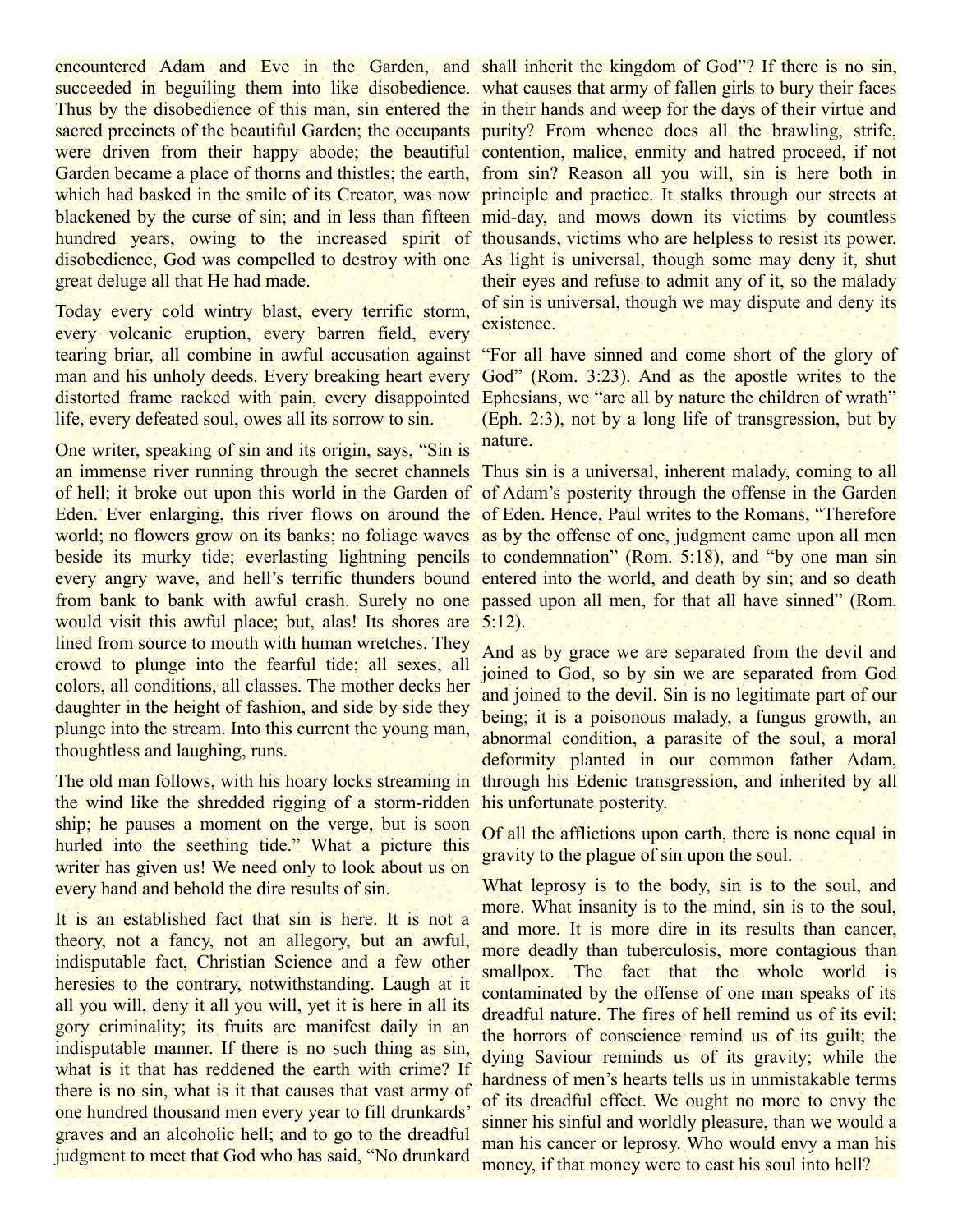Summing up the matter of sin as a whole, and taking before it is too late? True, there are other questions in into consideration the effect it produces, and the life that demand our attention; our education, our inevitable result it brings, we can but say: It were better business, our moral and social standing, our health, our for one to be an invalid all his life, and to be thrown duties as citizens as well as other problems, but after upon the mercy of the world as an object of charity, all, if we succeed in achieving success in all these than to be afflicted with sin, and finally cast by an things, and fail to properly solve and settle the sin infinite hand into outer darkness. Yea! He would be question, our lives have been sadly and woefully better to be an idiot, and be unconditionally saved, than misspent; for upon this question hinges not only to be an intelligent, responsible creature in bondage temporal and material prosperity and happiness, but and servitude to sin and suffer its inevitable also eternal destiny. consequence.

of sin are upon the race; sin is on our hands, and some concerning the most important question in our lives, disposition must be made of the matter. To ignore it and find a proper solution to it, for upon this hangs our will not settle it; to ridicule it does not evade it; in fact, destiny, both here and hereafter. a question of such magnitude and importance must not be evaded, we must inevitably face it; why not now

Let the reader bear in mind that the malady and curse prayerfully dedicated, that we may know the truth To this purpose, therefore, the pages of this volume are



Inasmuch as it is our purpose, in the following pages of to action alone; but is a dark, crooked, wicked, this book, to discuss the sin problem, it will be rebellious, devilish nature, inherited by all of Adam's necessary to first give the reader a proper analysis of posterity as a result of his fall in the Garden of Eden. the subject. "What is sin?" and "What is not sin?" and Inherent sin is clearly defined in such scriptures as "How shall we deal with it?" are questions of vital Eph. 2:3. "All by nature the children of wrath." importance. No first class physician would undertake Nothing could make us the children of wrath but sin; to prescribe a remedy for a patient until he had first yet, this we are, says the apostle, "by nature." In properly diagnosed the malady. In order to know the referring to the same thing in Rom. 7:17 he calls it "the remedy, we must first know the disease; hence, the sin that dwelleth in me"; which is clearly and distinctly caption of this chapter, "What is sin?"

At this particular time, our reader's attention is called, not to the remedy for sin, nor to the possibility of deliverance from sin, but merely to the nature and effects of sin. Sin is twofold in its existence, *actual sin* and *inherent sin (original sin)*. One denotes an action, the other denotes a condition; one is what we do, the other is what we are. Actual sin is defined in I John We quote from the "Shorter Catechism of the 3:4, "Whosoever committeth sin transgresseth also the Westminster Assembly," published by the Presbyterian law: for sin is a transgression of the law." Here sin is Board of Publication, page 5: defined in its actual sense. 'Actual sin consists of an act of transgression of God's law. Inherent sin is the sin principle, sometimes referred to as original sin, moral *Answer.* "Sin is any want of conformity unto, or defilement, depravity and similar terms. One writer transgression of the law of God." Thus we have the expresses actual sin as the "shoots of sin," and inherent twofold nature of sin expressed in the "transgression sin as "the roots of sin." Sin, therefore, is not confined of" and "conformity unto" the law of God.

separate in character from actual (acts of sin) sin, in that one denotes *inherent principle*, and the other *volitional action*. In thus describing sin, we are in perfect harmony with the teaching of all orthodox churches, as will be noted by the following extracts culled from the creeds of some of the leading denominations.

#### *question 14*, "What is sin?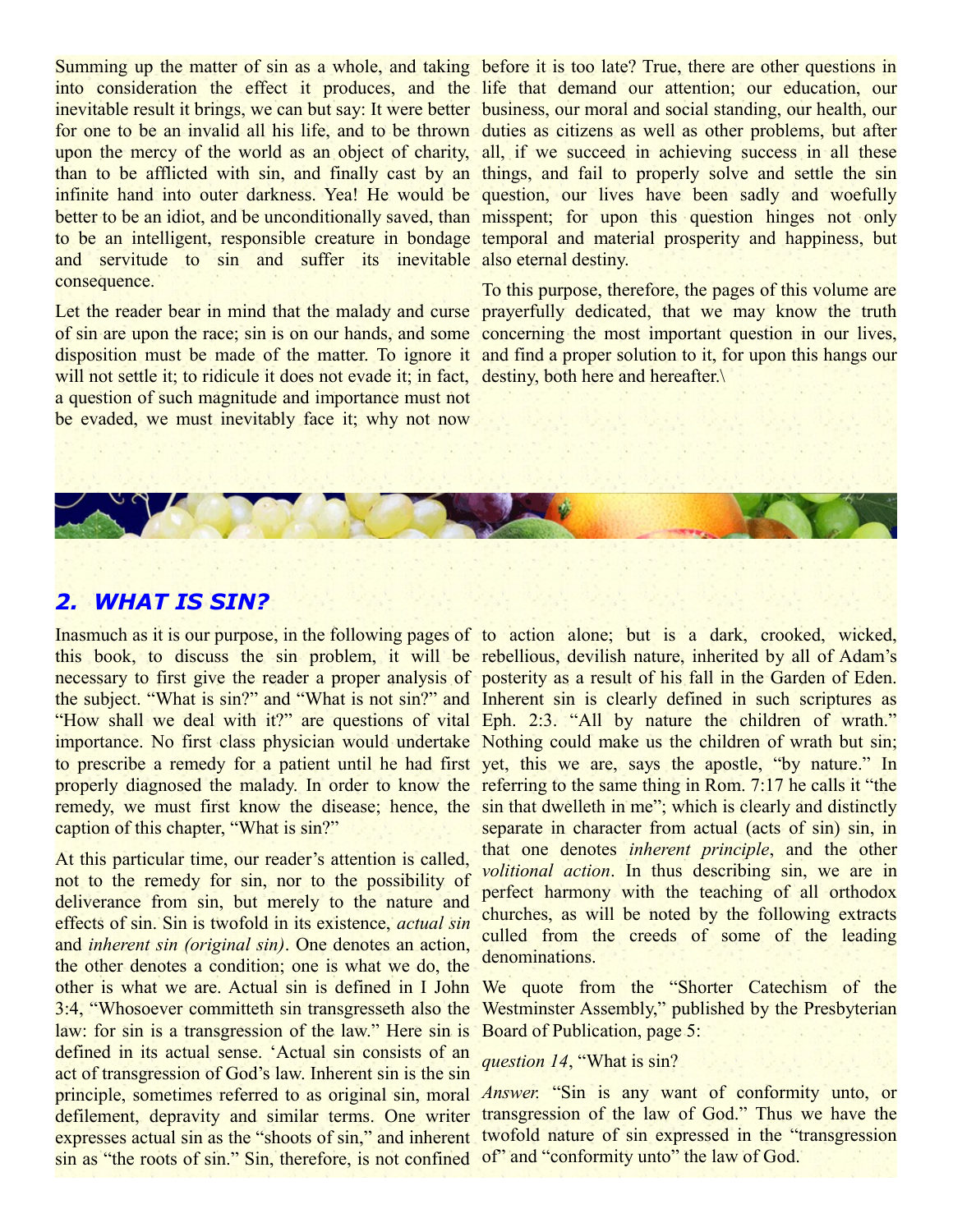On page six, *question eighteen*, "Wherein consists the subject from the standpoint of church creeds, let us sinfulness of that estate wherein man fell?"

*Answer:* "The sinfulness of that estate wherein man fell consists in the guilt of Adam's first sin, the want of original righteousness, and the corruption of his whole nature, which is commonly called original sin; together with all the actual transgressions which proceed from *Answer*: Sin is any violation of God's law, or any lack it."

Thus the Presbyterians acknowledge the twofold nature of sin in the expressions, "the corruption of his whole nature," and "with all the transgressions that proceed from it."

This catechism goes on further to say: "*Question sixteen*. Did all mankind fall in Adam's transgression?

*Answer:* The covenant being made with Adam, not only for himself, but for his posterity, all mankind descending from him by ordinary generation, sinned in him and fell with him in his first transgression." This is not only a portion of the catechism, but better still, is in perfect accord with the teaching of the "Thus saith the principle; the first denoting the conduct of a volitional Lord," which is in fact, the only authority.

The "Bible Class Catechism," published by the American Baptist Publication Society of Philadelphia, also interprets the Sin question in like manner. On page thirteen, *question forty-five*, "What is sin?

*Answer:* Sin is any want of harmony in our hearts and lives with the revealed will of God." Here is the double nature of sin recognized again in the expression Sin is not only disobedience to God's commandments, "hearts" (inward conditions) and "lives" (outward action). The heart is the seat of the affections; its condition determines our character; as is indicated by such Scriptures as Prov. 23 :7, "As he thinketh in his heart so is he," and Prov. 4:23, Mark 7:21-23 and others. "Out of the heart proceed the issues of life." A man is never any better than his heart; the heart is the barometer to both moral and spiritual character.

But to further discuss this catechism. *Question fortysix.* "What was the effect of Adam's sin upon himself?

*Answer:* His apostasy from God was complete, and in his nature was no restoring principle."

*Question forty-seven.* "How did this affect his posterity?

*Answer:* They inherited a disposition of alienation from God, man's moral nature being vitiated (made ineffective) at birth, and in consequence all mankind are now sinners (Rom. 5:12, Rom. 3:9)."

Before leaving the matter of orthodox teaching on this and vulgarity is made to seem funny. Oh, how it blinds

briefly note what the Methodists have to say on the subject. We quote from the joint cate chism of the M. E. Church and the M. E. Church, South, published by Jennings & Graham, page thirty-six, *question one hundred and fourteen.* "What is sin?

of conformity thereto." Here again we see the acknowledgment of its twofold nature as taught by other denominations and the Word of God. Investigation might be carried further, but it is useless to do so, for we would find that both creeds and scripture teach practically the same, and that in reminding the reader of this fact, we only wish him to know that the truth recorded on these pages is perfectly orthodox and sound.

Webster, who is an accepted authority in defining terms, also says sin is "a transgression of God's law." Here is sin in the actual sense. He also declares it is "moral deficiency in character." Here it is in being or creature in transgressing God's law, as defined in I John 3:4; the latter denoting inherent character, as defined in Rom. 7:17, and in other places. It is useless to quote further authorities, for all are in harmony in regard to this matter.

We think, therefore, that no apology is necessary in presenting a truth so universally taught and accepted.

but is a polluted condition of the soul as well, it is hell's narcotic, Satan's hypnotic power, and carries in itself that which destroys a man's better judgment and sensibilities; so that a man (any man, saved or not) can sin and laugh about it; sin and brag about it; he can use the name of the very God that holds the breath he breathes, in blasphemy, apparently utterly regardless of the fact that God has said, "I will not hold him guiltless that taketh my name in vain."

Standing on the verge of perdition, sin enables us to take the few remaining days God has given us in which to repent, and use them in sinning the more against Him. So hypnotic is the power of sin that men, under its control, are made to prefer wrong to right, wickedness to righteousness, drunkenness to sobriety, darkness to light, death to life and hell to heaven.

It carries with it great refractive (distorting, deceiving) power, that is, power to make wrong seem right, lust is interpreted to be love, brutishness is considered manly,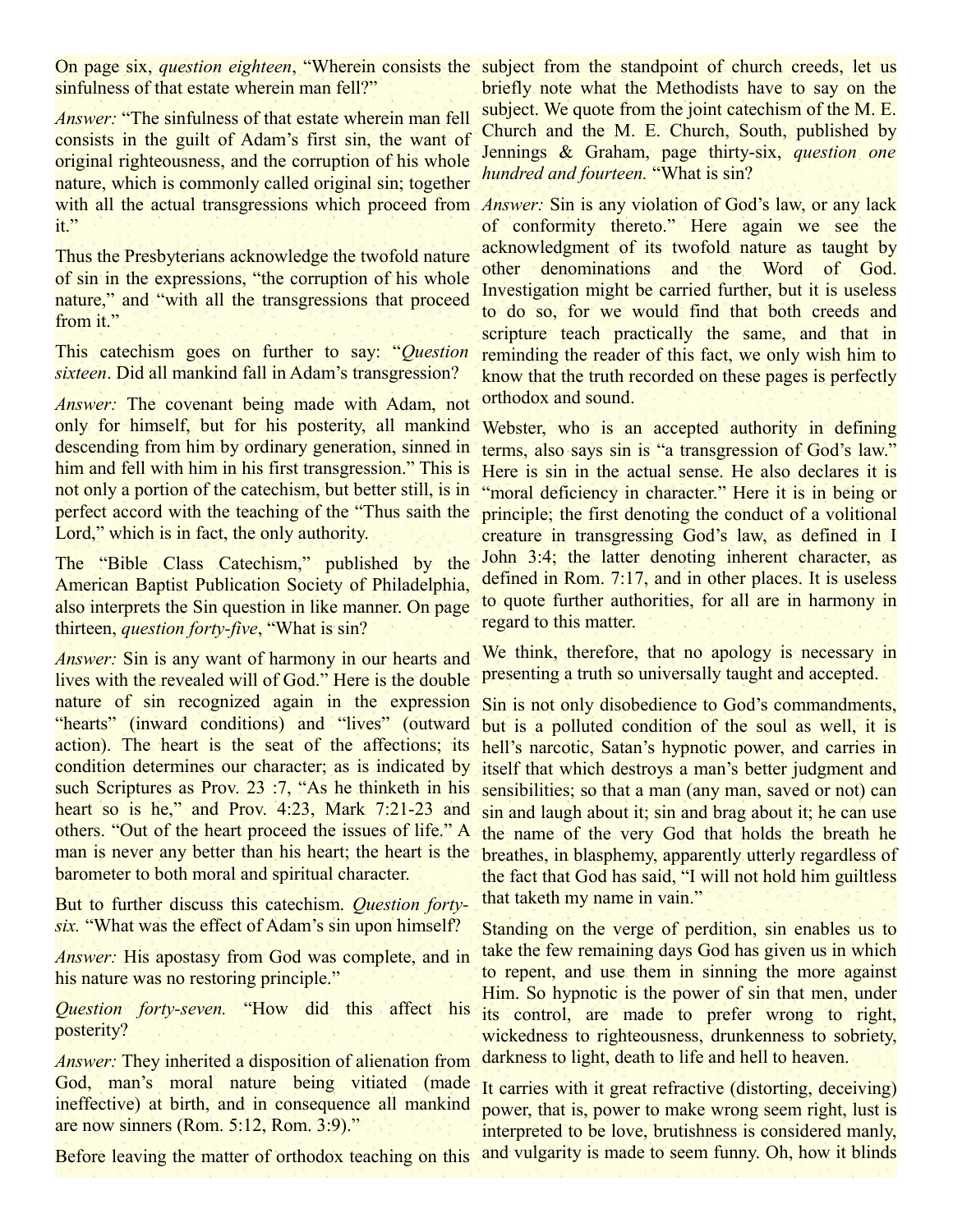and hypnotizes. "Are you aware, sinner," asked the no responsibility whatever to his God. All these facts great evangelist, Chas. G. Finney, "that you have made are disregarded in his mad infatuation with sin. God your enemy, and have you thought how terrible a thing this is? If you were in any measure dependent upon your fellowman, you would not like to make him your enemy." "The student of this college," he continues, "is careful not to make the faculty, or any one of them his enemy. The child has the same attitude in regard to his parent. Now consider what you are doing toward God who holds your breath, your life, your very destiny in His power; let Him withdraw His hand and you will sink into hell of your own gravity. On a slippery steep you stand, and the billows of damnation roll below. Oh, sinner! Are you aware that when you lie down at night, with your weapons of rebellion against Him in your hands, His blazing eye is remonstrated as follows: 'We do not want you to talk upon you; are you aware of this?" Continuing he draws the following descriptive picture of the deceitfulness of sin. "Eternity," says he, "so vast, and its issues so dreadful, yet the sinner drives furiously to hell as if he were on the high road to heaven! And all this only because he is infatuated with the pleasures of sin for a season. The mournful fact is, he loves sin, and after it he will go! Alas, alas! So insane is he that he rushes headlong to his own damnation, just as if he were in pursuit of heaven!"

We would deem it a great calamity if insanity should invade our home, and one of our family should become the victim of its dreadful consequences; yet, it would not be amiss to say the consequences of insanity would be a blessing compared to the final consequences of sin. Insanity is a mortal affliction and, when this mortal shall put on immortality, will be no more; but sin is an immortal malady, and its consequences never end. Sin does not spring from a diseased brain, but from a defiled heart; therefore, death cannot cure it, and the resurrection will only bring it forth to everlasting shame and contempt, and hell will be its eternal abode. The fact is, sin is a form of insanity. It is not a mental disorder, but rather a heart rashness. As the wise man puts it, "The heart of the sons of men is full of evil, and madness is in their heart, while they live" (Eccles, 9:3). It is moral insanity, and may be clearly recognized by the conduct of its victims. If a man in the physical world should act as though he had no physical wants, and make provision for none, we would not hesitate to pronounce him crazy; yet, this is exactly what the sinner does every day in regard to the needs of his soul; he acts as if he had no soul to consider, he regards not the pleasures of heaven or the horrors of hell; he acts as if he had never heard of the judgment, and as if he had

*We fear that, as intelligent beings, we do not look upon sin with proper gravity.* It is usually looked upon as a light, indifferent something, the effects and results of which amount to very little one way or another; while the facts in the case are, that sin is an open insult to Almighty God, and every time you break His commandments you invite His unmitigated wrath.

We recently clipped from the Herald of Holiness the following, which indicates the average person's attitude toward sin: "It is related that after a sermon by a distinguished minister, dealing most pointedly with sin, one of the church officers visited the pastor and as plainly as you do about sin, because if our boys and girls hear you talking so much about sin they will more easily become sinners. Call it a mistake if you will, but do not speak so plainly about sin.' The pastor took down a small bottle of strychnine, marked 'poison,' and showed it to his visitor, saying, 'I see what you want me to do. You want me to change the label.

Now, suppose I take this label off and substitute another, say, "Essence of Peppermint,'? Do you not see what happens? The milder you make your label the more dangerous you make the poison.' Jeroboam changed the label and the more easily led Israel into the sin of idolatry. Sin is the same deadly poison, whatever label you put on it, but the milder you make the label the more likely people are to be beguiled."

Having thus called the reader's attention to the nature of sin, there yet remains the difficult task of distinguishing sins from mistakes. From this on, therefore, we will deal with the question of actual sin, and try to determine the solution to the question, "Must we sin?" It is therefore necessary to draw a definite conclusion as to the difference between sins and mistakes. As one writer says, "Is everything some folks oppose sin, because they oppose it? How far may a man be entitled to use his own intelligence and conscience under the light of the Word? Is one man's judgment the final appeal for another? There is no safe guide but the Word." "Thy word is a lamp unto my feet." To be guided in any other way means interminable loss, blindness, folly and trouble. Hold steadily to what God's Word directs and you will go straight. I would like to please every good man, but to do so I would need to have long hair, wear a broadbrimmed hat, keep two Sabbaths, be baptized in all conceivable ways, with all kinds of elements, eat three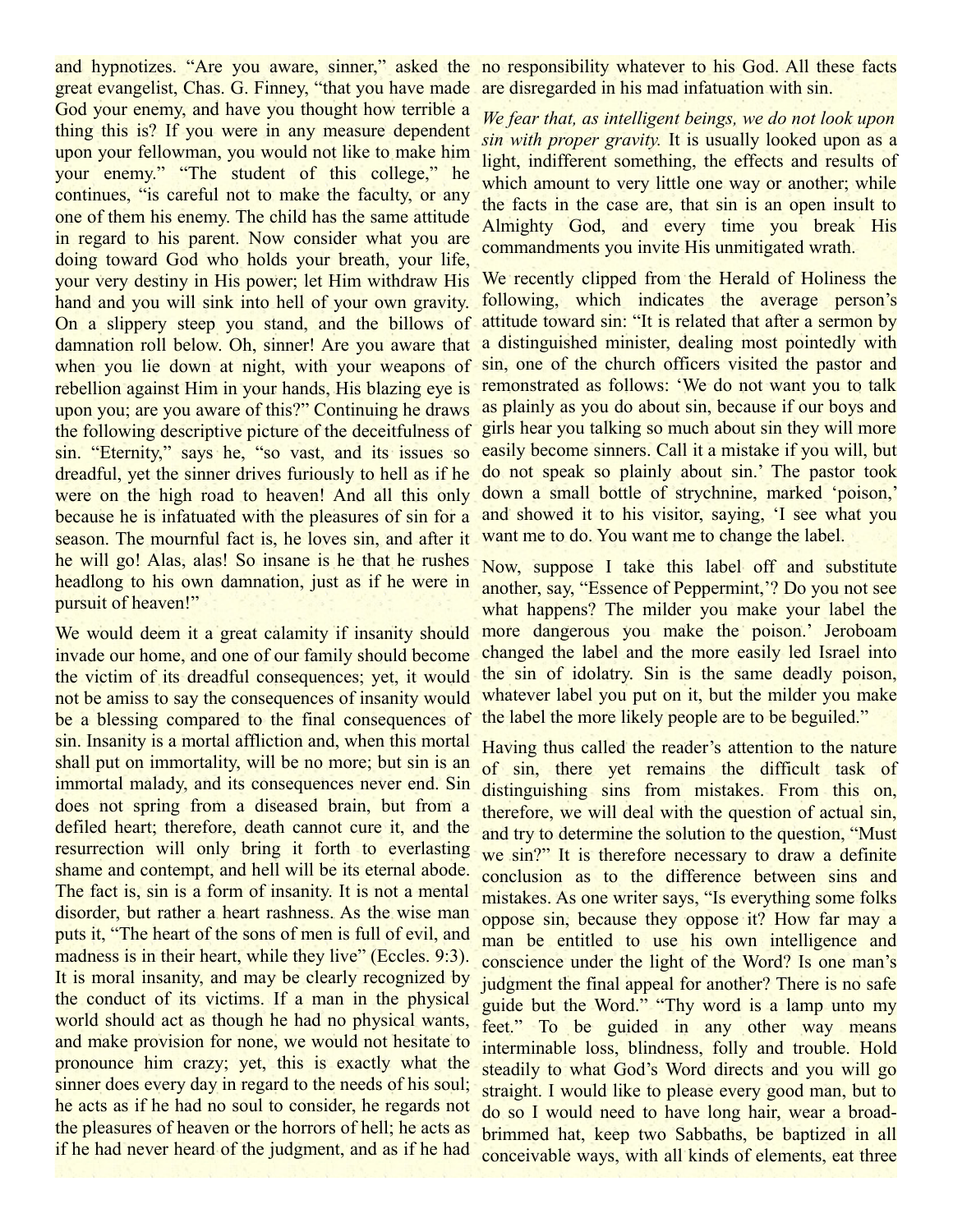smell no perfume, eat no meat, wear soiled collars and receive me to glory." Happy are we that God has not cuffs, never shave, shave every day, kneel in prayer, left us in such a tangle. "The path of the just is as a stand in prayer, lie on my face in prayer, never smile, shining light." "In him is no darkness at all." The smile all the time, never criticize, find fault with all narrow way is a straight way. The whole matter who differ with me, have no doctor when sick, use all culminates then in the question, "What is the element intelligent means of recovery, fast, never fast. Lord, to in our actions that makes them sins, and what element whom shall I go to get out of such a mess? Thou hast prevents them from being sins?" This brings us to the the words of eternal life.

meals a day, do without breakfast, drink no coffee, "Thou shalt guide me with thy counsel, and afterward discussion of chapter three, "Sins vs. Mistakes."

#### *3. SINS vs. MISTAKES*

Many honest people are led to believe they are sinners, and so lower their standard of Christian living and intents of the heart, will also judge His creatures expectation to a level of every day sinning and repenting, and repenting and sinning, for no other conduct which gives it character. reason than that they do not seem to discriminate between willful transgression and involuntary actions, or in a word, between sins and mistakes. Before the question of whether or not we must sin can be intelligently answered, it will be necessary to know what is sin and what is not sin, and what is the element in our conduct that gives it character; where innocence and ignorance end and responsibility and guilt begin; what is sin and what merely a mistake.

An honest man never tries to excuse himself in ignorance, but always asks for the facts in the case, and governs himself accordingly; if therefore, we are able, by God's help, to bring to the reader some truth in this chapter which will enable one to take courage, and press on to better things, do not refuse to see that which will ultimately be to your best and highest good.

For your encouragement, then, let us start this discussion, by frankly admitting that mistakes are not sins, and sins are not mistakes. It is, and always has been, a conceded fact that the motive back of every volitional act determines its character, and thus many serious and possibly grievous mistakes are made that cannot essentially be sin, because the motive which prompted the action was not of such a purpose as to give it the character necessary to make it a sin, therefore it can properly be nothing other than a mistake.

appearance but is a discerned of the thoughts and accordingly; for intention is the element in all our

It is vitally important that we should know what are sins and what are mistakes. The apostle John, as we have already seen, defines actual sin, which is the theme of our discussion, as being a transgression of God's law; to say, therefore that we must sin, is to say we must transgress His law.

Surely no one will insist that you must be a breaker of God's commandments every day. Any individual who is a citizen of any nation of the world, and who goes around constantly and blatantly bragging that he breaks the laws of his country every day, in thought, word and deed, I feel sure would soon find himself ostracized from decent, respectable, and law abiding citizens, and be looked upon by them as a law breaker, an outlaw, an anarchist against the government and a menace to the best interests of his country; such an unruly individual, undoubtedly, ought to be in jail or in the penitentiary for the good of the general public.

Did you ever hear people complaining, and in great distress over the fact that they were citizens of a certain commonwealth, and just could not keep from breaking the laws of their government, in fact had to break them daily in thought, word, and deed? No! No!! No!!! Such people cannot be found anywhere in the world; any man who breaks the laws of his country either hangs his head in shame or keeps the matter under cover as much as possible; such an individual is never

God, therefore, who looks not upon the outward seen going around bragging about it.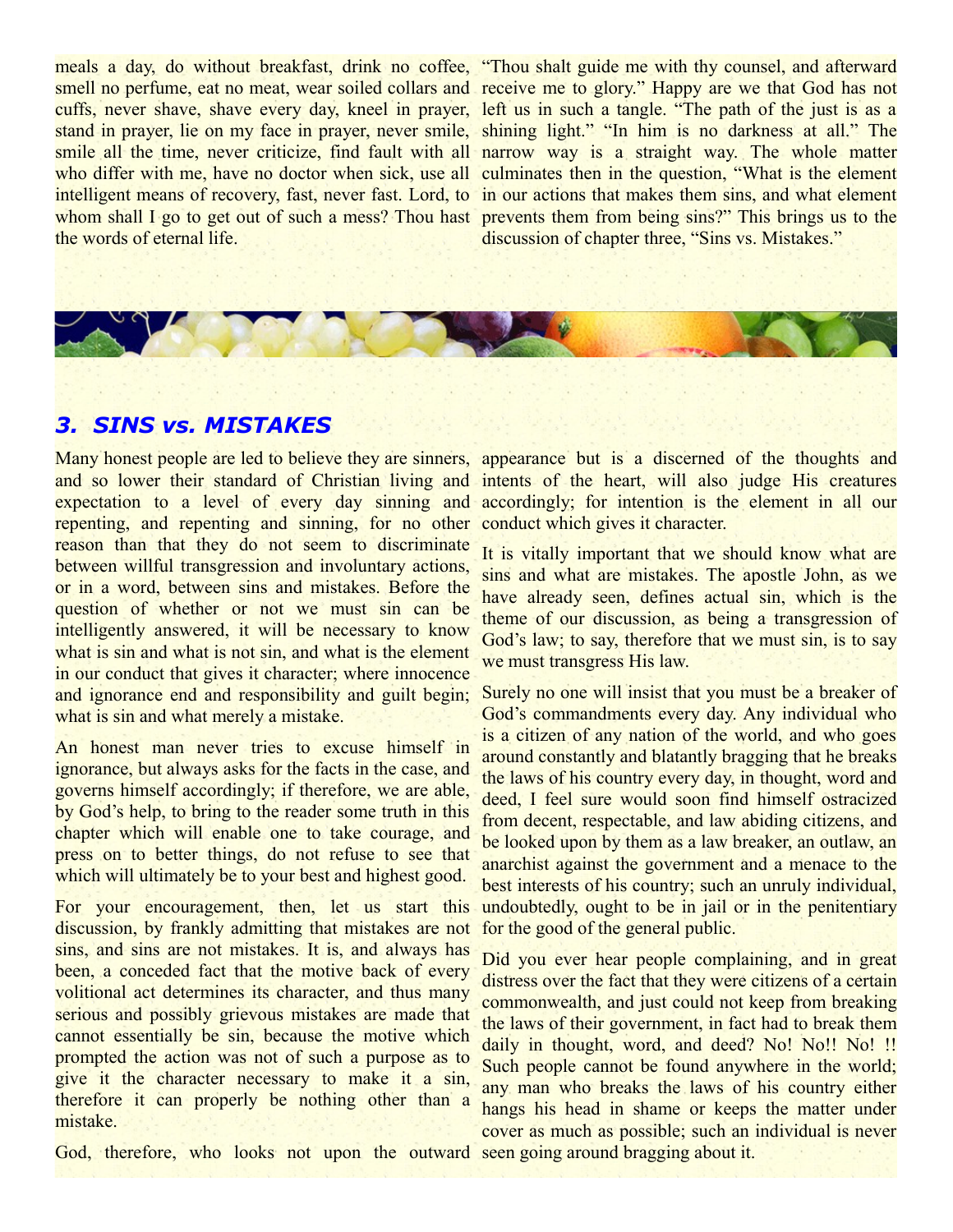inconsistency, for such public acknowledgment of have the pity and sympathy of all who know the facts disregard for law and government, for such blatant in the case. But are you a murderer? Are you to be bragging of anarchy, we must resort to God's kingdom hanged for crime? Does the Commonwealth arrest you and government, and lo, here they are in great and prosecute you as a vicious criminal? Certainly not. numbers. "Just can't help sinning every day." What is Why? Because the character of the motive back of the sin? A transgression of God's laws. Therefore they are act was not of a nature to make you a murderer or telling us, "We just can't keep from breaking God's criminal; it was a mistake, a serious one, but no person laws every day." Yet God says plainly His laws are not would call you a murderer. But suppose we now have grievous. Be it said to our shame, if it is true, that we the same thing to happen again only we reverse the can be better citizens of an early commonwealth than intention. With a wicked and malicious intention you we can of a divine kingdom. If you can be an administer the same poison, knowing it to be poison, honorable, upright, law abiding citizens of the United yet hoping to evade the law under the pretense that it States, why can you not, when born again and made a was a mistake. You might deceive the people, and still citizen of the kingdom of God, be law abiding? Why retain their sympathy, you might evade prosecution by must you, upon becoming a child of God, begin by pretending it was an accident; but God, who saw the disregarding discipline and law and becoming an intention, and wicked and willful purpose, brands you anarchist and rebel? Reader, if you are knowingly now as a murderer. Why? Because the purpose or transgressing God's law every day, do not longer intention in your conduct made its character. deceive yourself, you are not a Christian, but a sinner, for "Whosoever is born of God doth not commit sin" (I John 3 :9). But "Whosoever committeth sin transgresseth the law, for sin is a transgression of the  $law''$  (I John 3:4)

sometimes do wrong?" We answer, "Perhaps there are with his little garden tools. After hoeing all the way none but what at times do err, and possibly do down one row of beans, the father stopped to rest, and seriously wrong."

"Then are these wrongs not sins?" "They cannot always properly be so interpreted, because the motive which prompted the action must necessarily be considered, for it is this that gives character to the act." Many people are thus disheartened and discouraged under pressure of incidents in their lives, which they were led to believe were sins, but which in fact were only errors or mistakes. May we not discriminate Mr. Wesley, I believe, said that sinless perfection was a between an innocent offense and a willful term he never used. He distinguished sins from transgression? Is there no difference in their character? mistakes by the terms voluntary and involuntary sins. Let us see; it is not misleading to say that that which is Far be it from the writer of this little volume to class sin under one circumstance, may not be sin under himself with such a man, either in intellect or piety, or another, though the act itself be identically the same. take issue with one evidently so far his superior; but Let us illustrate: You, reader, have a neighbor, a friend, we do feel like saying that we prefer to call what he who becomes violently ill in the night. You are called calls "involuntary sin," mistakes; and offer the to his bedside to administer to his needs. In giving the following reasons for so doing. First, all sin is medicine to your friend, by mistake you give him the voluntary. If involuntary action is sin, then the Bible is wrong kind; it proves to be a deadly poison, and in a hard book to understand, and seems to contradict spite of the heroic efforts of physicians and friends, in itself in many places. We know that no man is infallible the course of a few hours the man dies. He is dead. and, there is no man but what may, and probably does, Who killed him? You did. You administered the fatal involuntarily transgress at times. If this is sin in the drug, and beyond all question you only are responsible proper sense, then John is mistaken when he says: for his death.

For such conduct, for such foolish talk, for such You are broken-hearted over your terrible mistake, and

The reader may inquire, "Does not everyone tot of perhaps three or four years, to play in the garden We once had the same truth illustrated by a friend of ours, who relates the following: "An evangelist, living in one of the western states, came home for a few days' rest between meetings. One day, while working in the garden, hoeing some beans, he allowed his son, a little looked back over his work. But now, imagine his surprise to find that the son had been hoeing also, and was cutting all the beans down as well as the weeds. Yet when he saw the father looking at him, innocently said, "Papa, I'se heppin too." This was a serious mistake, but no willful transgression, and no evil intention as is seen from the fact of his innocence and freedom from any condemnation whatsoever.

"Whosoever is born of God doeth no sin" (R.V.). For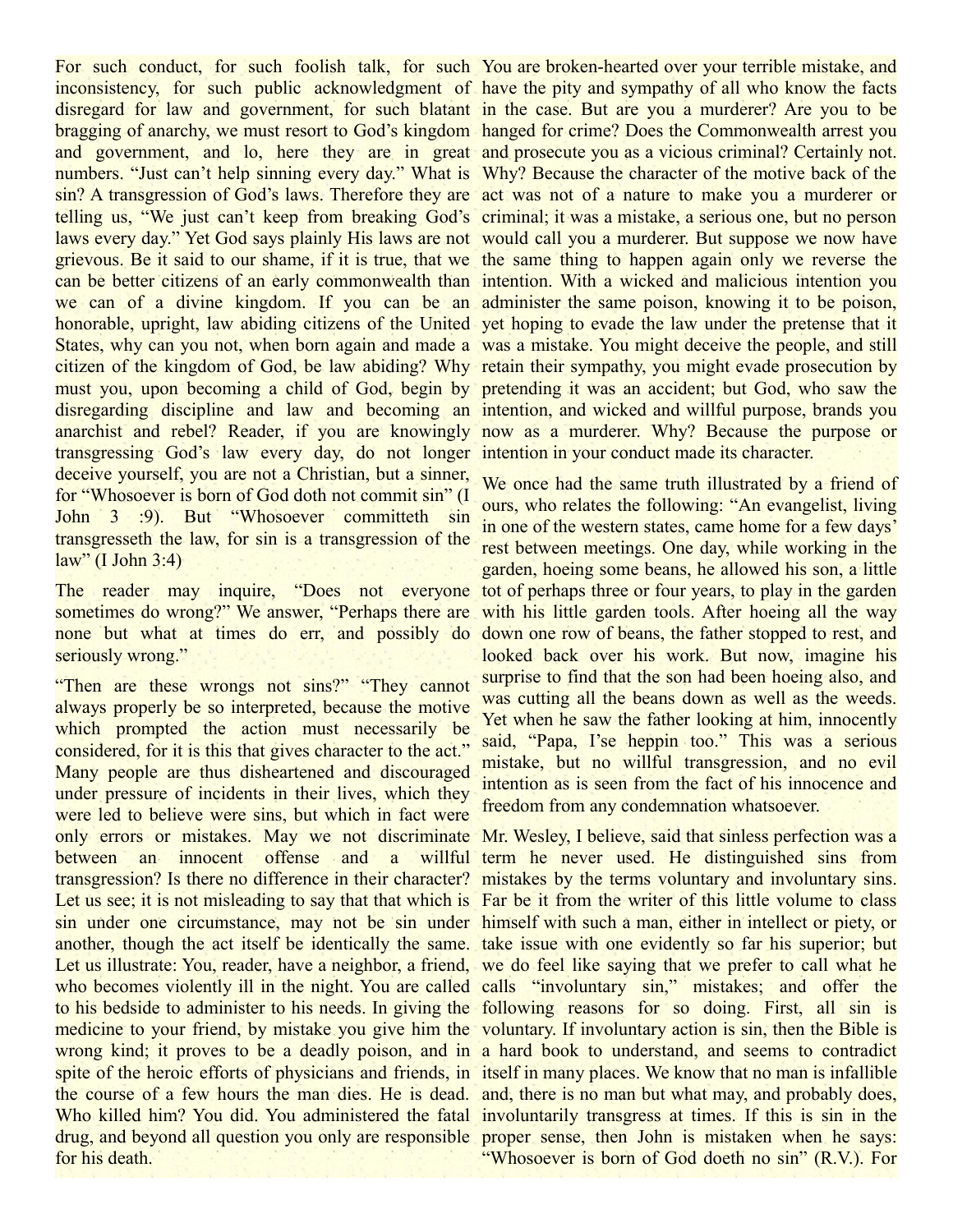everybody makes mistakes and does therefore mistake does none of these. involuntarily transgress. But involuntary acts we prefer to call mistakes, which they are, properly speaking. If involuntary acts are sins, and we do all at times, perhaps, involuntarily transgress, then we are all of the devil, God has no children at all, for John says that "Whosoever committeth sin is of the devil." Beyond doubt, there are none but what involuntarily transgress at times, hence the constant need of the atonement for involuntary and unknown transgressions, which in the proper sense are mistakes, and not of the same character as that sin which is known and voluntary. There are no doubt thousands who would not no knowledge of his transgression there can be no knowingly be disobedient to God: they love Him, honor Him, serve Him, and yet because of mental incapacity or physical infirmities do at times made for it. Immediately, when it comes to our involuntarily hinder His purpose and will concerning them. I cannot believe they are sinners; I recognize them as Christians, saved from their sins. Sin when voluntary puts us under condemnation, but mistakes bring no condemnation, but rather a consciousness of our frailty, our humanity, our limitations and our weaknesses, and produce a spirit of humility, and a purpose to profit by our failures of the past.

Again, if involuntary action is sin of any kind, John is surely mistaken when he says, "The blood of Jesus Christ, his Son, cleanseth us from all sin"; for inasmuch as all are at times involuntary transgressors the blood does not cleanse us, as he states, from all sin.

In discussing this question of being able to live above sin, we would therefore modify our words so as not to leave the reader under the impression that we are advocating an absolute perfection of Christian character, but are contending that it is the duty and privilege of every child of God to live on a plane above willful and known transgression, which is sin. We cannot be perfect in all points, perhaps as Jesus, the God man. But we can say like Hezekiah (II Kings 2:30), "I beseech thee, O Lord, remember now how I have walked before thee in truth and with a perfect heart, and have done that which is good in thy sight." Oh, for a clear conception, and a definite discrimination between sins and mistakes. Sin is the product of our moral nature; mistakes are the products of our physical infirmities, and mental incapacities. Sin to be properly accounted sin is voluntary, mistakes are always involuntary. Sin is always accompanied by condemnation and guilt; mistakes are followed by regrets, embarrassment and humiliation, but not by guilt. Sin causes us to forfeit our divine fellowship and adoption, and breaks our communion with God; but a

A man may make mistakes and still be justified and reconciled to God; but he can never sin and do so. While there is a distinct difference between voluntary action (sin) and involuntary action (mistakes), they both alike need the ever present and atoning blood of Jesus.

We note that in the Old Testament provision is made for sins of ignorance. (Lev. 4:27; 28) "Or if his sin, which he hath sinned, come to his knowledge." Exactly. "If it come to his knowledge," for if there is intelligent offering made for it; but if it come to our knowledge then we can no longer ignore the provision knowledge that we have erred, we should humble ourselves at His feet, who taught us to pray, "Forgive us our trespasses."

But what if the offense never comes to our knowledge? In the first place, the involuntary transgression, or mistake, for such it is, inasmuch as we have no knowledge of it, does not take on the character of willful sin, does not produce guilt, does not mar our union with God, all of which actual sin does. In the next place provision is made for all involuntary transgression; we were about to say unconditional cleansing is provided, but it happens to be conditional. What is the condition? "If we walk in the light as he is in the light, we have fellowship one with another; and the blood of Jesus Christ his Son, cleanseth us from all sin." If we evade the light, dodge the issue, no provision is made for us, but to take the inevitable consequence of our sins. Hence, in walking in the light we have met the condition of constant cleansing, and the atonement avails for our involuntary transgressions or mistakes which are the products of ignorance and not willful transgressions which is sin. Thus we are provided with a full and complete and continual justification. The blood of Jesus Christ cleanseth us from all sin, actual, inherent, outward, inward and unknown, great and small, public and secret; all sin, provided we walk in the light. Thus the constant need of the blood to cover our mistakes, blunders, and failures, which are the product of mental limitation and physical infirmities, but not the product of an evil purpose. Reader, let not Satan defeat you by making you think a mistake is a sin. By all means, however, be careful not to label your sins mistakes, and thus deceive your own soul through dishonesty with yourself. You cannot deceive God, you must not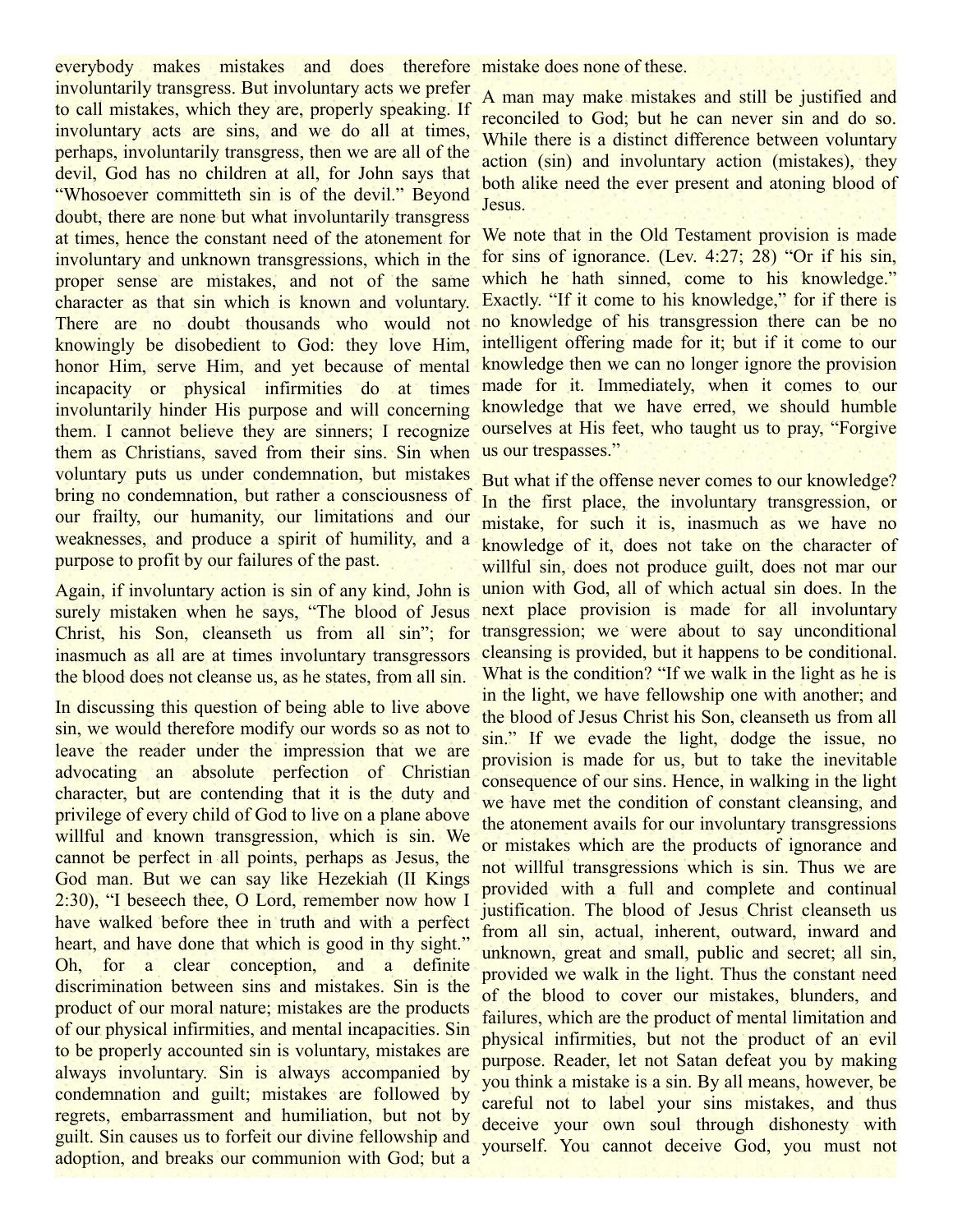deceive yourself. Do not therefore apologize for sins principle which and call them mistakes, for God discerns the secret understands it. The thing itself is among the intuitive thoughts and motives of your life; nothing is hid from affirmations of every child's mind. No sooner has a His all-seeing eye; and if you lie and attempt to cover child the first idea of right or wrong, than he will up your sins, and try to stifle your conscience into excuse himself from blame by saying, 'I did not mean believing you are innocent when you are guilty, it will to do it,' and he knows full well that if this excuse is only be the worse for you in the day of retribution.

Dear soul, face the issue. "There is therefore now no condemnation to them that are in Christ Jesus" (Rom. 8:1). Are you clear in your experience today? If not, get right with God. I am aware that in dealing with the delicate matter of an analysis of sins and mistakes, many dishonest souls will attempt to make the term "mistakes" a subterfuge to cover their sins. They might deceive the writer, they might deceive their nearest friends, and even deceive their own selves, but they Let us judge the actions of men, therefore, according to will never deceive God, and "He hath appointed a day the quality of their character, labeling that which is sin in which he will judge the world in righteousness, by as such, and that which is properly mistakes as such, that man whom he hath ordained" (Acts 17:31). Thank and by thus properly discriminating one from the other God, for a righteous Judge, one who knows the facts in we will be better able to locate ourselves, and the case, and from whose knowledge nothing can be determine our standing in the realms of grace, and kept. He shall judge in righteousness, He will properly more definitely to lead souls into the proper standard of name sins, and rightly and justly label as mistakes the Christian possibilities. involuntary trespasses of those who in their integrity have measured up to the light and responsibility that Providence has allotted to them.

No man, as long as he walks in the light, is judges of humanity; on the contrary, He says, "Judge condemned, but if he refuses light then condemnation not," but He will safely judge all mankind. So this is come (John 3:19). "There is no condemnation," says objection is practically of no consequence. There is no Paul, "to them which are in Christ Jesus." Why no ironclad rule by which we can always judge the condemnation? Because there is no guilt. Why no conduct of our fellowmen, for we cannot always know guilt? Because there is no known transgression. They the intention that prompts their conduct. God alone are measuring up to their light. "God is light and in knows this, and we doubt not that much that is him is no darkness at all" (I John 1:15). Where there is condemned here by man will be approved of God in sin in the proper sense, there is always condemnation, the day of judgment, because He fully understands the but mistakes do not produce a sense of guilt, but rather motive back of all our actions. While much that we a sense of regret and sorrow. We are not contentious extol will meet with condemnation in the eyes of a God about terms, but we feel it would be more compatible able to discern fully the purpose of every individual; with Scripture, and give us a much clearer conception gifts given, work accomplished, sacrifices made, of the possibilities of grace to speak of voluntary sin as rebukes offered, will all go for naught because they sin, and involuntary trespasses as mistakes, which in were not the product of righteous motives. That reality they are.

"Surely," says the evangelist, Charles G. Finney, "guilt cannot be predicated of the outward act alone, apart from intention, for if the outward act be not according to intention, as in the case of accidents, we never think of imputing guilt, and if it be according to intention, we always when we act rationally, ascribe the guilt to the intention, and not to the mere hand or tongue which became the mind's organ in its wickedness. This is a

everybody admits when he true, it is valid and good as an excuse; and moreover, he knows that you and everybody else know and must admit it. This pervades the minds of all men and none can intelligently deny it." Is man more sensible than God? If man can recognize the righteousness of the judgment of action according to intention, how much more shall God who is able to clearly discern the motive and intention that precedes every act committed.

Someone might possibly object to these statements and say that we could not tell whether one had sinned or merely made a mistake. Exactly. God never made us conduct which proceeds from righteous intention is acceptable to God, that which is the product of evil purposes is condemned. All voluntary transgression is sin, involuntary transgression is properly an error or mistake. No man can voluntarily transgress God's law and be a Christian. All men do involuntarily transgress, and yet according to Holy Writ "do not sin" (I John 3:9, R.V.). Therefore, involuntary transgressions are not properly sins but mistakes.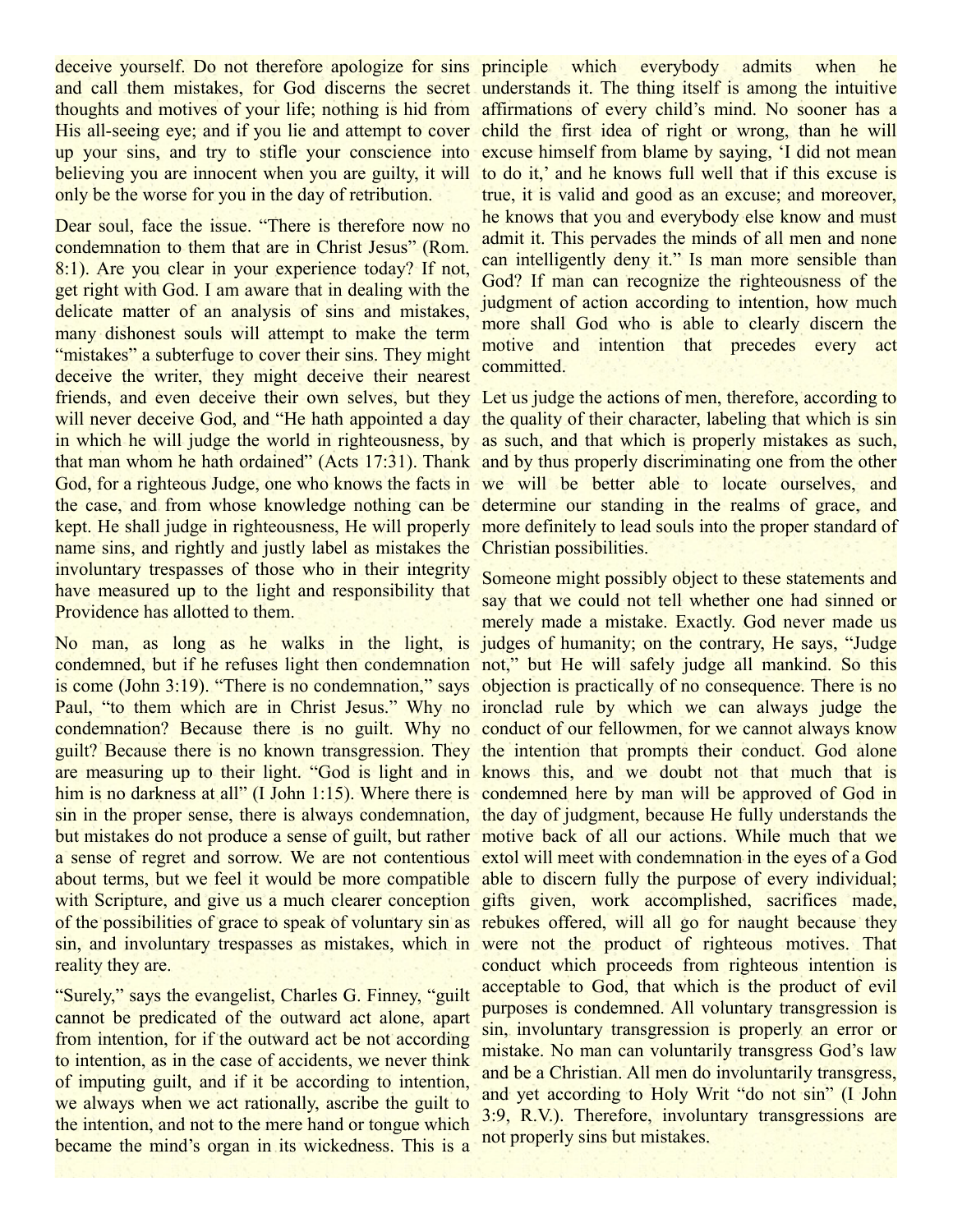#### *4. TEMPTATION vs. SINS*

We now come to another important issue relative to the sin question, and that is the matter of temptation. It is probably safe to say thousands have lost their way to heaven on account of temptation; not that temptation is sin, but that if we are not able to discriminate the difference it soon leads to discouragement and sin. It is not a mark of the absence of piety to be tempted, in fact the closer we live to God the more likely we are to suffer temptation. Many people look upon temptation as denoting the presence of sin within. This, however, is not necessarily a fact. Others look for the arch tempter, the devil only in the saloon, the brothel, and places of disrepute, but this is also a mistake; always, when we read of Satan in the Scripture, he is among God's people. He went to the place of worship with Job and his brethren, he ascended the pinnacle with Jesus, he is always present to hinder the work of righteousness. The Christian life is a warfare; temptations must and will be met. It is no sin to be tempted. If temptation is a sin, then the Saviour was a sinner, for we are told: "For we have not an high priest" which cannot be touched with a feeling of our infirmities; but was in all points tempted like or we are, yet without sin" (Heb. 4:15). Here we observe that Jesus was not only tempted, but was without sin, so we conclude that temptation is not sin, for while He was tempted in all points, He did not sin. The apostle further says, "Count it all joy when ye fall into divers temptations." Why? "Knowing this, that the trying of your faith worketh patience." Exactly.

Temptation will work out for our good, but sin never does. God would never say, "Count it all joy when ye fall into sin." It is no dishonor, therefore, nor is it an evidence of a lack of piety to be tempted. Jesus was tempted, and all through the Bible the Christian life is pictured as a conflict. Hear the apostle, "Thou, therefore, endure hardness as a good soldier of Jesus Christ." "I have fought a good fight, I have finished my course, I have kept the faith." "Neither give place to the devil." "Resist the devil and he will flee from you." These and many other like statements show that no state of piety exempts from temptation, while in a probationary state, and that no state of piety permits sinning, as is seen by I John 3:8, 9. It is therefore safe and logical to assert that temptation is not sin.

Webster says that temptation means "to seek, to allure, to test, etc." Thus temptation comes to the soul as allurements, as suggestions, as an enticing influence from the tempter, and never becomes sin until such

suggestions or enticements get the consent of our wills to obey them. Temptations might be said to be standing without, knocking for admittance. So long as they are not countenanced, and not permitted to enter, they are temptations only; but if we open the door of our hearts and admit them and cherish them, and love them, and they find a ready response and acceptance on our part, they are no longer temptations, they are now sins. As one has said, "The devil may bring his 'brats' and put them on your doorstep. But you do not have to open the door and take them in, feed, warm, clothe and adopt them. We cannot prevent the devil from tempting and making suggestions to us, any more than we can prevent ice from freezing or fire from burning, or gravity from drawing matter to the earth, but we can so order our conduct in life as to prevent ice freezing us, or fire burning us, or gravity crushing us. So likewise we can order our lives so as to resist temptation, and escape the inevitable consequences of yielding to it. One writer has thus expressed this thought by saying, "We cannot stop the birds from flying over our heads, but we can prevent them from making nests in our hair." The thought is simply that we have no way of preventing the temptation from coming,- but we do have power to resist and overcome. And thus when temptation comes, it is not sin; only when you yield yourself to obey.

Says Hannah Whitall Smith: "If we fail to recognize the truth about temptation, it will be impossible to prevent our being discouraged. The Bible says: 'Blessed is the man that endureth temptation.' Temptation, therefore, cannot be sin; and the truth is, it is no more sin to hear these whispers and suggestions of evil in our souls than it is for us to hear the wicked talk of bad men as we pass along the street. The sin in either case comes only by our stopping and joining in with them.

If when wicked suggestions come, we turn from them at once, as we would from wicked talk, and pay no more attention to them than we would to the talk, we do not sin. But if we carry them on in our minds and roll them under our tongues, and dwell on them with a half consent of our will to them as true, then we sin. We may be enticed by temptation a thousand times a day without sin."

So it is, thousands, disheartened and discouraged because they are tempted, are led into darkness by the tempter, and are made to believe they are sinners or they would not have had such thoughts, when really such thoughts right then are repulsive to them, and find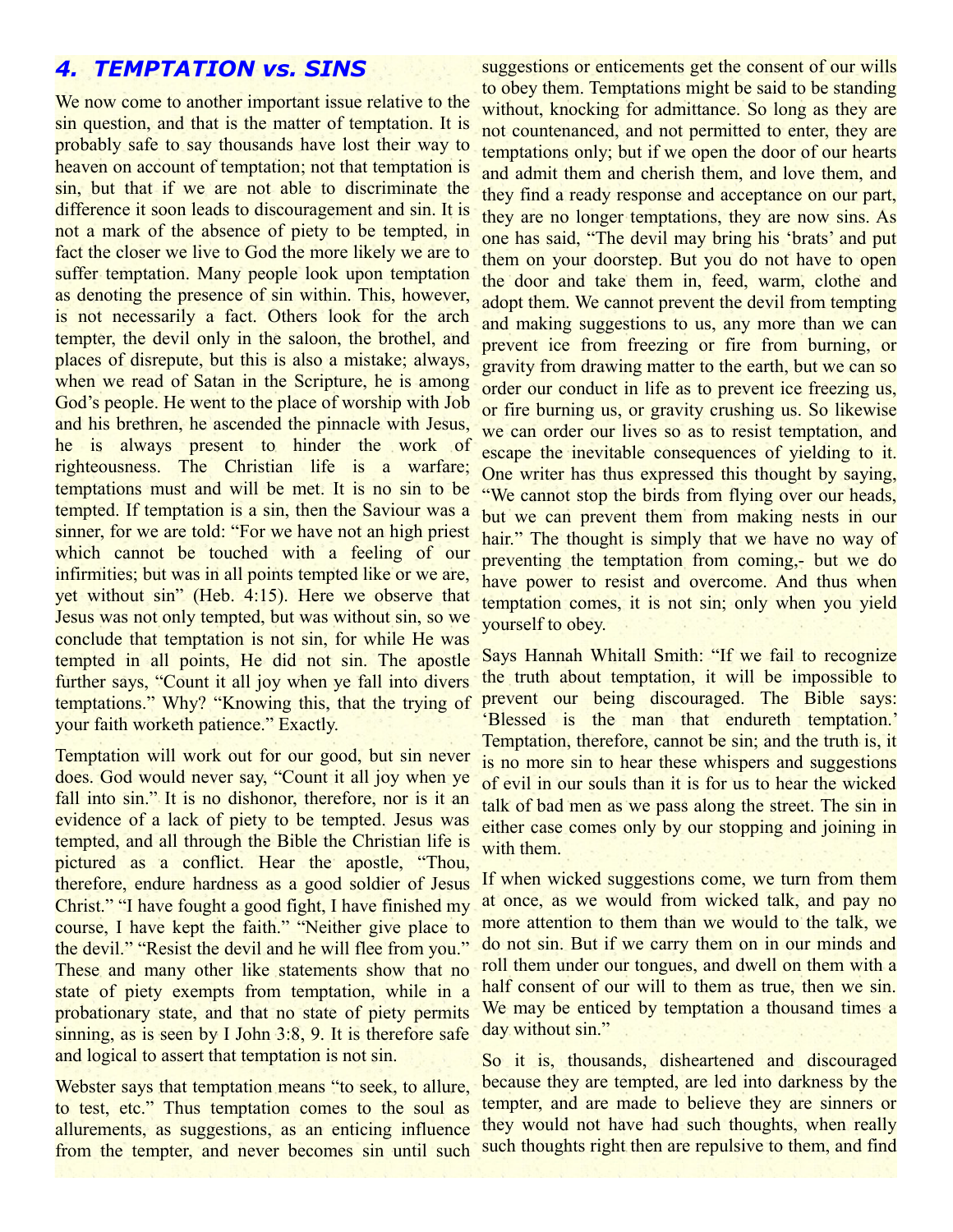no sympathy or accord in their hearts; but Satan is clerk or the firm, for she has not yet decided to take thrusting these temptations upon them against their any of them. Her choice in this matter is a personal own better self. Yes, temptations are the devil's right and a volitional privilege, and she incurs no children, whom he is seeking to have you adopt; he responsibility until she has first exercised these brings them to you but, thank God, you need not adopt privileges. It is the clerk's business to show the goods them and take them in. No man, when he is tempted, is whether the customer buys or not; she has, therefore, a sinner; he only becomes a sinner in the degree that he incurred no responsibility, and is out nothing for her cherishes, harbors and obeys the evil suggestions.

While it is a fact that temptation is not sin in itself, it often proves to be the path which leads into sin; though we can triumph through all our temptations, yet we are often defeated because we willfully walk into them. Jesus taught us to pray: "Lead us not into temptation," but in spite of this many professing Christians keep company with, and go to places with people when they are conscious beforehand that they are throwing themselves into the lap of temptation. We need not The application is obvious; the devil may peddle his expect the help of God to overcome temptation when wares and display his goods all he likes; he may get we deliberately disregard the injunction of this prayer, from the topmost shelves his choicest wares and walk with open eyes into the clutches (grasp) of (temptations), but so long as you decide to take none of temptation. It is the purpose of God never to permit us them they are still his property. Thank God! You have to be tempted above that which we are able to bear, as incurred no guilt, you are under no obligation to him, is seen in I Corinthians 10:13. But when we and you have not sinned until these temptations have deliberately walk into questionable places and put gained the consent of your will to cherish, accept and ourselves where we can be more easily tempted, we indulge in them and to put them into practice. No, need not expect God to verify His promise "to make a temptation is not sin. way of escape that we may be able to bear it." When we disregard the scriptural prayer, "Lead us not into temptation," then we forfeit the promise of God "to deliver us from evil." If temptation must come, do not let it be said, reader, that you sought it, but if it seeks you, God will not suffer you to be tempted above that ye are able, and will also, with every temptation, make a way of escape.

progress in the divine life by labeling your temptations sins. They are not such, and never can be, until you keep in mind that we are using the term sin in the have consented to yield obedience to them.

A beautiful and striking illustration of this fact was given in the writer's hearing recently at a "Sin is the transgression of the law." Perhaps there is campmeeting, by Rev. E. E. Shelhamer, who said in nothing in the realm of Christendom that offers so substance, "A lady enters a dry goods store to purchase much contention as the question of whether or not it is some dress goods; there are hundreds of bolts of goods possible to live above sin. The majority of professing on the shelves. As she enters a clerk comes forward to Christians laugh at the idea of being saved and kept wait upon her. He proceeds to take down the different from sin; and thus the standard of Christian living is qualities at different prices, and after spreading many lowered, until a so-called Christian is nothing more bolts on the counter, the lady may decide that none of than a sinner who identifies himself with the church. them is what she wants. Very well. Up to this time the Many openly contend that to be saved from sin is looking and pricing of the various kinds of material simply out of the question; that we must sin, more or have cost her nothing; she is under no obligation to the less, every day, in thought, word and deed. The fact

venture up to this time. But suppose, after looking over the various qualities of material and comparing the prices one with another, addressing the clerk, she says, 'I'll take so many yards of this.' As soon as the decision is made the clerk cuts the cloth and the customer is under obligation to take the goods, and is thus responsible for her own decision; accordingly she must pay for the goods. When decision is made then responsibility is assumed."

It is never sin to be tempted, but always sin when we yield.

#### *5. MUST WE SIN?*

Let not Satan, therefore, discourage and hinder your with our proper conception of sin, to investigate the The preceding pages of this book have been given to a discussion of the origin and nature of sin, sins and mistakes, and temptations and sins. We are now ready, matter of whether or not we must sin. Let the reader actual sense, as defined by John in his first epistle, third chapter, and fourth verse.

that people in a land of Bible and gospel sermons, and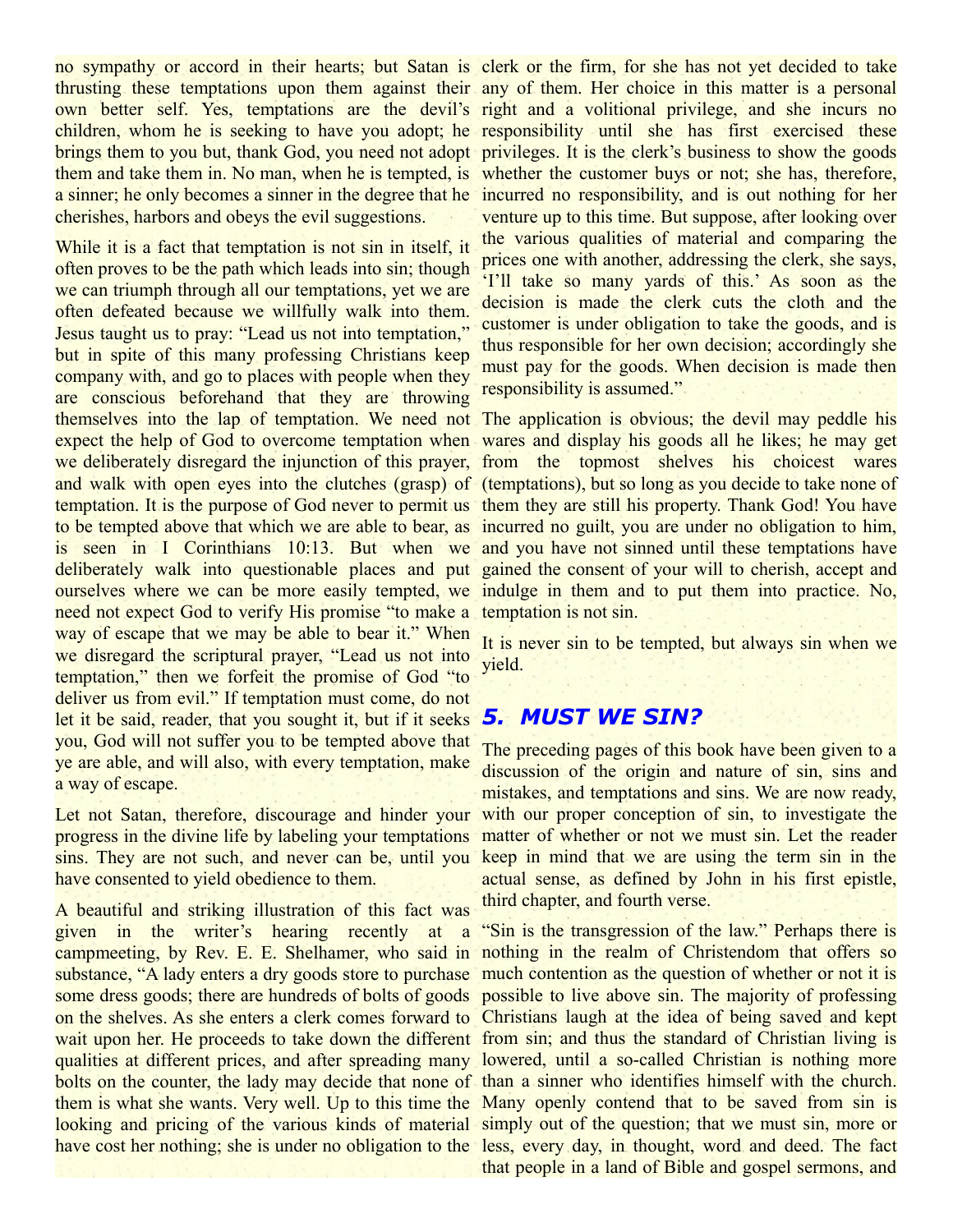opportunities know so little about this Jesus and His things? Never! Why? Because it is not according to His power to save, only advertises the indifference, divine plan. If it were merely a matter of physical indolence and possibly ignorance on the part of both power, we doubt not that God could pick up an pulpit and pew for not looking into this matter; individual and shake the dirt and the devil out of him, especially the failure of those in the the pulpit to and compel him to live like a saint. He could take that *preach Christ as an adequate and all-sufficient Saviour*. Such ignorance and indifference are doomed God in their mad stampede to pleasure, and spending to an awful awakening and a more awful reckoning in their Sabbaths in revelry and frolic, and bring them the day of judgment.

There is nothing that so stirs a backslidden church, a formal pulpit, and the devil himself, as when the death knell of sin is sounded. Shame to the ambassador of Christ, whether in the pulpit or pew, that would betray his Lord by denying His power to save fully and completely; and would lower the standard of Christian living till there is no distinction to be made between a Christian and a sinner, except that one has his name enrolled on the church register, and the other has not; or that one is a sinner in the church, and the other is a sinner outside.

In this chapter we wish to investigate the possibility of a life victorious over sin, from the standpoint of reason, and will reserve another chapter in which to produce the scriptural conclusions.

We say in answer to the question, "Must we sin?" no, absolutely no; and offer as our first proof the nature and constitution of man. We are told that God made man in His own image, and endowed him with certain capacities, among which was the power to choose his own course, his volitional character (ability to choose). It is not too much to say that God has so marvelously endowed him as to lift him above the laws of force. Hence we often say, "God cannot save a sinner who will not be saved." Although it may be said rightly that God reasons with him, God pities him, God threatens him, God commands him, yet God never compels him. Why? Because this would destroy his volitional nature, Is it possible that a good God who hates sin has so and make him by compulsion, obedient to God without any choice in the matter whatsoever. Wonderful it is, devil? The Word says, "My Spirit shall not always indeed, that God should so constitute man as to put his destiny in his own hands, yet this is exactly what He has done. Of course, if it were only a matter of power, God could do many things which He does not. God could have threaded the country with railroads as well as rivers. He could have caused houses, all furnished, blame for our predicament, for He has given us all the to spring up out of the ground as well as He could have caused trees to grow.

He could have caused a nice, well-baked loaf of bread to grow on a wheat straw as well as the grain, that is, if it were merely a matter of power. But does He do these

great crowd of Sabbath desecrators, who are forgetting into the house of God to honor and worship Him. But this is not God's plan; for in so doing He would destroy man's volition, as well as His own purpose and plan. It is a fact that men are not made Christians by compulsion, nor forced into obedience to Almighty God. It is also a fact that men are not made sinners by compulsion; for this, in like manner would destroy man's volitional nature, and defeat God's purpose and plan. A man is never a Christian, or a sinner either, by compulsion; his volitional endowment, which is fundamentally a part of his nature would necessarily have to be destroyed, and he would have no choice in the matter if compelled to serve God or the devil. To say that we have to Sin is to deny and disregard the basic principle of our creation, which is free moral agency, or volition. If we must sin, we are not volitional creatures, and have no choice as to our conduct, but are by compulsion servants of sin. "For to whom ye yield yourselves, servants to obey, his servants ye are to whom ye obey" (Rom. 6:16). If we are compelled, therefore, to yield ourselves servants to sin, and be subject to Satan's power, insomuch that we cannot help but obey him, and really have no choice in the matter, then is our free agency, our volition, destroyed; and to make matters worse, the devil has more power than God. Satan can make us disobey God, but alas, God cannot make us disobey Satan. The devil compels us to be sinners, but God cannot compel us to be righteous. What kind of a doctrine is this?

created us, that we can resist Him, and cannot resist the strive with man." There could be no strife unless man possessed power to resist. How unreasonable to think that God as our Creator, should so endow us as to be capable of resisting Him, and yet unable to resist Satan. If this is our dilemma, then He who thus made us is to capacities we possess, and in thus creating us with power to thwart His purpose and plan, and no power to thwart the purpose and plan of Satan, we are left hopelessly at the mercy of the devil. Is it a fact that He has endowed us with volitional qualities in regard to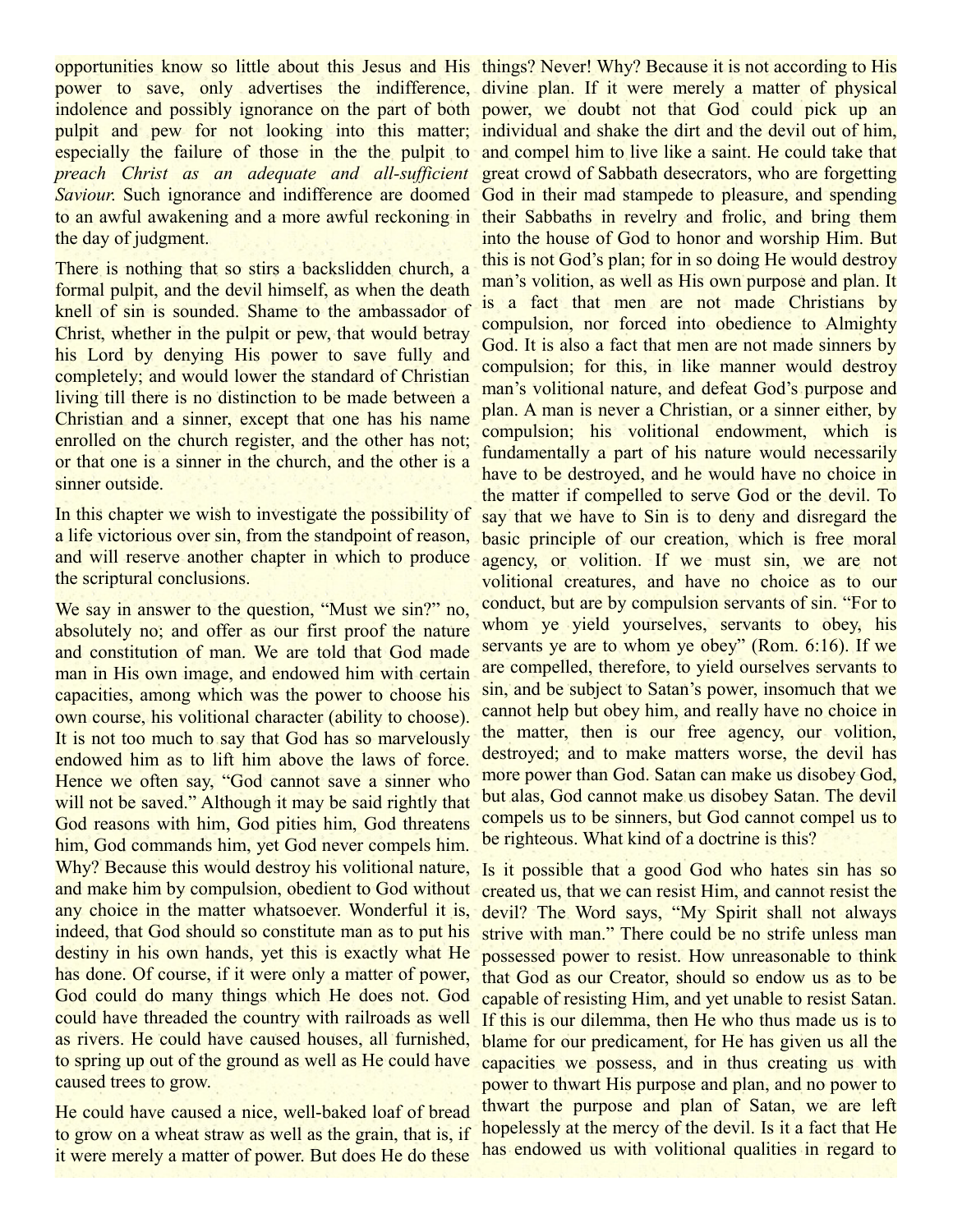regard to sin? In a word, has God made us all helpless reason. All who are sinners are so by choice; no man sinners, with no choice in the matter? What nonsense! sins unless he first desires to do so, and no man is ever The facts in the case are that neither God nor the devil compelled to sin. Any man can sin, any man may sin, can compel us to do either right or wrong, unless our *but no man must sin.* free agency and right of choice be first destroyed.

So long as we possess these fundamental and basic infinite Creator, issuing a code of laws to be obeyed by qualities in our nature, which are primarily God-given His creatures, when He knew they had neither the to every person, we have it absolutely in our own purpose, power nor possibility of obeying them; but power to do right or wrong, to sin or not to sin, were compelled, of necessity, to disregard and disobey according as we will. The will is the pivot upon which them every day, in thought, word and deed. Most all volitional action moves. I will to walk, and I walk; I assuredly, when God issued His commandments will to talk, and I talk; I can be a Christian if I will, or I concerning the conduct of His creatures, in His own can be a sinner if I will; I can go to heaven if I will, or I infinite wisdom He knew they were capable of can go to hell if I will. Our wills thus enable us to conforming to every requirement, as well as being able execute our choice.

Hence, the scriptural injunction, *"Choose ye this day whom ye will serve."* Both the choice and the will are here urged into action. But why urge a choice, if in We are not machines to be manipulated at the pleasure reality we are servants of sin, and have no choice, but to do its bidding? "How long halt ye between two opinions?" says the prophet. "If the Lord be God, unholy deeds entirely upon the devil, for it is not in his follow him; if Baal, follow him." *This is strange language indeed, to address to creatures who really* had no choice in the matter, and could do nothing wills. Satan may entice us, tempt us, persecute us; but *other than to follow Baal.*

Says an able writer on this subject, "God is physically omnipotent, and yet His moral influences exerted by the Spirit may be resisted. You will readily see that if the Spirit moved men by physical omnipotence, no mortal could possibly resist His influence. But now we know it to be a fact that man can resist the Holy Ghost, for the nature of moral agency implies this and the Bible asserts it. Hence, if our action is that of moral agents, our moral freedom to do or not do must remain. How agreed? In moral character. God says in His book, It cannot be set aside or in any way overruled. If God "Be ye holy." Why? "For I am holy." Bear in mind, should in any way set aside our volitionary powers He reader, *if you walk with God, you must walk where God* would of necessity terminate at once our moral and *walks.* God has no intention, whatever, of leaving His responsible action. Force and moral agency are terms path of holiness, to come down and walk with you in of opposite meaning. They are not co-existent."

It would be useless to assume that man had any responsibility, unless he was capable of controlling his own actions. If God should make men obey Him by force, obedience would cease to merit reward; likewise if the devil has it in his power to force men to obey him and disobey God, this disobedience could not rightly be punished, seeing the man is not responsible for his own conduct, but was made disobedient by compulsion. Can Satan compel men to serve him against their will? No. As men must serve God by

righteousness, and denied us volitional qualities m choice, so they must likewise serve Satan for the same

We cannot conceive of God as intelligent, all wise and to disobey and disregard them all. If sin, or virtue either, were otherwise than volitional it would cease to deserve punishment or merit reward.

of another. No sensible man can blame God for his sin and folly, nor can he shift the responsibility for his power to make us sin against our wills any more than it is possible for God to make us righteous against our he can never compel us to sin; in fact, we are told, *"Resist the devil and he will flee from you."* And God further says, "There hath no temptation taken you, but such as is common to man; but God is faithful, who will not Suffer you to be tempted above that ye are able; but will, with the temptation, also make a way of escape, that ye may be able to bear it" (I Cor. 10:13).

"How can two 'walk together," asks the prophet, "except they be agreed?" What two? God and you. sin. He will not surrender His character to be in harmony with yours, but if you would walk with Him, you must make your life correspond with His divine requirements. Hence, he says, "Like as he which hath called you is holy, so be ye holy in all manner of living" (R.V.). Why? So that God and you may be agreed and walk together in harmony. God never walks with sinners, that is, so as to be in harmony and sweet fellowship with them, for He is angry with the wicked every day. To say that we must sin, therefore, means either that God is reconciled to us in our sins, or else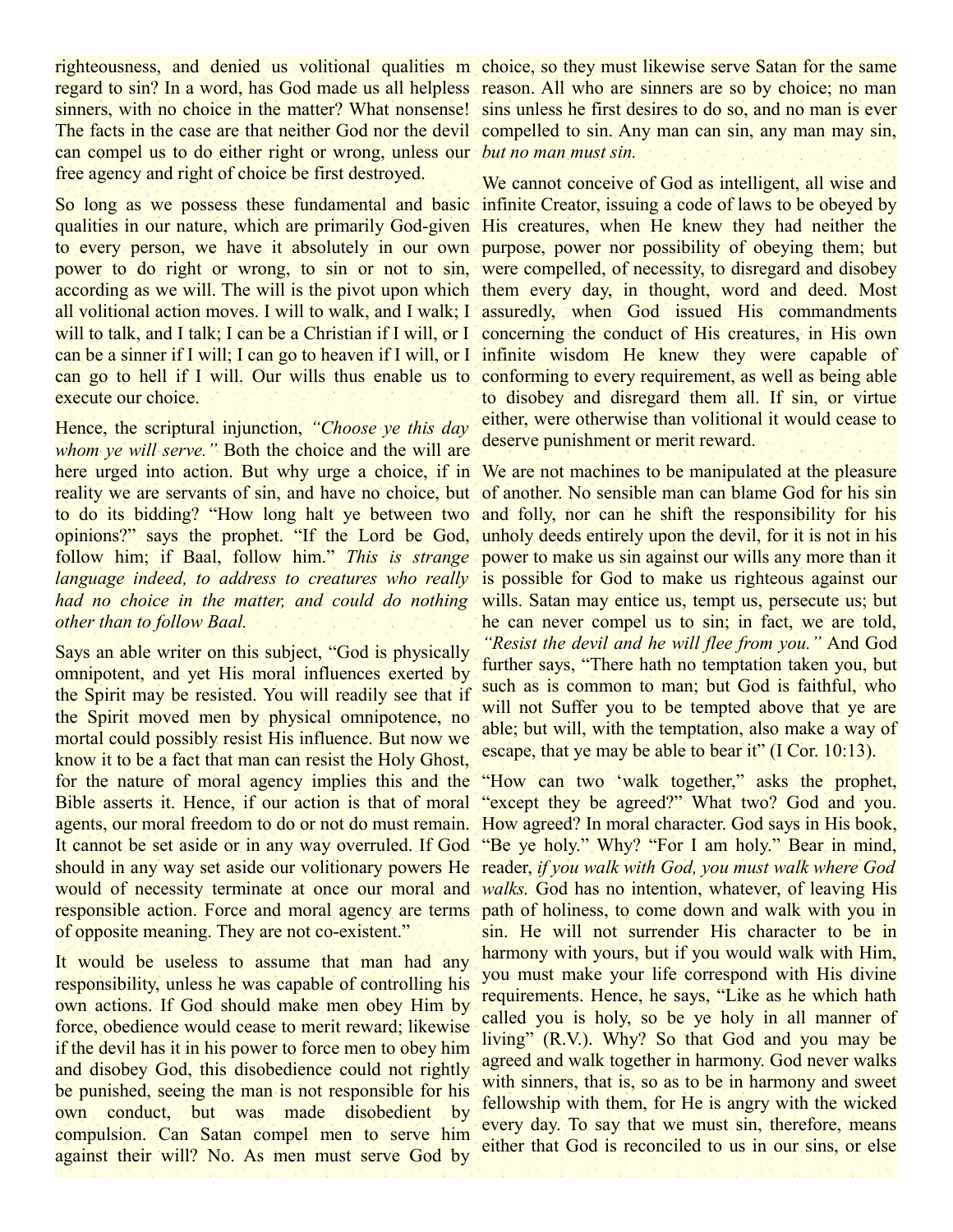He is never reconciled to us at all. Is it possible that an sins must know the law, its violation must be voluntary, infinite, intelligent God has issued a code of laws and or it does not incur the guilt of sin — the subject must governmental principles that His creatures cannot be intelligent and intelligence belongs not to matter, or possibly observe and obey? If so, then we who body, but belongs to spirit. Now the body not being a disregard and disobey them are not responsible; but party to the relations out of which moral law arises, God himself is directly responsible for all our failures and not being intelligent, cannot of itself be under the and sins, in that He has put the standard so high as to be utterly impossible for us to reach it. He has issued laws that we cannot keep. What nonsense! The very fact that sin brings condemnation proves conclusively that it is volitional and could have been avoided. No one is ever under condemnation for failing to do the impossible; only that which is within the realm of possibility can produce condemnation. Hence, every sinner is under condemnation, because sin is volitional and not compulsory.

"But," says the objector, "all that you say concerning from the hand of the Almighty, for it has reduced our the will and volition is true, yet while it is a fact that sinfulness. If our measure of sin be according to when we are converted our wills are brought into weight, then a small man is slightly a sinner, while a subjection to God's divine will, we must not overlook two hundred pounder would be as mean as the devil. the fact that we are not yet glorified, and are still living We have often heard the expression, "Nobody loves a in these old sinful bodies, and that while we are in the fat man." Perhaps this is the solution to the mystery. If body, we just must sin." Well, let us see. We have sin is in the body, what we want is not soul cleansing always thought that the body was subject to the soul, but body reduction; not the blood of Christ, but a good and not the soul to the body. But let us investigate the dose of (diet pills). According to this hypothesis, a onematter without prejudice. If the body does the sinning armed, one-legged, toothless, bald-headed man has after we are converted what did it do before? Was it almost reached Christian perfection. This is ridiculous, that body then? If so, we need no redemption for the but it illustrates the folly of some who would contend soul at all, but rather body redemption, for the soul is not the sinner, but the body; in which case the soul need not be converted, need not repent, needs not the blood of Christ, for Christ died for sinners; hence, the conclusion of the whole matter is simply that Christ died for bodies and not for souls. But how does this compare with the "Thus saith the Lord"? "The soul that sinneth, it shall die." "Fear not them which kill the body, but are not able to kill the soul, but rather fear him which is able to destroy both soul and body in hell." "What shall it profit a man if he shall gain the whole world and lose his own soul?" and many others. Such a doctrine is bordering on sacrilege, for it is equivalent to saying our Saviour was a sinner. In fact if sin is in the body, then Jesus was a sinner, for He had a body too!

In one of Mr. Finney's books, he has the following to say in regard to sin being in the body: "Sin is not only the violation of moral law, but the voluntary violation of moral law. This implies that the sinning subject must know the law and that its violations must be a matter of choice — otherwise the subject incurs no guilt, and is not liable to the infliction of penalty. If the subject who

authority of moral law, and cannot sin."

Sin is never located in matter; sin is strictly a malady of the soul, although the body has suffered the consequences of a sinful soul within. If sin were a body malady, an expert surgeon might locate it and remove it; if sin is in the body, then to lose an arm or a limb, or any portion of the body would simply mean that our sinfulness had been decreased accordingly. A catastrophe in which we lose a part of our body, in this case, should be looked upon as a providential blessing that the old body must sin.

We once asked a physician, a university graduate, a man familiar with all the parts of human anatomy, if he had ever discovered sin anywhere in any part of the body. It is needless to say that he had never been able to locate sin anywhere in any part of the body. The reason is obvious: it is not there.

We are told by the Apostle Paul, "Every sin that a man doeth is without the body" (I Cor. 6:18).

Exactly. The body can never sin unless made to do so by the soul which dwells within. The body is merely the house in which the soul lives. You might as well talk about the suit of clothes a man wears committing sin, as the body. The body is only the temple of clay in which the soul-man dwells.

You might as well arrest the house in which the thief lives for the thief's conduct, as to blame the body for the conduct of the soul. The body is merely the tool, or organ, which the soul uses to carry out its purposes. When the soul-man moves out (which is the controlling power of the body), the body is no longer capable of action. Did you ever hear a corpse swear?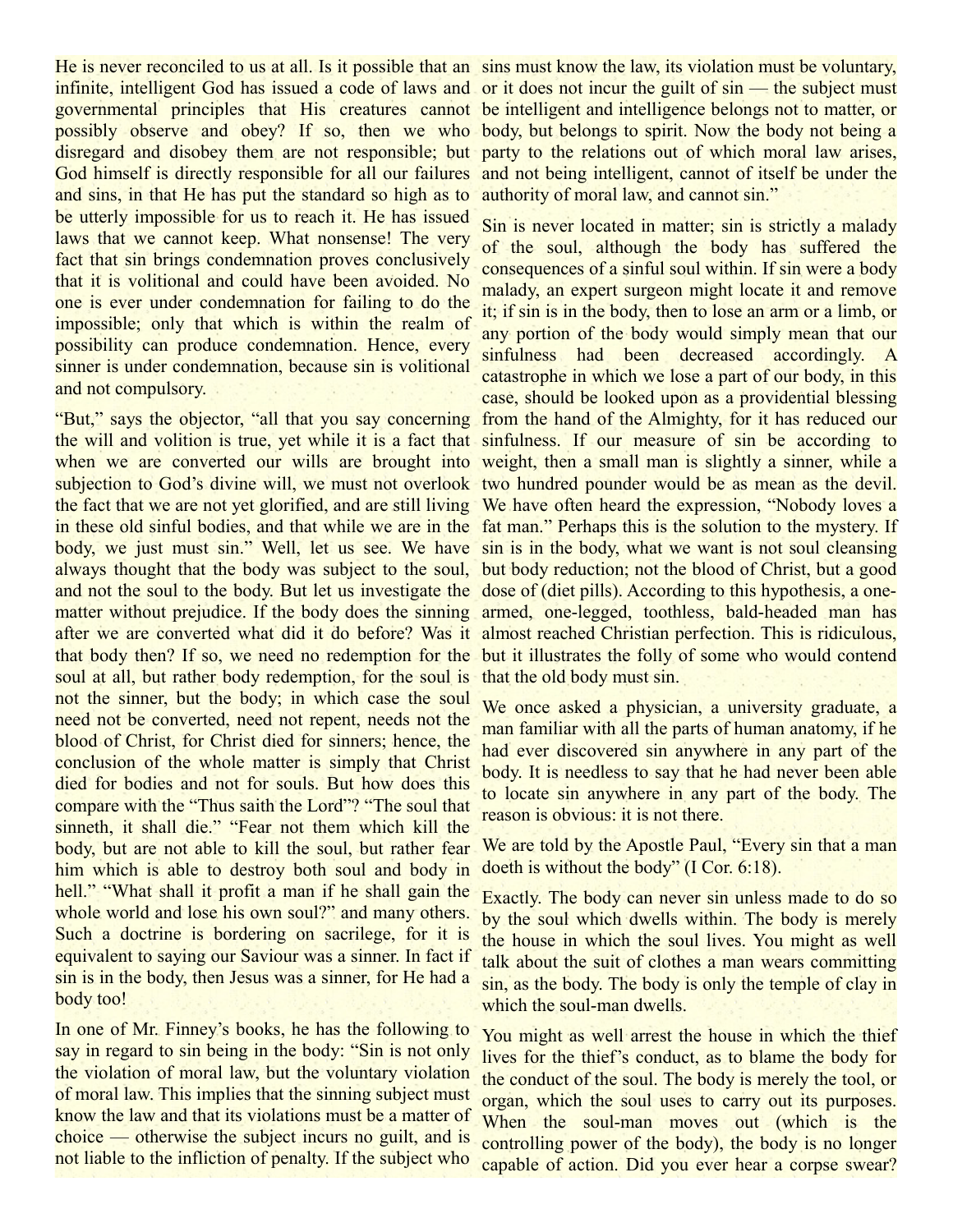Why? Because the man, the swearer, the dishonest sin as a soul malady, and in dealing with the infirmities soul, has left the helpless temple of clay behind; it, of of the human body. Concerning the body and its itself, is unable to act in any capacity; he who dwelt infirmities, he says, "I keep under my body and bring it within and controlled, and was responsible for its into subjection." But he never refers to sin in any such actions, has departed. When filthy habits, habits of manner. He never says, "I keep under sin, or bring it intemperance, habits of uncleanness, are manifest into subjection." Why? Because this is not God's plan through the instrumentality of the body, it is only an in dealing with sin. Our human nature is brought into announcement of the fact that an unclean individual subjection to the will of God, but the carnal mind is resides within. A house is never any cleaner than its enmity against God. *Hence, the only provision for it is* tenants. If you go into a man's house and find it filthy *its complete extermination, eradication, (I John 1:7),* and unclean you certainly do not blame the house, but *its crucifixion (Rom. 6:6).* rather the people who live there. They are responsible for its unkempt and filthy condition. I see an old man going down the street, his mouth and beard all stained with tobacco spittle, his face dirty, his finger nails uncared for, his hair uncombed; or worse yet, a young man, a dirty, ill-smelling cigarette in his mouth, blowing his second-hand smoke from between his rotten teeth and out of his dirty nose into the faces of all that are within his proximity. Do I blame the body? No; in my heart I pity the poor body, so poisoned and degraded and made a helpless tool of the depraved appetites of the unclean sinner who is living on the inside.

"What," says Paul, "know ye not that your body is the God, and has the anointing of the Holy One upon him, temple of the Holy Ghost?" If the body is His temple he surely ought to have control of His own house, and preaches a sinning religion has either never been called not suffer it to be ruled by another contrary to His to the ministry or else is backslidden from his calling desires. It is true that the body has suffered and does suffer as a result of sin, and that redemption and restoration are provided for it in God's great plan. But the body is not capable of volitional, nor responsible; it is subject to the powers of the soul. But thanks be unto God, He has given us, in His Son Jesus Christ, a redemption that is adequate to the needs of both body and soul.

Says M. W. Knapp in his little tract entitled, "Sin in the repudiate Him as a failure if He came to save me from Flesh," "We are expressly commanded to glorify God my sins, and then was unable to do so. Thousands are in our bodies which are His (I Cor. 6:20). Does it rejecting Him today because He is not held up to them glorify God for His temple to be turned into a filthy as an effective and sufficient Saviour; and be it said to tobacco smoke-house or a snuff spit-gun, or whiskey the shame of those who are posing as His ambassadors, barrel, or wine cask, or beer keg? Does it glorify Him that the blame for this is due to the powerless, for it to be polluted with unclean lusts and secret sins? compromising, inadequate type of Christianity which Does it glorify Him to be seen at the dance, the card disgraces rather than exalts Him as a Saviour from sin. table, the theater, the race course, the circus? If the The very first promise in the New Testament Spirit of Jesus is in the heart, His life will control the concerning Jesus Christ is, "She shall bring forth a son, body and overflow in the glad use of all its powers, and thou shalt call his name Jesus, *for he shall save his* leaving no room for Satan's damning doctrine of sin in *people from their sins*." the flesh. Woe unto all who seek to substitute sin in the flesh for Jesus manifest there!"

Did you ever know a dead man to steal? Certainly not. Paul plainly recognizes the difference in dealing with

It is inexcusable ignorance for one to teach, as some do in these days, that no one can live without committing sin every day, or worse yet, that we must sin to keep humble. No wonder that saving souls is thrice as difficult as damning them. Many pulpits are teaching that we cannot be saved from our sins, but must sin a little every day. If the object of the church is to provide a hospital for invalids or a safe hideout for scoundrels, then this doctrine is a success and consistent; but if the object of the church is to glorify God, and its mission is to save men, then the teaching that "we must sin" is a false doctrine, a lie, and ought to be banished back to the hell from whence it came. No man, who is called of will ever preach such a sinning religion. The man who and is a traitor to his trust.

If I were a sinner, unsaved, unconverted, and a preacher should ask me to accept Christ as my Saviour, and then tell me that no one could live without sin (that is to say, the Christ he is asking me to receive, and who died to save sinners, is unable to save us from sinning), I must declare it would be foolish for me to accept Him for a purpose for which He is inadequate. I would

If He cannot save us from our sins, He is a failure, His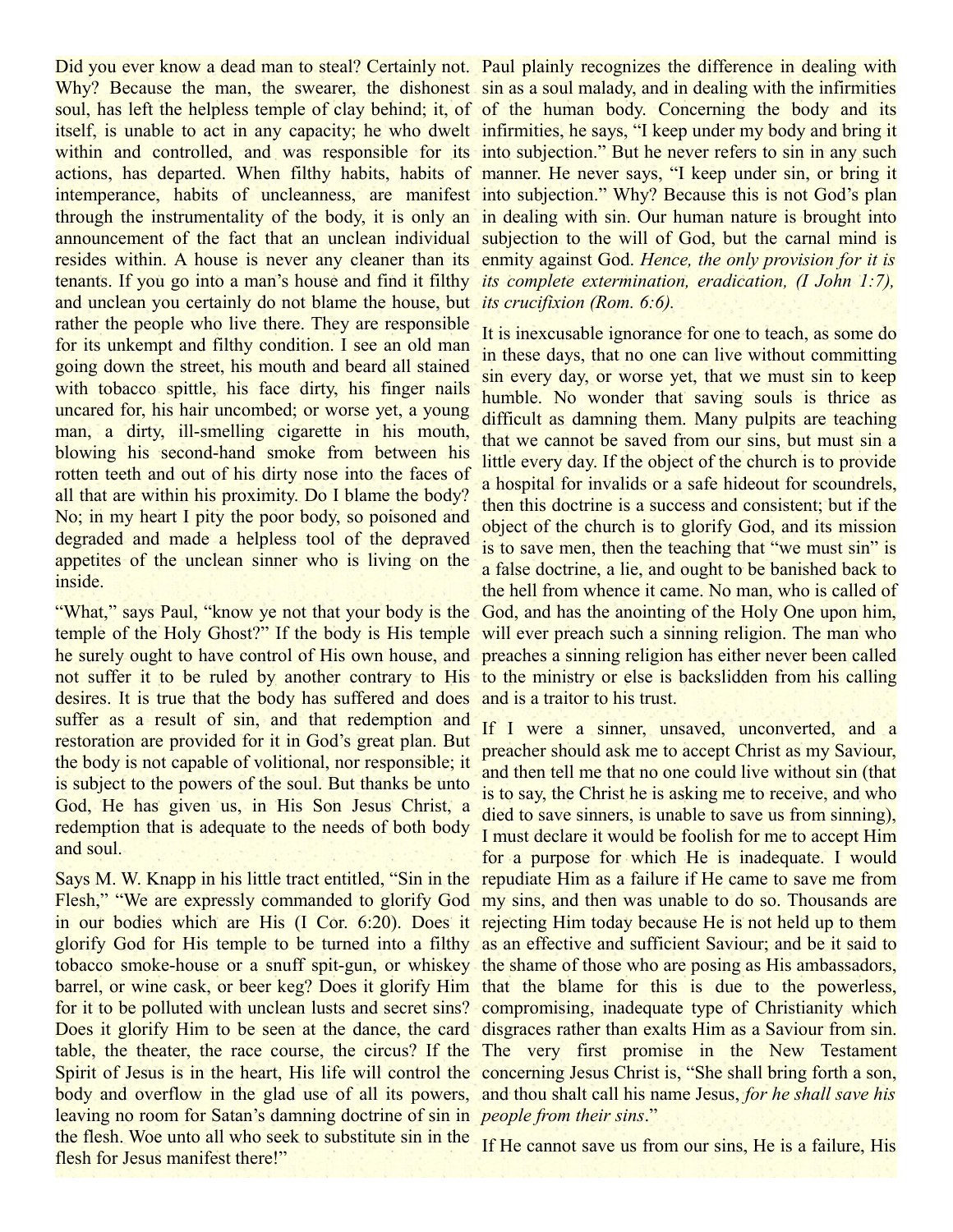death is in vain, His mission defeated. I, for one, prefer unbelievers sailing under the colors of Christianity, for to be a sinner, if I must sin, without a religious they deny the purpose and power of the gospel to save profession, and thus avoid adding the sin of hypocrisy people from their sins. to my other sins.

The devil has no better representatives in this world idea that we cannot be saved from all sin in this life than those who advocate a sinning religion; ministers puts himself under suspicion, and is unworthy of the of Satan are they, who pose as the ministers of confidence of his neighbors. Why? Because if it is true righteousness, but whose end shall be according to that God cannot save us from all sin, how do we know their works (II Cor. 11:14-15). It is mysterious, indeed, from which sin it is that God cannot save him? It might why anyone should contend that sin is a necessary be dishonesty; if so, we cannot afford to trust him far; element in making us humble.

"We notice in a reputable religious paper of one of the leading denominations," says the Editor of the Herald of Holiness, "the following sentence: 'It never occurred to Paul to profess complete sanctification.' Also, 'the holiest and saintliest are most conscious of For the sake of the argument let us say that God can their sins and shortcomings before God.' We would save us from our grosser sins, but not the lesser. Let us like to know what kind of friendly offices sins and see. If a man yields to a slight temptation to commit shortcomings perform in getting people closer to God. what he calls a little sin, it cannot be a regard for God Where in the Bible are we told that sins and that keeps him from yielding to greater temptation and shortcomings are saviors to help us closer to God? We committing greater sins; for the same regard and have always been taught that sin separated us from reverence that kept him from great sins, would also God, in the first event of its history, and that its tragic keep him from small ones. The right regard and record had been always divisive, and trended us away reverence for God will keep a man from all sin; he will from God, and brought us under condemnation, instead be as careful not to desecrate God's holy day, or to take of bringing us closer to God. By what sort of jugglery His name in vain, as he is to not steal or commit of words and magic trick of thought does our brother adultery. manage to contradict the whole trend of Bible teaching, and the whole nature and design and philosophy of the atonement, and makes sin a helper in bringing men into the holiest and saintliest relations to God?"

We would further comment on the brother's "Thou shalt not take the name of the Lord thy God in statements, if it is a fact that sin is an essential quality vain, for the Lord will not hold him guiltless that taketh in making us humble, it is only logical to say that a his name in vain" (Exod. 20:7). Love for God, and a little sin would make us a little humble, but more sin proper reverence for His will, will cause you to respect would make us more humble, so the devil would be the and obey one commandment as well as another. If you most humble of us all. Such nonsense! Surely such do not love God enough to abstain from small sins, you preaching and such articles are not well weighed; they do not love Him well enough to abstain from greater are not the product of earnest, careful and prayerful ones. True, you may not indulge in grosser sins, but it consideration. It seems to us that if one never had read is not your love and reverence for God that prevents it. more of the Bible than the first chapter of the New Very likely you abstain from them for various other Testament, he could see the object of Christ's mission reasons, such as self-respect, fear of punishment, or to the world: "He shall save his people from their sins" (Matt. 1:12), not save them in them, or with them, or in spite of them, *but from them.* Strange it is, indeed, that men will read this promise and a multitude of other promises, equally as clear, close the book, and contend earnestly that we cannot be saved from our sins; and moreover they will be insulted if you class them with infidels, yet that is exactly what they are

It is not unfair to say that a man who advocates the or it might be lust; if so, we do not care to be in company with libertines; or it might be lying; if so you can put no confidence in his word, and thus he covers himself with suspicion by his infidelity. Surely this is not the picture of a New Testament Christian!

Why? Because the same God who has said, "Thou shalt not commit adultery," has also said, "Remember the sabbath day to keep it holy" (Exod. 20:8); the same God who has said, "Thou shalt not steal," has also said, other reasons.

Be that as it may, the unrepented sin, whether great or small, is the unforgiven sin; and the unforgiven sin must meet its inevitable consequences. Hence, James says, "For whosoever shall keep the whole law and yet offend in one point is guilty of all" (Jas. 2:10). Not that in offending in one point, he has actually committed all the sins in the Ten Commandments, but that in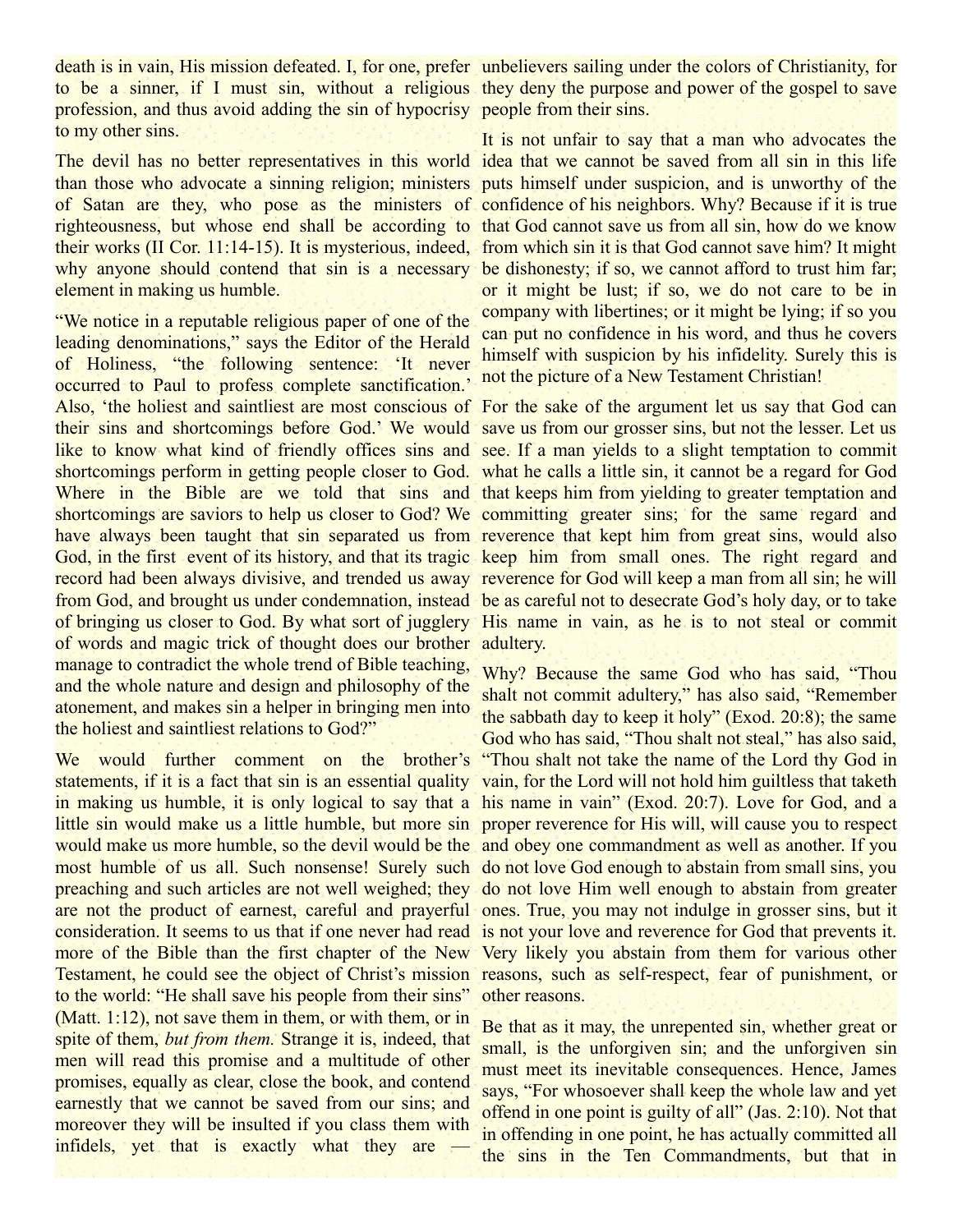offending at all he has missed the mark of obedience, children of God are manifest, and the children of the and upon obedience to God hinges our justification. devil" (I John 3:10). In what? In that one crowd sins You need not break every commandment to make you and the other does not. There are many people who a sinner; to indulge in one known and willful sin is seem to think that because they were once converted, enough to forfeit your justification and reconciliation and are now members of the church, in good standing, to God.

For illustration: I am crossing a large meadow, surrounded by a long fence, containing two hundred panels. When about half way across I am pursued by Well, if a converted man can sin and retain the divine an old ram. I make for the fence at top speed, with the favor, then may not an unconverted man do the same? pursuer close behind. When I reach the fence, it is If not, God is making an unjust distinction, which is needless to tell the reader that I do not have to jump all contrary to the Word of God (Col. 3:25). One of two the two hundred panels to put me out of the meadow. things is certain, either God can or He cannot save us Thankful am I, indeed, that to clear one panel is all that from our sins. If He can, then no man can be reconciled is necessary to elude my pursuer, and put me out of the to Him until he is thus saved. If He cannot, then we can path of danger. The application is obvious; a man need never be reconciled to him at all, unless we are not commit all the sins revealed in the Bible to make reconciled while we are yet in our sins. If this is true, him a sinner. One known and unforgiven sin will break then the whole thing culminates (climaxes) in the fact his fellowship with God.

As we often say, a chain is never any stronger than its weakest link. Why so? Because one link broken is sufficient to prevent its fulfilling its purpose. A fierce bull dog is chained to his kennel, when along comes Mr. Thomas Cat. Does the dog have to break every link in the chain to get 'loose? Certainly not. One link broken is sufficient to make the fur fly. Dear reader, do not think you must be a great sinner to be damned. It may be that there are those in hell now whose sins are It is remarkable to see to what extremes people will go less than yours. One voluntary, known and willful transgression, unrepented of, and unforgiven, will prove enough to settle your destiny. The gravity of one sin is seen in that it has produced death on the entire these views are far-fetched, unreasonable, and race (Rom. 5:12).

But what is a sinner? We call a man who sings a singer. Why? Because he sings. We call a man who preaches a preacher. Why? Because he preaches. We call a man who paints a painter. Why? Because he paints. We call a person who sins a sinner. Why? Because he sins. But suppose he is a Methodist? Then he is simply a Methodist sinner; or if a Baptist, only a Baptist sinner; and let it be known to the reader here and now that church sinners are not exempted from the inevitable consequences, but share the same fate with common sinners, in that for all alike, "The wages of sin is death" (Rom. 6:23).

Our identification and classification are established by John in his first epistle, in which the line of demarcation is definitely drawn, *"He that committeth sin is of the devil" (I John 3:8). "Whosoever is born of God doth not commit sin" (I John 3:9).* "In this the it be otherwise? Many of our pulpits have nothing

their sins are overlooked and not counted against them; or, in other words, church membership and a religious profession exonerate them from further responsibility.

that the only difference between a sinner and a Christian is that the converted man is a Christian sinner, and the other just a common transgressor. What a travesty on the purpose and power of the gospel of Jesus Christ. If God cannot save us from all sin, then He has not all power, but if He can and will not, then He tolerates sin in us as a matter of His own choice; and He, instead of us, is responsible for our sins, in that He only can save us and yet refuses to do so.

in order to avoid the issue, and actually be saved from their sins. One crowd intimates that a Christian cannot sin, the other that he cannot keep from sinning. Both of unscriptural. The first class, who would advocate the impossibility of sin, base their argument on I John 3:9, "cannot sin because he is born of God." But this is not compatible with common sense, experience, or revelation, to make this an infallible "cannot"; we know that anyone can sin, if he so desires. The "cannot" in the text is a moral cannot rather than an infallible cannot, and implies that you cannot sin and still be born of God. Because sin breaks your fellowship with God, and forfeits your divine adoption. You can no more sin and be a Christian than you can steal and be honest, drink and be sober, or lie and be truthful. A large majority of people, however, take the other side of the sin question, and insist that we must sin, and thus repudiate both the purpose and power of Christ's mission, which is to "save his people from their sins." We admit that we are not surprised after all, that saving souls seems to be a difficult task. How can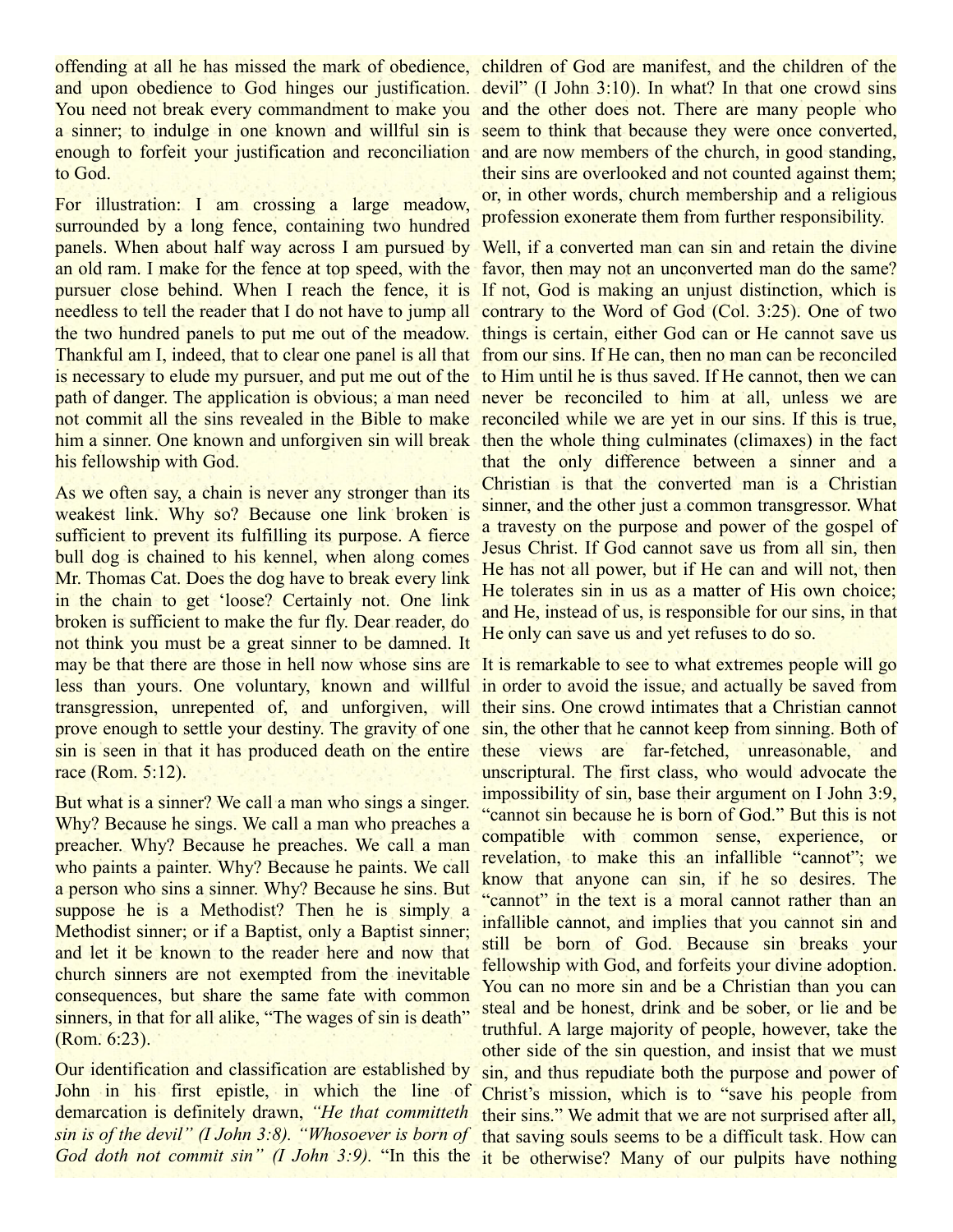misleading the people by teaching the impossibility of his way, and the unrighteous man his thoughts, and let a victorious life, but actually sowing the seeds of him return unto the Lord, and he will have mercy upon infidelity and skepticism from the very pulpit that him; and to our God, for he will abundantly pardon" ought to honor and exalt the Christ as a Saviour from (Isa. 55:7). all sin. No wonder that many people do not want Christ in their lives, when He is represented to them as a failure, coming to save His people from their sins, yet unable to do so.

religion, which appears to do nothing for us but give us a name to live without the power to do so. Thank God! *He who has called us has also power to redeem us. "He is able to save to the uttermost" (Heb. 7:25).*

## *6. WHAT SAITH THE LORD?*

Many people never read their Bibles; others are only righteous man. Not a man who is a failure at every turn casual readers; and comparatively few are really in the road, and who brags about the fact that he does students of the Word of Life. From the hasty reader not claim to live above sin, and so on, but a righteous many beautiful truths are hidden, while the possibilities man; a man who does that which is right, and (does not of God's grace remain undiscovered.

that we cannot sin; for there is no man that is flawless hand is not shortened, that it cannot save, neither his before the Lord -all *may* sin; but we do intend to prove ear heavy that it cannot hear; but your iniquities have conclusively from the Word of God that we must not separated between you and your God, and your sins sin *if we hope to retain the favor of Almighty God.* As have hid his face from you that he will not hear you" long as we are in a state of probation (have not yet (Isa. 59:1, 2). No sinner, whether in the church or out, appeared before the judgment seat of God) we are need expect answered prayer, either for his own, or susceptible to temptation, and as long as we are another's salvation, for God will not hear him, unless susceptible to temptation we may (or determine not to) he first repents and forsakes his sins. Why does God sin. Every fair-minded person ought to distinguish the refuse to hear him? Because his sins have come difference between being able not to sin, and not being between him and his God, and he tolerates sin in his able to sin; one implies that you can sin, but are able by heart. God's grace and help, to refrain from yielding. The other implies that you could not sin even if you so desired. If the Bible reveals anything at all it most assuredly reveals the fact that God hates sin; and as clearly reveals the fact that the devil hates righteousness. Now the reader can take his choice — to be a Christian, God's child, and hate sin, or be a sinner, a child of the devil, and cleave to sin.

But to the question, "Must we sin?" The preceding chapter has dealt with the question from the standpoint of our free moral agency. We will now discuss the matter from the standpoint of the one source of authority in all moral and spiritual problems. Hence, the caption of this chapter, "What saith the Lord?" The popular idea that we get religion to stop sin is misleading; for, in fact, we stop sin to gain divine favor. The prophet Isaiah says, in laying down the

better to offer than a sinning religion; thus, not only initial requirements of pardon, "Let the wicked forsake

Surely they are not to be blamed for not wanting our fact, no one is ever saved without prayer. "Ask and it God's favor never comes upon a man in sin; He is never pleased with a sinner; to say that He is, means that He is pleased with sin. No one needs to expect pardon while in a state of conscious disobedience. In shall be given," is the scriptural injunction. Yet the psalmist plainly declares, *"If I regard iniquity in my heart, the Lord will not hear me."* The say the least, the person who is conscious of disobedience in his life is not in a position to prevail with God in effectual prayer. Says James, the apostle, "The effectual, fervent prayer of a righteous man availeth much." Of whom? A have respect for any) iniquity in his heart.

It is not the object of the writer to teach on these pages But the old prophet further says, "Behold, the Lord's

God does not hear the prayer of the church member Who advocates and practices sin, any more than He hears the saloon-keeper's prayer. Dear reader, if you expect to cherish the hope of eternal life, and expect to bask in His divine favor, you must not sin. Stop it now, for God regards not the prayer of those who insist on continuing in sin.

The faithless prayer is the useless prayer. Sin is the great destroyer of our confidence in the promises of God; it mars our faith, and makes our prayers ineffectual. Says John, "Beloved, if our heart condemn us not, then have we confidence toward God. And whatsoever we ask, we receive of him, because we keep his commandments, and do those things that are pleasing in his sight" (I John 3:21, 22). When do we have confidence toward God? When we love Him, and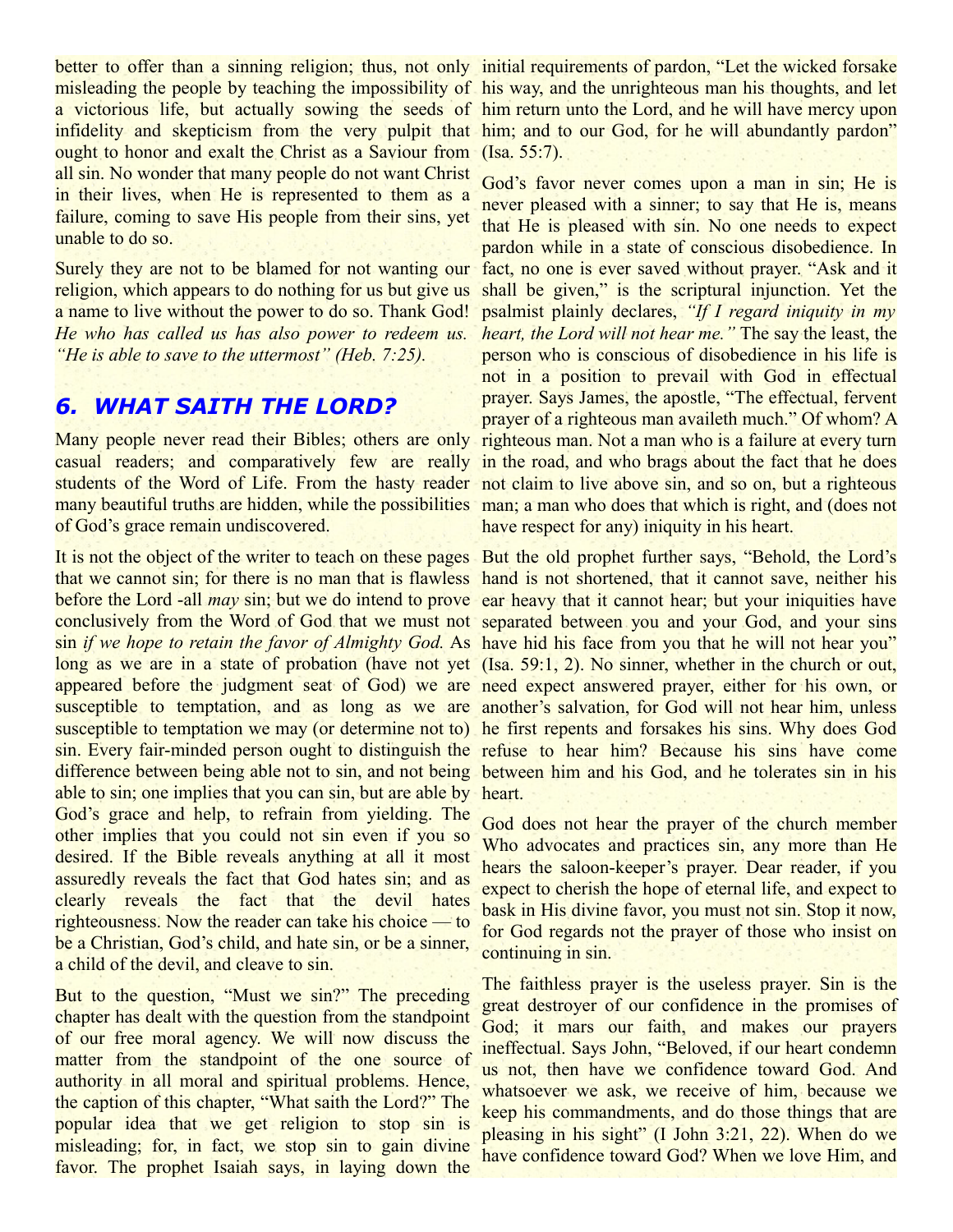When we love Him and keep His commandments, and God made provisions in the atonement for those who do those things that are pleasing in His sight. If a man represent Him to be defiled by it? There are some says he loves God and keeps not His commandments people who seem to think that God has employed sin he is a liar and the truth is not in him (see I John 2:4, as a kind of means of grace to make us humble. But 5). Likewise in the book of Job it is said, "If thou God never uses sin to work any grace in us. In other prepare thine heart, and stretch out thine hands toward words, God has never asked the assistance of Satan in him; if iniquity be in thine hand, put it far away, and let the work of redemption. not wickedness dwell in thy tabernacles. For then shalt thou lift up thy face without spot" (Job 11:13-15). When? When thou hast put iniquity away from thee, and will no longer permit wickedness to dwell in thy tabernacles.

while living in any degree of sin. God never pardons a born of God. This discriminating element, therefore, sinner until he first forsakes his sins. Let us illustrate: A man is convicted of larceny and brought before the have already shown, is in the fact that one sins and the judge; his attorneys admit his guilt, but put in a plea for other does not. mercy and pardon, on the ground that their client was driven to the crime by distressing need. They plead eloquently before the court, and remind his honor that the character of the defendant, up to this time, has always been above reproach. They bring influence to bear upon the judge, and use every possible means in order to procure the pardon. The court is convinced of all they say, but the pardon hinges yet upon one point: will the defendant refrain from a repetition of such conduct? Before the pardon can be granted the court must be assured that from this time henceforth the defendant will be an honorable, upright, and lawabiding citizen. If the court is given to understand that *the defendant will try, in his poor, weak way, to do right, but expects to break the laws of the commonwealth every day, in thought, word and deed, it is needless to say, in fact you may rest assured that there will be no pardon forthcoming.* Likewise, when the sinner approaches God for pardon, the first demand made upon him is to forsake his way; no longer to regard iniquity in his heart, and to *put it from* him (abjure, put it far from, hate it). His moral standing, his blue blood aristocracy, his financial ability, all amount to nothing in gaining God's favor; the thing that counts with Him is, "Are you ready to break with sin?"

If God has not provided for salvation from sin in His plan, then He has provided for its continuance. How does that sound? How would it do for us to preach that God has made arrangements for us to go on in sin and be defiled by it; in other words to preach that He sanctions sin in certain cases, especially in those who are called by His name, and live in this world to represent Him. Must his representatives have sin in (eradicate, crucify, kill). Exactly; that is the object of

sin every day in thought, word and deed? No! No!! them? To be sure, sin is the work of the devil, but has

Do not flatter yourself, reader, that you are a Christian if it is true, then no person who commits sin can be Let us hear John, the apostle, on this matter: "Whosoever is born of God doth not commit sin." Is this statement true or false? If it is false, and those born of God do commit sin, then undoubtedly one sinner has as much right as another to say he is born of God; but between a child of God and a child of the devil as we

> Now, if you just cannot keep from sinning, then take your stand with the devil, your father, for "Ye are of your father, the devil." We are not in sympathy with the doctrine of modern times which emphasizes the common fatherhood of God and the brotherhood of man. We repudiate it as being unscriptural. God is no more the sinner's Father than the President of the United States is the writer's father. We plainly see they are of their father, the devil, as we have just quoted above, true, God is the creator of all mankind, but the Father only of those who are born of His Spirit, and made partakers of His divine nature; and when we are the recipients of His transforming power, we no longer commit sin. "In this the children of God are manifest and the children of the devil" (I John 3:10). In what? In that one sins and the other does not.

Could the race have been saved, or could God have been reconciled in any degree to sin in His people, it is not likely He would have provided a redemption at such an infinite cost. But because sin is of the devil and produces death wherever it exists, and ultimately means the damnation of its slaves, therefore, "For this purpose the Son of God was manifested that he might destroy the works of the devil" (I John 3:8). What did you say was the purpose of His manifestation? "That he might destroy the works of the devil." Reader, have you been in the habit of reading this scripture, to suppress, or contend with, instead of destroy? Thank God, it is destroy; and He is amply able to fulfill the purpose of His manifestation.

Webster says destroy means, "To put an end to."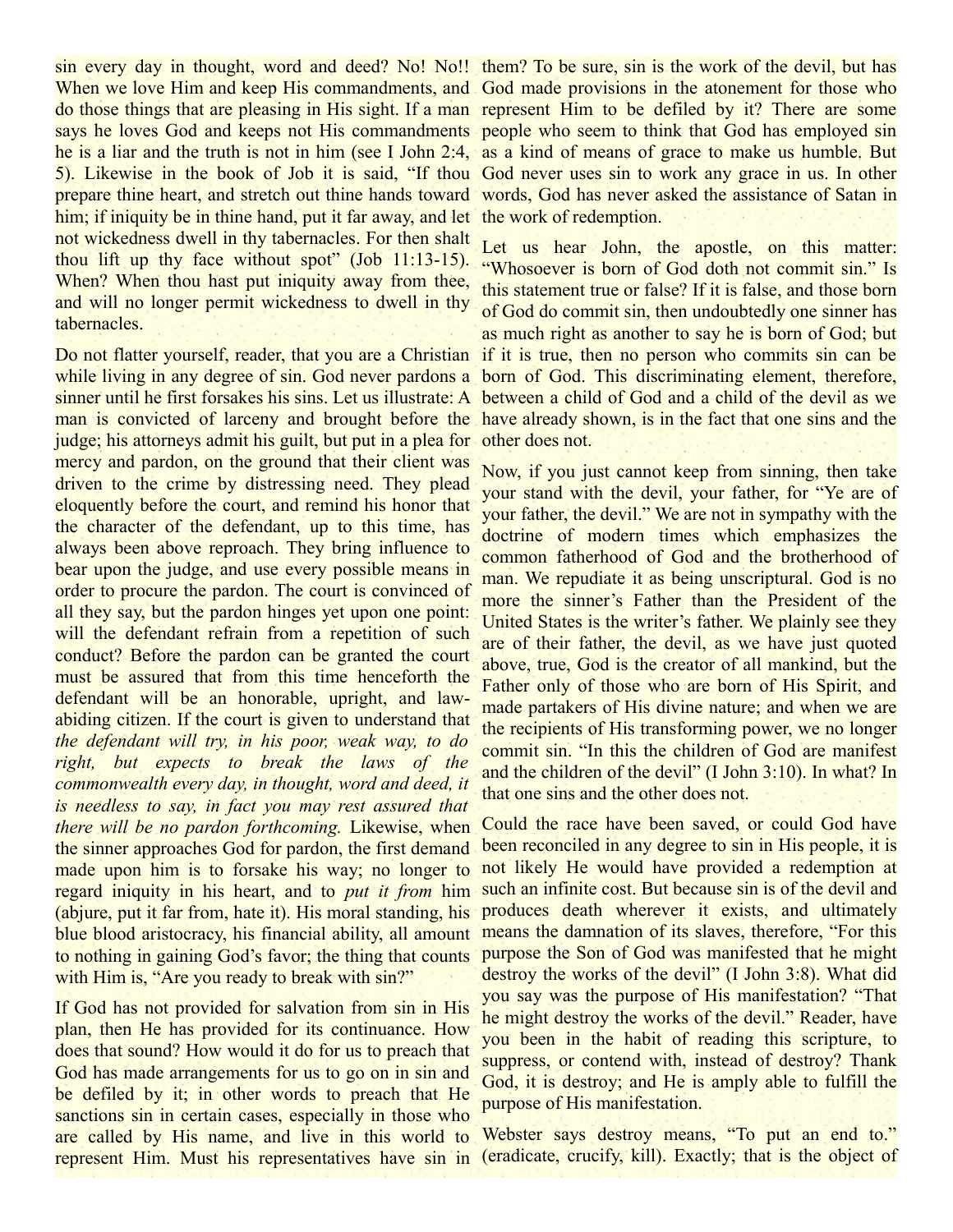the mission of Jesus Christ, to put an end to sin in our If the average person were as fearful of not being good lives, and enable us to live triumphantly, through Him enough, as he is of being too good, the world would be who gave Himself for us, that He might redeem us better, the standard of piety better, the church held in from all iniquity. If, after coming' to earth, bleeding, more respect, and God glorified where He is now dying, and rising again, He is unable to accomplish the dishonored. Every Christian's business should be to object of His mission, then the purpose of God is glorify God. How? By sinning every day in thought, defeated and our case is hopeless. Let us not thus deny word and deed? No, a thousand times, no; but by our Lord and His power to save; and let us further see righteous and consistent Christian living. to it that all which He came to do for us is accomplished in our souls, and that we have a victorious testimony concerning our everyday life.

But again, we read in the Word of God, "Likewise reckon ye yourselves to be dead indeed unto sin" (Rom. 6:11). If we are right in our conception of the father which is in heaven" (Matt. 5:16). See what? nature of God, and have any idea at all as to His desires Your daily sinning and repenting? No indeed, your concerning His creatures, we are fully persuaded that good works. Do we glorify God by sinning a little God does not love a hypocrite, that He does not want every day? Never. If we obey these, and hundreds of us to profess falsely, and that He does not want us to other scriptures, we must not sin. For God is never pretend to be that which we are not, yet here He says, *"Reckon ye yourselves to be dead indeed unto sin."* Does He want us to reckon a lie? Most assuredly not! He wants us to reckon ourselves to be dead to sin, for one reason alone, and that is, because we are dead unto sin and may be alive unto God. But the apostle continues, *"Let not sin therefore reign in your mortal bodies."* When do we possess mortal bodies? In this present life only, this side of the resurrection. This being true, we need not sin here, for the injunction is that sin shall not reign over us while in our mortal bodies. Thank God for a possible, present, and victorious experience of Christian piety.

But the apostle further emphasizes a possible *must* sin, any more than having an insurance policy on deliverance from sin by declaring, *"For sin shall not have dominion over you."* Where is the bogus preacher, that blind leader of the blind, that minister of Satan, posing as a minister of righteousness, that can fly into the face of such plain statements, and, contradicting them all, with many others, preach a Christ who has the purpose but not the power to deliver, and who declares that we must sin? Where is that pillar in the church that raised such a disturbance and got so mad when he was told he could be saved and kept from his sins? Many people seem to be especially afraid that they will get grace and cannot sin. No danger of that. You can never reach a place in probation where you cannot sin, but you will, and must reach the place in grace where you need not, and do not sin. If there was a place however, in grace where we could not sin, the writer would certainly be eager to obtain it. But, alas, there is no such state while on probation.

The apostle to the church at Corinth says: "For ye are bought with a price: therefore glorify God in your body and in your spirit, which are his" (I Cor. 6:20). Or, as Jesus says, "Let your light so shine before men that others may see your good works and glorify your glorified in or by sin. To sin is to dishonor and grieve Him.

"My little children, these things I write unto you that ye sin not." This scripture plainly teaches us that it is God's purpose, that we should not sin; yet the context, "and if any man sin," simply shows that no man is so careful as to be flawless (but may indeed be blameless before God) , and that all might sin, in which case we have an advocate with the Father. Who is it? The priest? No! The Virgin Mary? No! The preacher? No! Jesus Christ, the righteous; He is the one mediator between God and man. The fact, however, that we have an intercessor and advocate, in no wise implies that we my property implies that I must burn it down. Both alike are simply provisions made in case of misfortune.

Scriptures almost without number can be given which show conclusively that it is God's purpose and plan that we be saved here and now from our sins. Titus 2:11, 14; II Timothy 2:19; I John 1:7; Galatians 1:4; John 8:34-36; John 8:11; I Corinthians 15:34; I Corinthians 10:13; Jude 24, 25, and many others equally as clear. Is it a fact that all these high sounding promises are false and misleading, and do not mean what they say? Is it a fact that after all the Bible condemns sin, we are still hopeless slaves to it? Is it a fact that after God's Son has died to save us from our sins we are yet hopelessly in bondage to them? Is this all the plan of salvation can do? Were the life, the miracles, the sublime examples, the death, and the resurrection of Jesus Christ all given to provide a salvation that is inadequate to our need? How absurd to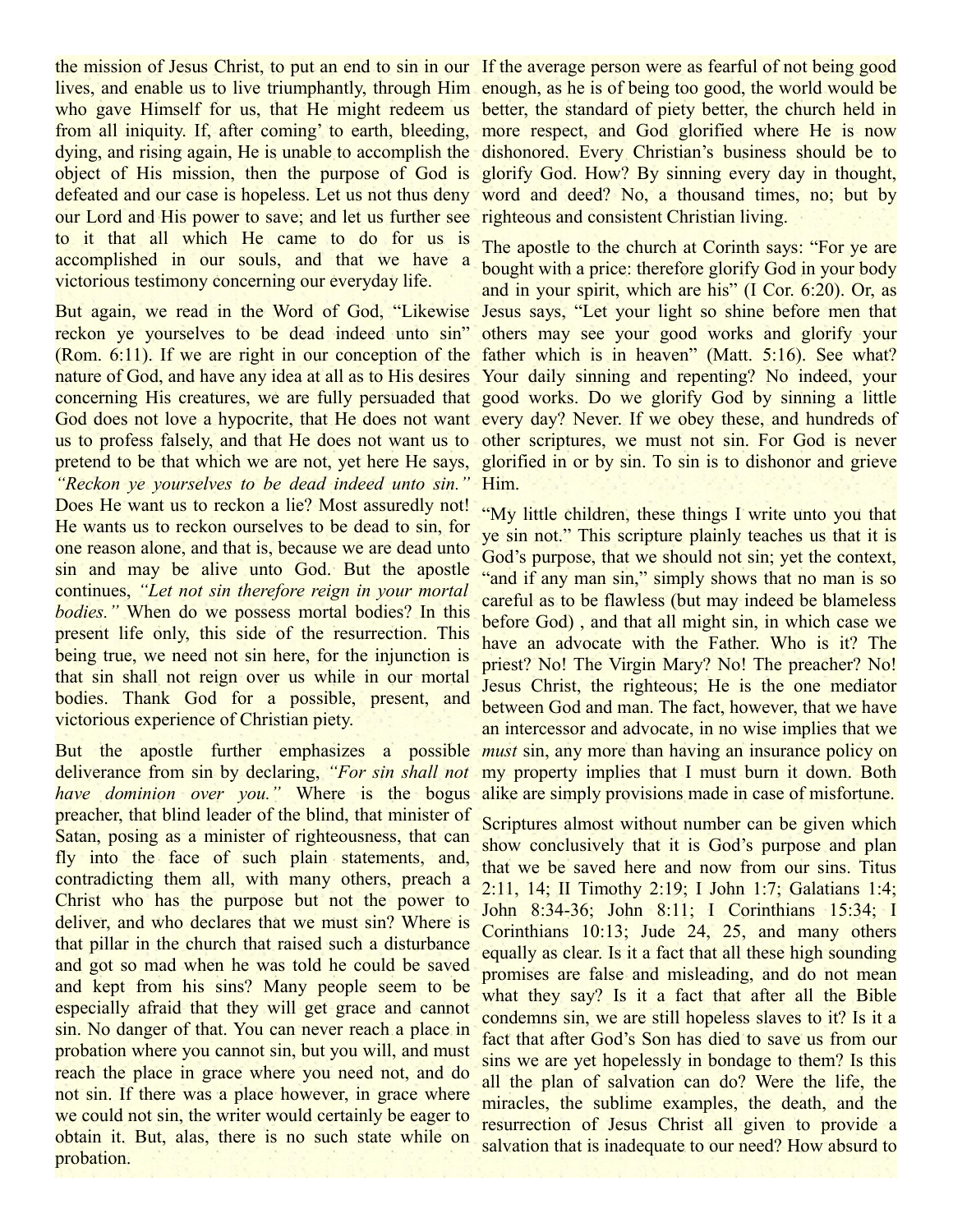think of charging God with such folly as to issue a suffered, leaving us an example, that we should follow code of laws and governmental principles that His in his steps who did no sin" (I Peter 2:21, 22). No man people can never keep! Do not thus dishonor God with can be made, by any perversion of language, to be a your ignorance and infidelity concerning His promises; follower of Jesus, who sins every day. Such a statement for not to know them is ignorance and not to believe not only shows gross ignorance, but is irreverent and them is infidelity.

Let us notice these scriptures briefly and pass on. It seems to the writer that comment could not make them any clearer. In Titus 2:11, 14, we have a statement both of the purpose and the power of Christ's mission into the world, "That we should live soberly, righteously and godly in this present world," because He gave Himself "that he might redeem us from all iniquity." Has His great sacrifice been made in vain, and are we unable to live righteously and godly in this present world? Or, is it possible that we are measuring up to this standard when we are sinning every day? Can Christ redeem us from all iniquity, or is this all a mistake, a mistranslation, or the product of an imaginary mind? No. Thank God, He is sufficiently able to perform the work in every human soul, and to redeem us fully here and now.

Reader, Stop! Look! Listen! Are you professing to be a disciple of Christ, and at the same time repudiating the statements of His Book and denying the possibilities of His grace? Do you belong to that multitude, that "having a form of godliness deny the power thereof"? 'this condition, says the apostle, is characteristic of the last days; great churches, great choirs, great preachers, great show, no power. If the truth of this statement is doubted it can easily be proved by going into the average large and fashionable church and attempting to testify to the power and possibility of Christ to save His people from all sin here and now. A few testimonies of this kind soon become offensive, and it is likely if repeated a few times, the testifier will be If I am traveling through a strange country and employ requested to appear before a committee, and asked to a guide, I must go as he directs. No physician, no refrain from such statements. What is the matter? matter how skillful he may be, can cure me if I Nothing, only they are unbelievers, denying the power disregard his instructions and do not obey his orders. If of God, but having a form of godliness. Be it said to we expect the Lord to protect us and help us in time of our shame, that in only a few places is Jesus held up as need, we must first be obedient to His orders, and walk an effective and present Saviour. Why should a man be looked upon by those who claim to be Christians, as a crank or fanatic, simply because he dares to believe God's Word and in His power to save.

to what the Christian's relation to sin should be. "Let true? Thank God, it is. "He is able to save *to the* him," says the apostle, "depart from iniquity." Does the *uttermost*." How much? To the uttermost. reader really desire to follow Jesus and be a New Testament Christian? Then remember that "Christ

unbelieving to the core. Says a prominent writer, "Christ died to meet the demands of a holy law that had been broken by sinners, but never fulfilled it in such a sense as to allow the redeemed, His followers, to violate it. He would have been a poor Saviour, a fearful leader indeed, and His people wretched followers, if they construed His obedient life into a liberty granted them to transgress that which He so gloriously honored. His plan was not to fill the world with commandment-breaking (people who do not believe in holiness), but law-keeping Christians." Take the name, Saviour. If Christ is called any one name more than another it is Saviour. He is called over and over the Saviour of the world. No one can question that this is His God-given name. Now, what is the commonsense view of a savior? He is one who saves. He is not one who merely offers to save, but he must of necessity, from the very nature of the name, be one who actually does save. The only claim to the name lies in the fact behind the name. We might as well call a man a king who had offered to reign, as to call a man a savior who has only offered to save. When we say Christ is our Saviour, what are we thinking of Him? Do we think of Him as one who is actually saving us now? Or do we think of Him as one who only offers to save us at some future time?"

Obedience is indispensable if we anticipate the reward and blessing promised in the scripture. If I yield myself into the care of a physician, and trust him to cure me, I must of course obey his orders.

as He directs.

Second Timothy 2:19 is another very clear statement as Saviour. "His blood cleanseth us from *all* sin." Is this The next two pictures, I John 1:7 and Hebrews 7:25, form a close analogy, and simply bring to the mind of the reader the efficiency and sufficiency of our

> There are many scriptures which we would like to present in this chapter, so that it will be necessary for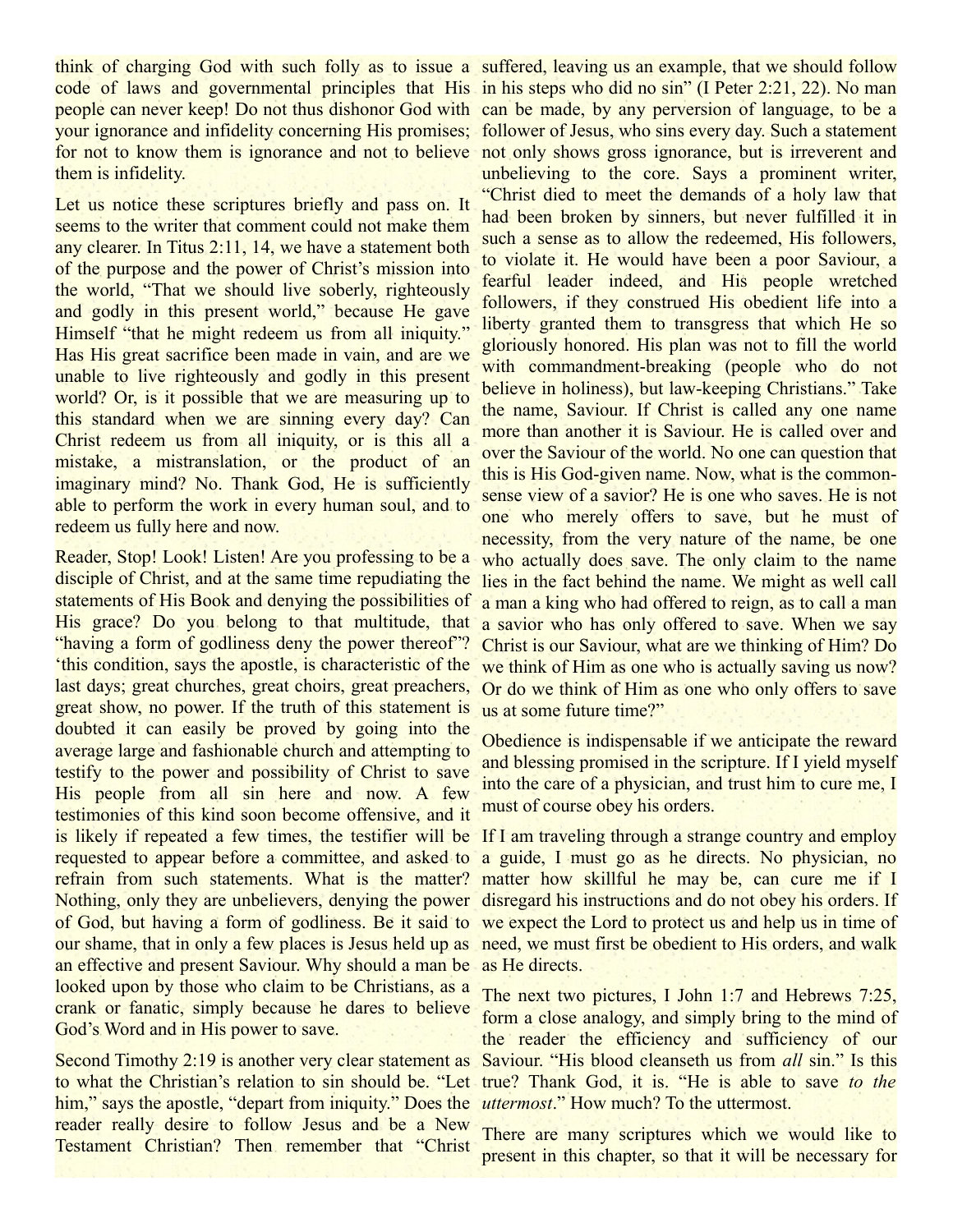us to shorten our comments on this, and pass on to the the statement later, and found that his idea was, that next. In Galatians 1:4 we are again reminded of the you could not sit on the fence, and, therefore, were mission of Christ, "That he might deliver us from this compelled to be either on one side or the other! We present evil world." Can He do so? If not, then again might add that this is exactly what New Testament we must bow our heads in shame and humiliation, and Christianity will do; it makes us take sides, and will not acknowledge to the world that the Christ whom we allow one to give place to, or compromise with, sin. love and serve is a failure.

It has, undoubtedly, always been the purpose and plan of the Almighty to deliver 'is from the bondage of sin, as will be seen from the apostle's statement in Ephesians 1:4. Here you will observe, "He hath chosen May the good Lord save us from the standard of piety us in him before the foundation of the world, that we should be holy and without blame before him in love." Here it is conceived in the great infinite mind of God, dead. even before the foundation of the world, that we should be holy and without blame. Notice, we are to be without blame before God, not man; man is often a hard, incompetent, unkind judge. We can never fully please men; Christ himself was unable to do so, and even with His pure, spotless, sinless, blameless life, they said, "He hath a devil." "We know this man, he is a sinner," and so on. We can please God (though not in sin). Enoch had this testimony, "that he pleased God." We can do our best to please men. But no man can be holy and without blame, when he knows he is doing the things he ought not to do, and leaving undone the things that he ought to do. To be without blame before Him who is a discerner of the thoughts and intents of the heart means that we must not sin; or else it is to say that God does not condemn sin; that we can be sinners, and yet without blame. What nonsense!

A real knockout blow, however, is handed a sinning religion in John's Gospel, eighth chapter, verses thirtyfour to thirty-six inclusive. Jesus answered them, "Verily, verily, I say unto you, Whosoever committeth sin is the servant of sin. And the servant abideth not in the house forever, but the Son abideth ever. If the Son, therefore, shall make you free, ye shall be free indeed." If this is true, and you commit sin, you are not God's children but the servants of sin, for, "To whom ye yield yourselves servants to obey, his servants ye are to whom ye obey" (Rom. 6:16). "No man," says Jesus, "can serve two masters" (Matt. 6:24). You cannot serve sin and righteousness, God and the devil, or heaven and hell, at the same time. The line must be drawn, discrimination made, and we must either be Christians and abstain from sin, or sinners and indulge in sin.

An old German once said in a testimony meeting, "I dank Godt for barbed wire religion." This was a new kind to the writer, but we learned the significance of

Even to attempt to be neutral is impossible, as you will note from the words of Jesus, "He that is not with me is against me" (Matt. 12:30). The fact, therefore, that you are not for God, brands you as being against Him..

that labels us only Christians in name, and leaves us sinners by practice. Having a name to live, yet being

Though we might use numberless other scriptures to show God's attitude toward sin, and His provision for our deliverance, we will close this chapter with a very blessed and appropriate benediction from Jude 24, 25, "Now unto him that is able to keep you from falling." Able to do what? To keep you from falling. Is he? Is He? Is He really able to keep us from falling, or is all this a mistake, or the product of a fanatical imagination? Is it possible that Jude is mistaken in this matter, just a little beside himself, overstepping the mark, and saying He is able when he meant unable? If Jude is right then the person who says we must sin is wrong, for if to sin is not to fall, pray tell me what, in the mind of the objector does it mean to fall? What does it take to constitute the defeat of a Christian? Reader, the Bible is a dependable book; read it, understand it, obey it, do not try to dodge its plain teaching; do not shirk your responsibility to God. Clean up, brace up, look up, and measure up; stop your sinning or else pull down your sign, take in your shingle, and no longer profess to be a Christian, when in practice you are a sinner.

Do not so grossly misrepresent the power of the gospel of Jesus Christ, and deny the possibilities of His grace, as to be a stumbling-block for sinners, the laughingstock of infidels, an object of the pitiful contempt of high heaven. It is a strange thing, indeed, that you can ask in any average congregation, "How many are endeavoring to live without sin?" and you will find scarcely any, sometimes, perhaps, not a single member. Then turn and ask them, "How many are justified?" and nearly everyone of the same ones who say they are not living without sin, will say they are justified.

This is simply to say that sinners are justified, God is reconciled to us while we are sinning. What a travesty on the salvation that cost the blood of God's own Son!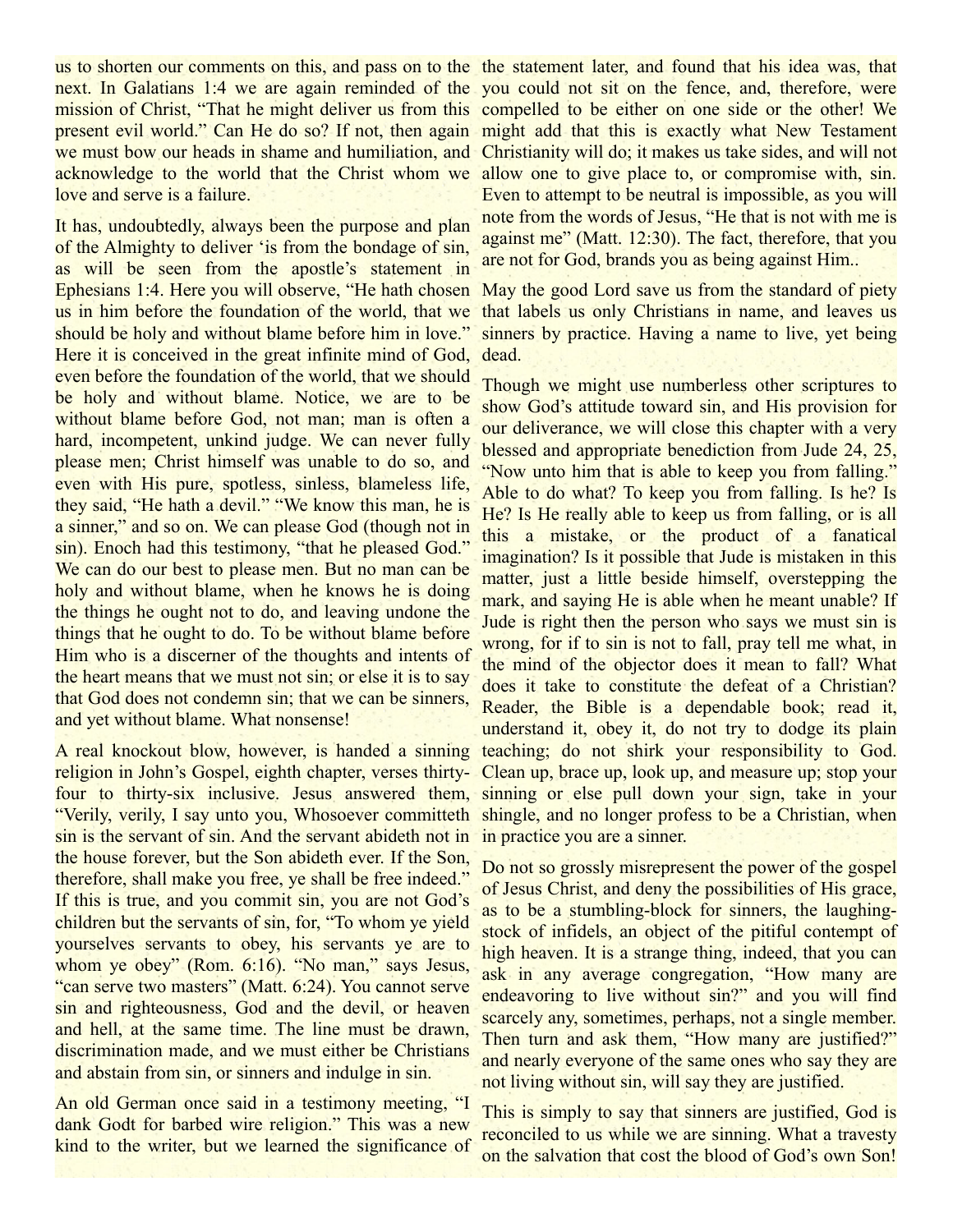We are sure that Jesus did not die that we might many Christian homes is a dead letter, a neglected continue in sin. We are not only commanded not to sin, book. Because of this fact, all kinds of erroneous but we are also commanded "Not to be partakers of doctrines, such as Russellism, Eddyism, Romanism, other men's sins," and still better yet to "abstain from and many other isms can get a following by preying all appearance of evil."

But, says the objector, you have only used scripture of your own selection. There are others which prove that we must all sin. Let us present our side of the question. An incident showing how some people are acquainted All right, we will do so. But to say that any scripture with their Bibles, was related to the writer while on an teaches the necessity of sin is a mistake, a fatal evangelistic tour of the East. An old lady was reported mistake. There are a few isolated passages, however, to have stood up in a public service and declared that which have been misinterpreted until they seem to her favorite passage of scripture was, "Grin and bear teach its necessity; but when properly interpreted the it." When asked where this scripture could be found, Bible never contradicts itself. In order, however, to she said she did not know exactly, but thought it was give the objector a fair and impartial discussion of the Paul's letter to the "Deuteronomies". Another lady in matter, we will investigate these passages of the southern Illinois wanted the writer to find the scripture, objector's selection.

We have nowhere wrested a single scripture from its proper setting and meaning, and have been careful not to add to, or take away from the Word; for we have not forgotten that God's curse is upon the man who adds to or takes away from the words of His Book.

# *7. THE OTHER SIDE*

It often happens that in teaching and preaching the Bible that we allow too much of our sectarian prejudice priests still kept the scriptures private to avoid and denominational ideas to govern our interpretation. confusing the people) Third, because upon the proper Thus the Bible has been interpreted from the understanding of this Book hangs our eternal destiny. Calvinistic standpoint, from the Wesleyan standpoint, Let us therefore look into the Word, and seek to know or from the standpoint of Campbellism, (an obsolete the truth at any cost. With this thought in mind we deception that froze holiness out of the Methodist present to the reader the thought which is implied in Church – see page 4 of W. B. Godbey's Testimonial on the title of this chapter, "The Other Side." the Testimonies page) and so on, and certain scriptures are often made to bend to a particular theory. We have tried to avoid any such manner of interpretation, and have sought, without preference or prejudice, to simply know the truth. God says in His Holy Word, "My people perish for lack of knowledge"; and surely this is true, for it is appalling to see the amount of ignorance concerning the Bible in this Christian land of ours. No sinner really has the right to interpret the Word of God, until he has first been born again and knows the power is none righteous'?" If the reader will turn to Romans and possibility of the gospel in his own life. As the 3:10 he will find, to begin with, that Paul never made apostle says, "But the natural man receiveth not the such a statement, but is simply quoting an Old things of the Spirit of God: for they are foolishness Testament passage, as you will note at the beginning of unto him: neither can he know them, because they are the verse, he says, "As it is written." But where is it spiritually discerned." Also, because people study written? Let us turn now to the Old Testament and see. everything else in preference to the Bible; other books (For always when it says, "It is written" in the New are read without number and the pages of the daily Testament, it signifies that the quotation is taken from newspaper are eagerly devoured; while the Bible in the Old.) In the fourteenth Psalm we read, "The fool

upon the ignorance of the people in regard to what the scripture in fact does teach, and by seeking to please rather than to save men.

"**He that saith he liveth and sinneth not is a liar** and the truth is not in him," for, said she, "This is a passage that I am especially interested in." Fortunately, there is no such scripture.

Of all the books in the world, it is more important that we should have a knowledge of the Bible than of any other: First, because it is the word of life. Second, because it is everybody's Book, in the same sense that God's free air belongs to everyone, Roman Catholic priests to the contrary, notwithstanding.(at that time

It will do no good to argue that two and two are three; neither will it do us any good to contend that we must sin, and thus excuse ourselves in disobedience, unless it is really true. What we want to know is the truth, the whole truth, and nothing but the truth. Whether it pleases or not, out with the truth, at any cost.

"If it is a fact," says the objector, "that we can be righteous and live above sin, why does Paul say, 'There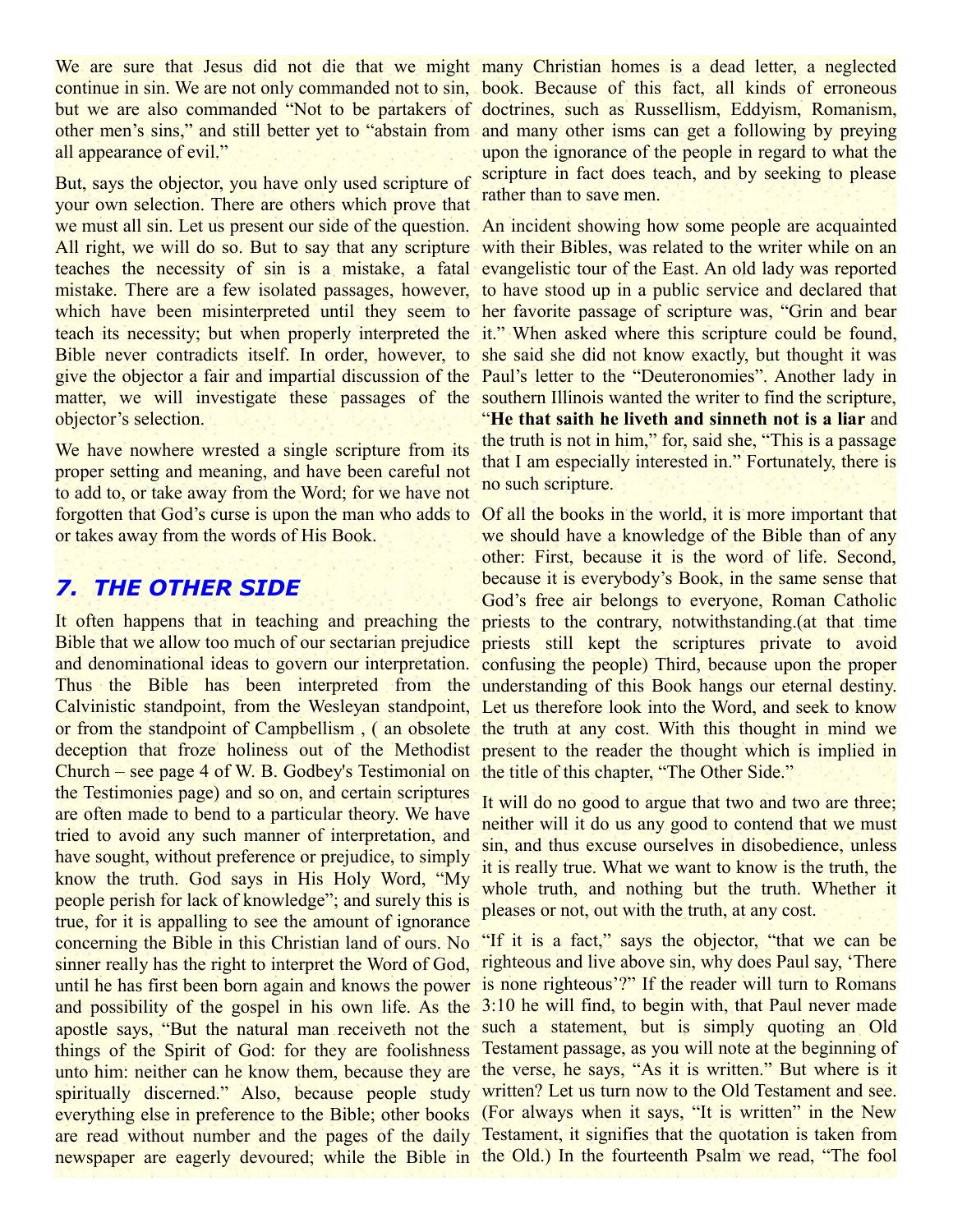hath said in his heart there is no God." You can thus swift to shed blood, cursing, miserable, and without see at once to whom the apostle refers, "the fool," peace, and yet be without condemnation? If this "they are corrupt." Who? The fools. "They have done combined catalogue of undesirables will not receive abominable works." Who? The fools. "There is none condemnation, pray tell me -what in the mind of the that doeth good." None of whom? The fools. The old objector, will it take to do so? And yet if these do proverbial saying perhaps is true, "Birds of a feather receive condemnation, then they were not in Christ will flock together." So that when you see, or rather Jesus! hear, a man taking up for, and siding in with the unrighteous crowd you may know what he is, according to the Psalmist. But back to the text again, as it is in Romans. Let us read the context, verse 11, "None that seeketh after God." So you can see that they had not become seekers after grace, much less finders; if in verse 10 Christians are meant, the same can be said of the following verses, and what a type of Christians they are. Christians without ever seeking God! Christians altogether become unprofitable, verse 12! Christians of which none are good! Christians who are deceitful, verse 13! Christians who curse, verse 14! Christians who are cruel, verse 15! Miserable Christians, verse 16! If this is a description of Christianity, to say the least, it is a very undesirable thing; and so far as the writer can see, there is not much advantage in being a Christian, over being a sinner, for it would be impossible to be worse than a Christian. But conclusive proof that these are not Christians, is to be found in verse 17.

Christian is peace. "There is no peace to the wicked" (Isa. 48:22). But they that are justified by faith have righteous." They forgot to examine this epistle further, "peace with God through our Lord Jesus Christ" (Rom. or they would have learned that, "For as by one man's 5:1). Yet those of whom it is said, "There is none disobedience, many were made sinners, so by the righteous," had never known the way of peace; they were not even backsliders, for the way of peace they had not known in the first place.

The reader must remember that the Bible is a book that condemns sin first, last and all the time.

Whenever any scripture is interpreted to condone sin, you may rest assured it has been wrested from its proper meaning; for such an interpretation would Peter's statement, "For the eyes of the Lord are over irreconcilably contradict the general teaching of the Bible. If Paul is made to refer to Christians in Romans three, he is made to contradict himself time and again be over the righteous, if there are no righteous? But elsewhere in the Word. (See Rom. 6:1-14; Rom. 8:1; Eph. 4:27; I Cor. 15:34; I Thess. 4:7, 8; Rom. 6:22; I deceive you: he that doeth righteousness is righteous, John 5:18, and others.)

We are told by Paul elsewhere that "There is therefore We have not exhausted the supply of scriptures on this now no condemnation to them that are in Christ Jesus." Is it possible that we could be without understanding, concluding thought in regard to the "unrighteous"

The distinguishing quality between a sinner and a the sand and thinks it is entirely hidden, they stick their Strange it is, indeed, that souls should prefer to wrest the scriptures to their own damnation (I Pet.3:16) rather than face the issue, and measure up to their responsibilities and privileges in grace. Such conduct is possibly due to the fact that the carnal mind is enmity against God (Rom. 8:7). What excuse has anyone to try to make such a motley crowd as is represented in Romans 3:10-17 to mean Christians, and assume, therefore, that no one can live righteous? "He that saith he abideth in him ought himself also so to walk even as he walked" (I John 2:6). Is there none righteous? Then John's record of Zacharias and Elizabeth is false, for he asserts, "And they were both righteous before God, walking in all the commandments and ordinances of the Lord blameless" (Luke 1:6). None righteous did you say? What a mistake the Saviour made in telling us of a certain class who need no repentance. "I came not to call *the righteous*, but sinners to repentance" (Mark 2:17). The unrighteous crowd forgot to read all their Bible, but, like a certain silly bird that sticks its head in faces in Romans 3:10 and think "there is none obedience of one shall many be made righteous" (Rom. 5:19). In fact, almost from the beginning of time, it will be found that righteousness was the privilege of every human being (see Heb. 11:4). If there is none righteous, the inspired statement of James concerning effectual prayer is misleading, when he says, "The effectual fervent prayer of a righteous man availeth much" (James 5:16). What is the significance of the righteous, and his ears are open unto their prayers?" (I Pet. 3:12). How could the eyes of the Lord hear John the beloved, "Little children let no man even as he is righteous" (I John 3:7).

not even seekers after God, unprofitable, deceitful, ones. We are sure this is not the standard ofsubject by any means, but we pass on with one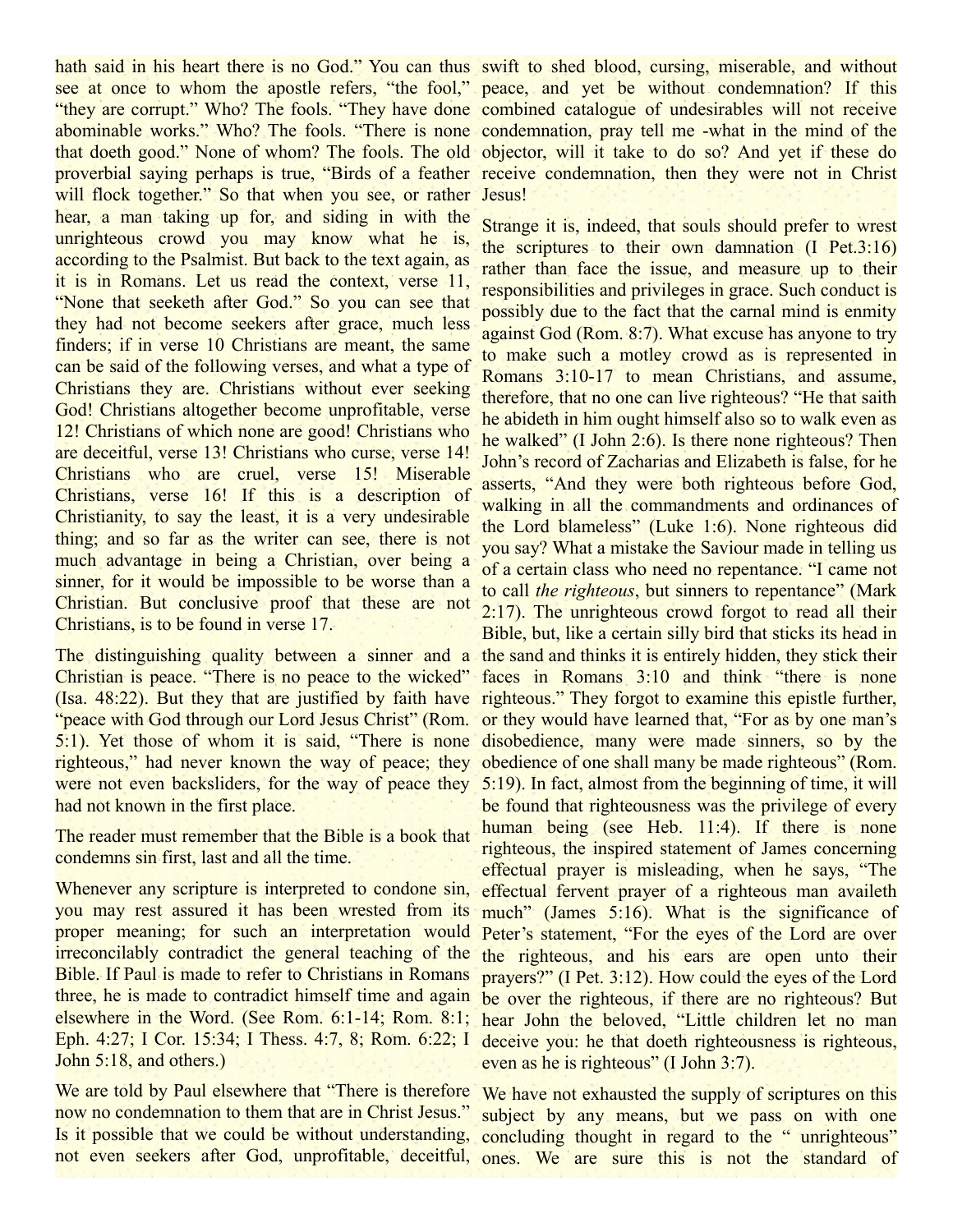Christianity the reader will want when he is dying. And of reason and experience, that pardon is complete we are indeed grateful that better things are possible. If redemption, *and that they have no further need*. "We we could have only one request in all the world have no sin to be cleansed from." If such is your granted, it would not be that we should be like these, position, "you deceive yourself," says John. Thus many but rather that we might, in the last moments of our are robbed of the grace of heart purity, either by saying life, have a testimony like Hezekiah: "I beseech thee, O we have no sin from which to be cleansed, or that we Lord, remember now how I have walked before thee in truth and with a perfect heart, and have done that which is good in thy sight" (II Kings 20:3). He did not say that he had done things he ought not have done, and failed in doing what he should have done; that he sinned every day, and so on. No, thank God, this was not his type of piety. Here is one man that could do that which was right in God's sight. But there are others who have been able also to measure up to the standard of righteous living, as you will note from the following: I Thessalonians 2:10; Hebrews 11:5, and others.

The next scripture, which we will discuss, is about as popular as Romans 3:10 with the "sin or bust" crowd, sin in the soul; and though walking in the light, and and is found in I John 1:8. This passage, however, is reconciled to God, you need the blood of Jesus Christ, often misquoted by those who seek to make it a God's Son, to cleanse you from all sin. But whatever camouflage for their sins, and is made to read, "He that you do, never try to hide behind this scripture as an saith he liveth and sinneth not is a liar," when, in fact, excuse to continue in sin. Put the scripture in its proper it really reads, "If we say that we have no sin, we place and firmly determine, by God's help, to measure deceive ourselves." This is an altogether different up to your possibilities. Do not fall in with sin; do not expression. To have sin, and to commit sin are distinct plead its cause; do not identify yourself with it; for "the and different things; one refers to sin in the inherent soul that sinneth, it shall die." sense (a natural lack of positive righteousness at birth), and the other to sin in the actual sense; one has to do with condition, the other with action. So that in reality the sin referred to here is inbred, or original sin. The context will serve to show this more definitely: "If we walk in the light." Who walks in the light? Not sinners. Christians alone walk in the light; they that are born of God and "doeth no sin" (R.V.). For no man can walk in the light and continue in a course of known, willful sin. If we walk in the light, the blood cleanseth us from all sin. Does what? Cleanseth us. Why not forgiveth us? Because actual sin has already been forgiven, and the subject for cleansing is now walking in the light, victorious over sin; but the sin referred to, which cannot be forgiven because it is *condition rather than action*, must yet be cleansed from the soul. Therefore, "if we say we have no sin' (inherent sin), to be cleansed from, we deceive ourselves; not if we say we do not commit sin (which is acts of actual sin, or sin in practice), which is forgiven, and nowhere referred to in this text. The text deals with, and has relation to, inherent sin, and not to transgression. This is exactly what thousands are doing, maintaining stoutly in spite

are completely cleansed at conversion.

John, the writer of the epistle to which we have referred, was familiar with the malady of sin; He knew its twofold nature, as recognized by every Bible student who is considered orthodox, and knew the race must be cleansed from original sin as well as to be pardoned of actual sin; must be baptized by the Spirit *and cleansing fire* as well as born of the Spirit; must be sanctified as well as justified. Hence, he is admonishing us to be cleansed. Do not stand in your own way by saying you have no sin, or need no cleansing, for unless you have been sanctified, in addition to being justified, there yet remains inherent

We pass on now to the third passage, found in Romans, seventh chapter. We will not read the entire chapter, but simply that portion of it which is misinterpreted as an apology for sin. I am always reminded, when I see the multitude trying to hide behind what they interpret as Paul's experience, of a certain passage of scripture which insinuates that the length of the bed and the width of the cover is insufficient for the occupant's comfort. So when I see the multitude seeking rest, and trying to cover up their sins with this chapter, I say, alas, for the bed is too short and the cover is too narrow.

When the chapter is properly interpreted it furnishes neither rest for the sinner, nor a camouflage for his sins. A futile attempt is made by some to prove from this chapter that Paul was a sinner by practice all his life; hence, they argue, in as much as he was wretched, and did what he would not, and was carnal, they never expect to be better than Paul.

To say the least, if these statements are a picture of Paul's experience as a Christian, they decidedly contradict his statements made elsewhere. In the sixth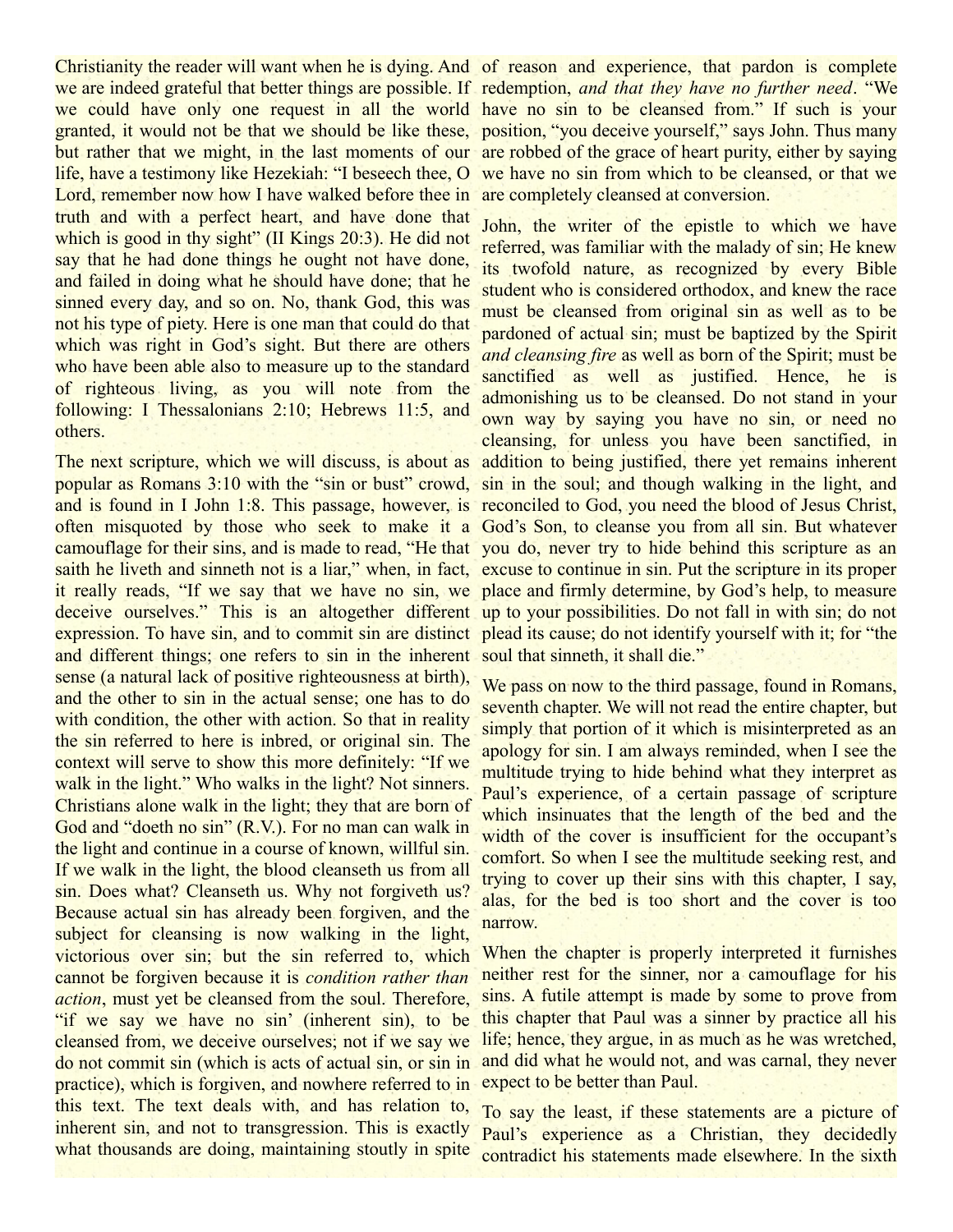chapter he is triumphant, in the seventh wretched; in hints that he possesses in this chapter. the eighth victorious, and in the seventh defeated. Such conflicting statements concerning a man's conduct, if referring to the same time in his life, would be thrown out as being unreliable testimony by any court in the world; these testimonies evidently do not refer to the experience of the apostle at one and the same time. Observe the statements in chapter seven. Verse 14, "I am carnal"; verse 15, "For that which I do I allow not"; verse 19. "For the good that I would I do not"; verse 23, "I see another law in my members, warring against the law of my mind"; verse 24, "Oh, wretched man that I am." Do these statements compare with those made in chapter six? "Reckon ye yourselves to be dead indeed unto sin"; "Let not sin therefore reign in your mortal body"; "For sin shall not have dominion over you"; " Neither yield ye your members as instruments of unrighteousness unto sin."

Even the casual reader can see that these statements of chapter six are irreconcilable with those of chapter seven. We must therefore seek the proper solution; for rest assured, when Paul is properly understood he will not contradict himself. The only logical conclusion is, of course, that he is referring to his experience and the possibilities of grace at two different times in his life; and is showing, in chapter seven, his experience as Saul, the Hebrew. The seventh chapter of Romans is a kind of parenthetical chapter, thrown into this epistle, evidently for the benefit of the Jews, for "them that know the law," as you will note in the first verse of the chapter. Here the apostle is undoubtedly relating his experience as Saul of Tarsus, and not as Paul, the Christian, as is seen from the following. In all the chapter, neither God, nor Christ nor the Holy Spirit ever appear upon the field of action; they are not factors in the struggle. From the first to the last it is I-I-I-I, myself, and so on. This is never the way Paul speaks of his experience as a Christian; he invariably and constantly recognizes the companionship of Christ renounce the law, which might appear to them as a after his conversion. Hear him, "Nevertheless I live; renunciation of their allegiance to God. As they rested yet not I but Christ liveth in me: and the life I now in the law as sufficient for justification and live," etc. "I am crucified with Christ." "For to me to live is Christ," and so on. With these and many other like statements he shows the necessity of Christ to the justification the apostle proves in chapters three, four Christian. "No man," as we once heard Dr. E. F. Walker say, "can live without a liver." The Christian's proves in this chapter, and introduces his discourse by liver is, "Christ in you the hope of glory." What is the showing that a believing Jew is discharged from his propelling power of Christianity? It is Christ in you the hope of glory. What is the secret of spiritual power? It is Christ in you. What is the secret of the victorious gospel of Jesus Christ. Undoubtedly, Paul is dealing life? It is Christ in you, whom the apostle never once here with the Jew, and is relating in this chapter his

As is plainly seen by verses four to seven, he is trying to persuade his brethren (the Jews) to accept Christ as the promised Messiah, the effective Saviour; and proceeds to demonstrate, by his experience as Saul; the Hebrew of the Hebrews — a Pharisee (Phil. 3:25), his inability to measure up to his high ideals, and privileges of grace, as made possible through Christ. As Saul the Hebrew, he was only doing what thousands of ceremonial Christians are doing today, without an indwelling Christ; *trying to be Christians without Christ*; doing those things they would not, leaving undone the things they should do; carnal, sold under sin. "Oh, wretched man that I am," he continues, and so on.

Thank God, the story does not end in this dark final. Paul has found something better than ceremonial, Old Testament, and imputed righteousness; he has found *the better way*, the new covenant, the victorious life (see Heb. 10:1-14); and climaxes his dark picture of Romans seven with the question, "Who shall deliver me?" "I thank God through Jesus Christ our Lord," says he; and proceeds further in the eighth chapter to show his Jewish brethren in Rome the benefits of Christ to their lost and ruined race. He shows that wherein the law was weak, God, manifest in the flesh, in the person of His Son, came to condemn and deliver from sin. "There is, therefore now no condemnation to them that are in Christ Jesus" (Rom. 8 1). Reader, are you living in the experience of wretchedness, or have you found blessed deliverance?

Says the distinguished commentator, Dr. Adam Clarke, in his preface to this chapter, "The apostle, having in the preceding chapter shown the converted Gentiles the obligations they were under to live a holy life, addressed himself here to the Jews, who might hesitate to embrace the gospel, lest, by this means, they should sanctification, it was necessary to convince them of their mistake. That the law is insufficient for their and five, that it is insufficient for sanctification, he obligation to the law, and is at liberty to come under another and much happier constitution, that is -of the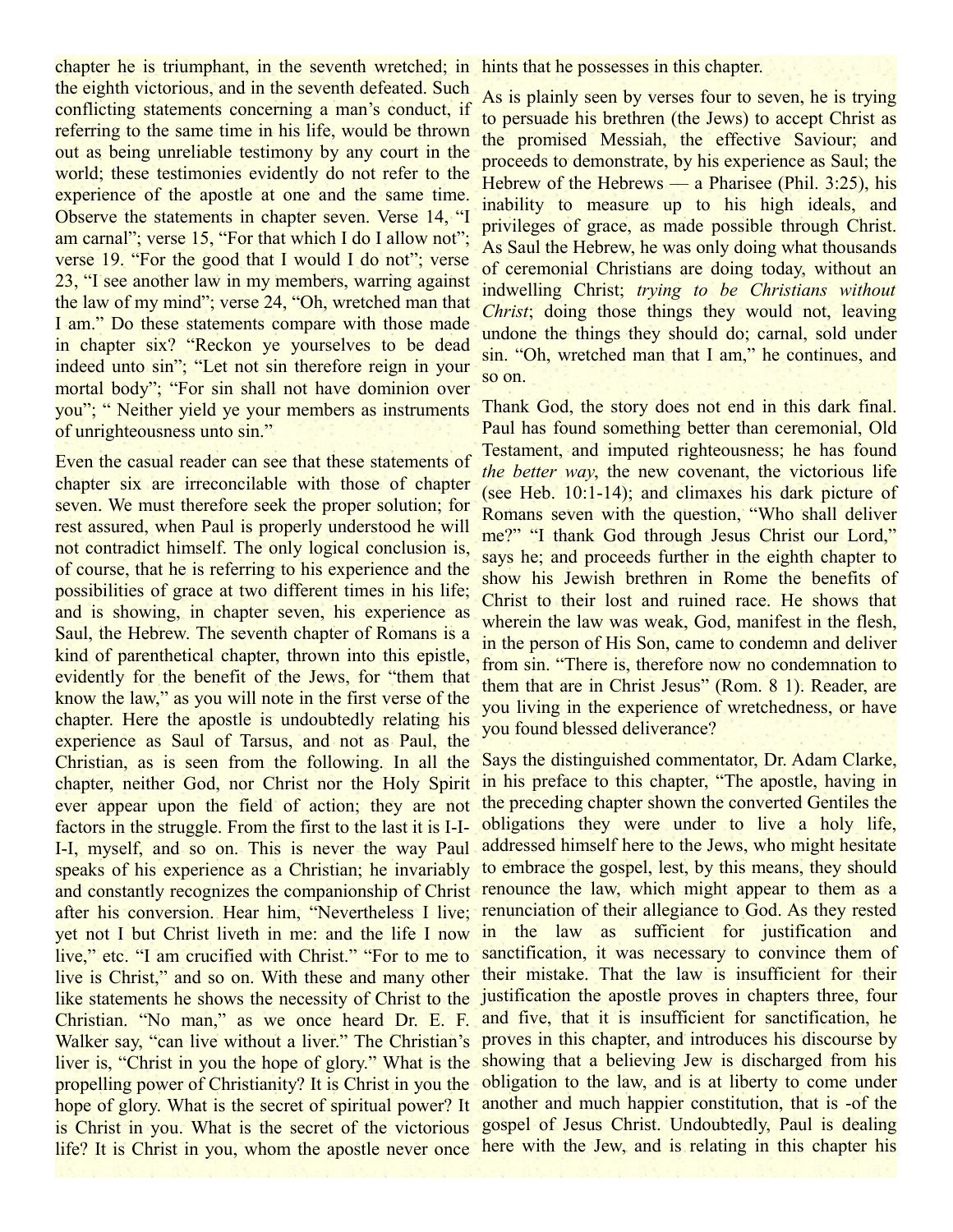experience as a Jew, a Hebrew of the Hebrews — and secret of spiritual victory. He can bring you out of the as touching the law a Pharisee. He is, therefore, seventh chapter of Romans, "O wretched man that I endeavoring to convince them of the advantages of the am," into the eighth, "There is therefore now no gospel over the law, the new covenant over the old." These differences are plainly noticeable to all Bible students, and every reader can surely discern the differences between, and advantages of, Christianity over Judaism, of the new birth over ceremonial righteousness. Nicodemus, a member of the Sanhedrin, was a devout Jew, thoroughly familiar with the customs, ceremonial and religious rites of Judaism; yet the new birth, as taught by and made possible in Christ, seemed to be an entirely new and unknown privilege to him. It would be a difficult task perhaps to determine to just what extent Old Testament piety was imputed and imparted. It would not do to say that all their piety was imputed, and that they possessed no actual quality of righteousness in any other degree, and that there were no righteous men except ceremonially; for undoubtedly there were many noble, honorable, religious characters whose fidelity to God, and faithfulness to their calling, made them to stand out on the pages of sacred history as beacons in dark places. To say the least, however, it must be generally conceded that they lived in a period of the world's history before the culmination of the great redemptive plan; and were not blest with such possibilities as are New Testament or new dispensation Christians living in the era after the tremendous New Covenant grace poured out in the Upper Room .

If the Old Testament plan could have accomplished God's full purpose concerning the redemption of man, then the new plan need not have been inaugurated. Therefore, says Paul, "For the law having a shadow of triumph in Christ" (II Cor. 2:14). Here is victory, not good things to come, and not the very image of the defeat! things, can never with those sacrifices which they offered year by year continually make the comers thereunto perfect." (See further Heb. 7:14-19; Heb. 13:9-12, and others.) These scriptures, and many others, simply show the advantages, the possibilities, and the opportunities, of the New Testament over those of the Old. The conflict of Romans seven is that of a Jew under the law, and is in sharp contrast to the possibilities of grace as shown in chapter eight.

say, "I am afraid that I can't live it." This is right, I uses the present tense to express an occurrence of can't. God never intended the personal pronoun "I" to many years ago. In relating to an audience today an live a Christian life; but, "I can do all things through experience during the Civil War, he says: "I am Christ which strengtheneth me" (Phil. 4:14). I can "be standing before Vicksburg, looking into the cannon's strong in the Lord and in the power of his might" (Eph. mouth." Not that he is at this time standing there, many 6:10). Christ dwelling in your heart, by faith, is the years having passed since the scene described actually

condemnation to them that are in Christ Jesus."

The degree of light and grace always determines a man's responsibility; do not, therefore, deny the possibilities of New Testament grace by trying to make a camouflage of Paul's testimony here of the insufficiency and incompleteness of the plan under Old Testament provision. Do not overlook the fact that Christ is able to save to the uttermost (even if you have not yet obtained this finishing work as yet). If the gospel of Jesus Christ can do no better for a soul than Romans seven, then the gospel is as great a failure in the reconstruction of character as the law, and the highest standard of Christianity is one of defeat and wretchedness, which is contrary to the entire teaching of the New Testament. Is it a fact that Christianity means defeat? Is it a fact that Christianity means wretchedness? Away with such perversions of God's purpose and plan concerning His people! Away with such interpretation of the Christian life, as would make it a helpless, hopeless life of defeat and failure, *forever trying to do the impossible!* Such an exegesis of the scriptures is the product of men who neither admire the beauties of a holy life, nor know the purpose and plan of Almighty God in regard to His people. Away with the idea that the gospel is inadequate to the needs of humanity! Away with the gospel which presents an inefficient Christ! Stand back, make way, ye false interpreters of God's holy Word, who see nothing but daily defeat and humiliation! Let the apostle be heard: "Thanks be unto God who always causeth us to

There is no Christianity without Christ. Many people phraseology. For example, a friend of the writer's often One more thought, and we are through with this passage. The objector may say that this could not be Paul's past experience, for the phraseology of the text is in the present tense. "I am carnal," not "I was carnal." "Wretched man that I am," not "wretched man that I was or used to be." This objection carries no weight, however, as it is permissible and often expedient, in illustrating a past event, in order to make the language more effective, to use present-tense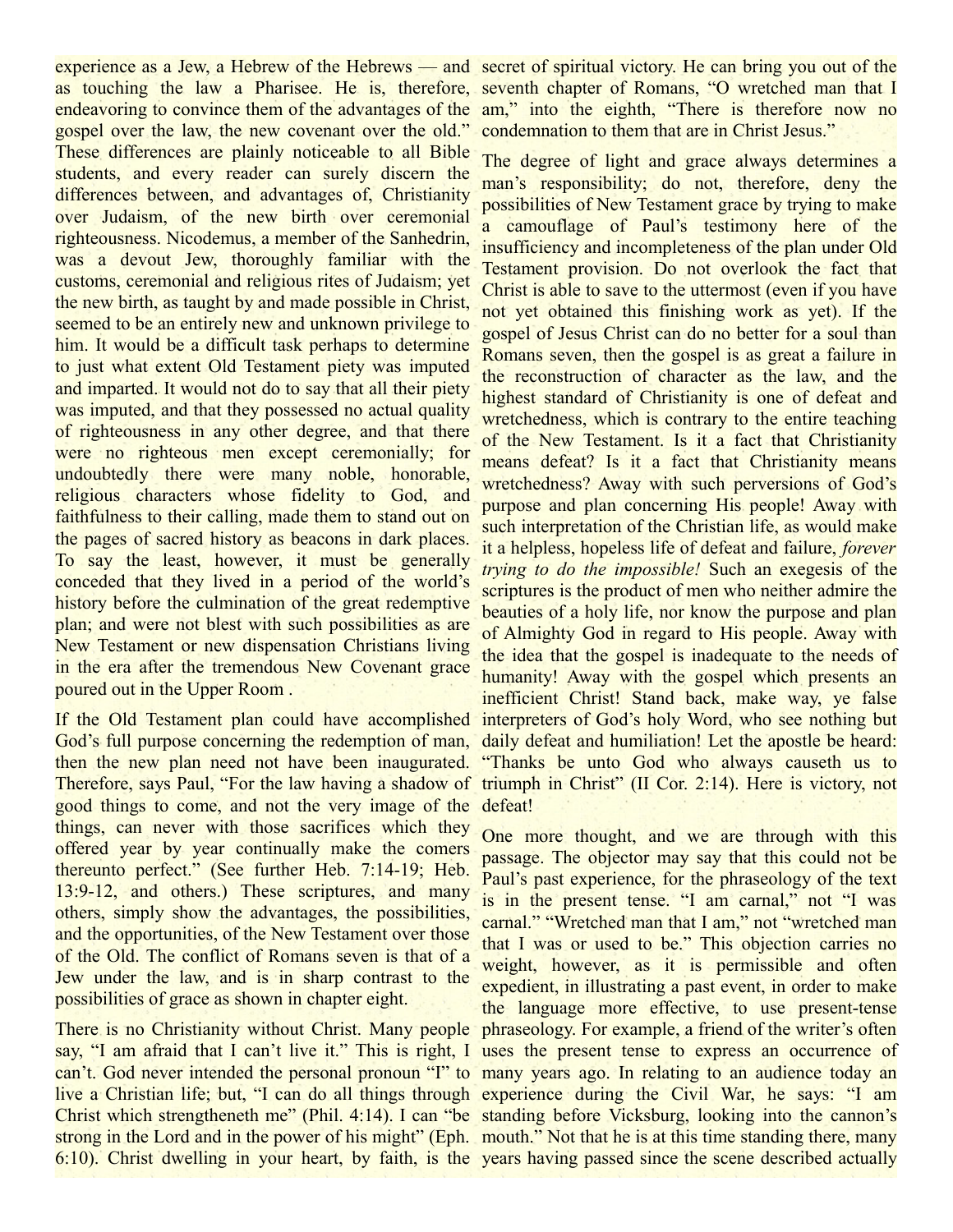took place, but he uses the present tense to make the thousand years ago, is inexcusable ignorance. description of the scene more impressive, vivid and effective. This is precisely what the apostle has done here; and while pressing this picture of his past experiences upon his hearers, he resorts to a description of the past in terms of the present in order that his appeal may be more effective. Dear reader, let us not minimize the possibilities of God's grace, but let us rather exalt Jesus as an ever-present, efficient Saviour, "able to save to the uttermost all that come unto God by him" (Heb. 7:25).

It would seem to the writer useless to continue further renders the supposition in the first clause entirely with this discussion, but because a few other isolated negatory; for if there be no man that sinneth not, it is passages here and there have been picked out by our useless to say if they sin. But this contradiction is taken "sin or bust" theologians as texts upon which to base away by reference to the original, which should be their arguments sustaining a sinning religion, we wish translated, 'If they sin against thee, for there is no man the reader to know we have not intentionally dodged that may not sin' ... the truth is the Hebrew has no the issue to present only our side of the question. We, mood to express this sense in the permissive or as an therefore, note the two following Ecclesiastes 7:20 and I Kings 8:46. These two of the conjugation Kal." The same exegesis is given scriptures seem to be a sure refuge for the persons who also of Ecclesiastes 7:20. Owing to the peculiarity of are so afraid of living above sin; and they read them the Hebrew language which seems to lack a "potential with great assurance, and congratulate themselves that mood", both of these passages translated "sinneth not" they have now at last found an unanswerable argument should be properly translated "may not sin," which is that will sustain a sinning religion, but this will be no true; there is no man that may not sin, *but there is none* new thing, for there are over six hundred religions in *that must.* the world, we are told, and most of them are the refuges of sinners. But there is only one salvation, and that saves from sin.

We could go on to say that, even admitting under the Old Testament plan that there was no man that did not sin, what right have we to measure ourselves by those who lived in the dim light of the Old Testament, "which was only a shadow of things to come"? Increased light means increased responsibilities. It is neither wisdom nor piety, therefore, to try to dodge the issue by seeking out and misinterpreting an Old Testament scripture in an effort to justify ourselves for coming short of New Testament privileges. Undoubtedly, the New Testament standard of piety is much in advance of the Old, as will be seen by the general order of the teachings of Christ. In the Old Testament it was "an eye for an eye," in the New, "love your enemies"; in the Old, "thou shalt not kill," in the New, "he that hateth his brother is a murderer"; in the Old, "thou shalt not commit adultery," in the New, "He that looketh upon a woman to lust after her hath committed adultery with her already in his heart." For a man, in the light of the gospel of Jesus Christ, to try to justify himself in sin, by comparing himself with those living in the light that humanity had three

But to the text, what is its solution? The truth of the matter is that both of these texts are mistranslations, and both from the same cause. The reader of the Bible well knows it is God's Book', given by divine inspiration, but that the translation from the original languages of Hebrew and Greek were made by human hands only, hence the error in both cases. But why the mistranslation? "Because," says Dr. Adam Clarke, concerning I Kings 8:46, "on this verse we may observe that the second clause, as it is here translated, scriptures, option; but to express this sense it uses the future tense

> Thus the proper translation, like the morning sun clears away the fog, lightens the truth, and sweeps away every subterfuge for sin.

> One more scripture, and we will conclude this chapter. Matthew 19:17. Here the objector has reached the climax, for presumably he has listed the Saviour on his side. Surely Jesus would not misstate the case, yet He says: "None good but God." Why do so many people try to wrest one passage of scripture from its proper meaning and give it an interpretation that is flatly contradicted by a hundred other passages? How does it happen that of all other scriptures, that teach the possibility of being good, they happened to find this one? Why did they not call our attention to Matthew 12:35: "A good man out of the good treasure of the heart, bringeth forth good things," etc.? Why did they not find Acts 11:24, "For he was a good man full of the Holy Ghost and of faith"? Or why not look upon John 5:28, 29 as an incentive to better living, "Marvel not at this: for the hour is coming, in the which all that are in the graves shall hear his voice, and shall come forth; they that have done good, unto the resurrection of life," etc. Or why not face the issue like a man, with Paul's admonition to Timothy as an incentive? "Thou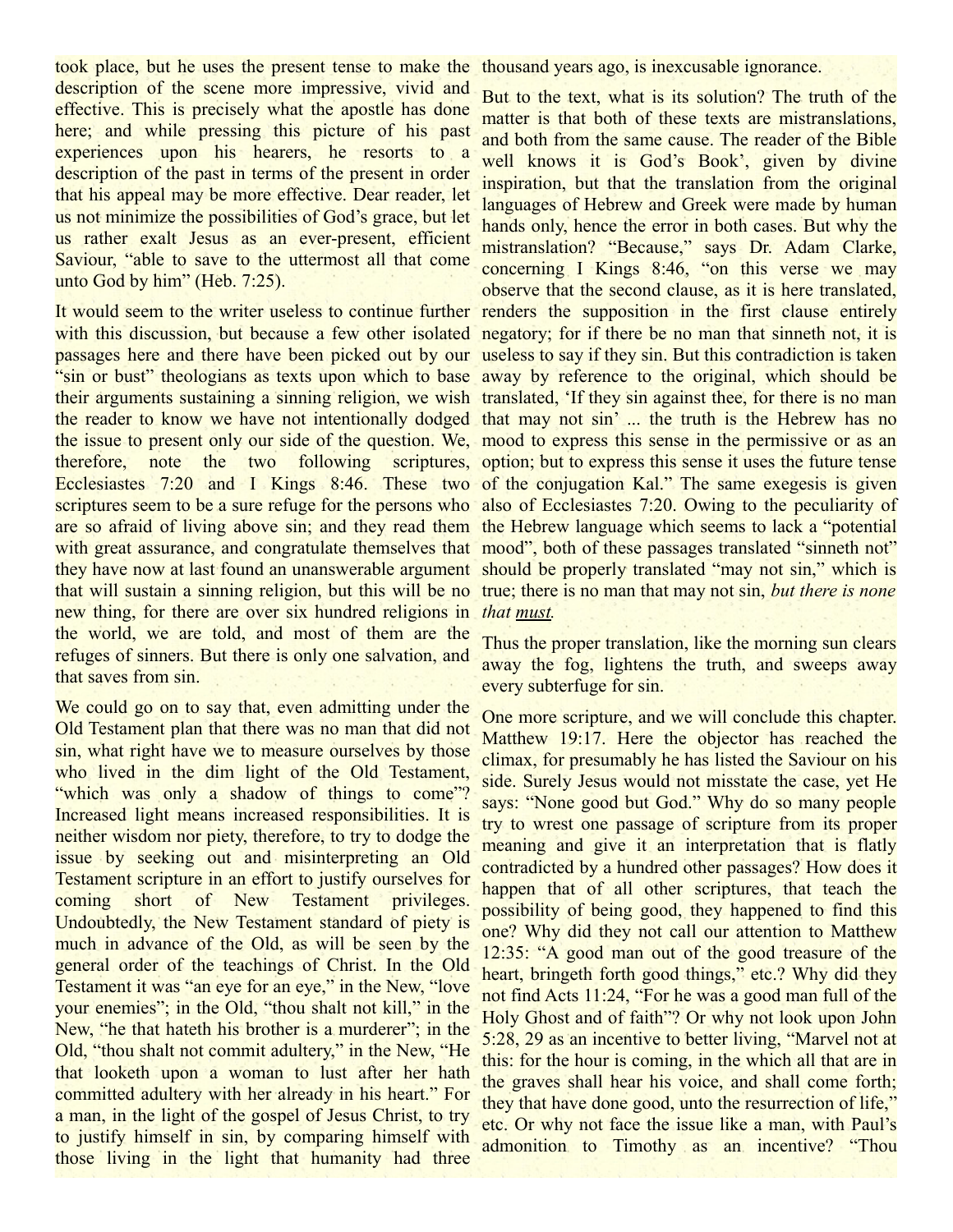therefore endure hardness as a good soldier of Jesus never read what the Master had to say about this same Christ" (II Tim. 2:3). There are many, many other crowd. Listen! "Except your righteousness shall exceed scriptures which teach both the advisability and the righteousness of the scribes and Pharisees, ye shall necessity of being good. How did it happen that these in no case enter into the kingdom of heaven" (Matt. were all missed, and the objector happened to lodge in 5:20). Why should a preacher of the gospel want to Matthew 19:17? The reason is obvious he is seeking to compare a Christian to a set of malicious Pharisees, justify himself in his sins. Other scriptures, however, whose hearts were filled with hatred instead of love, are too plainly against him, for him to carry out his and who were even then trying to trap the Master that purpose, and inasmuch as these do not teach what he they might destroy Him? An individual must certainly wants to believe, as a drowning man would grasp at a be hard pressed for some grounds upon which to justify straw, so he seizes this scripture, perverts its meaning, himself in his sins to resort to such perversion of the and tries to shirk his responsibility before God.

But, alas! This passage, like all others when wrested Let us say in conclusion, that no scripture, properly from their proper meaning, fails to justify them in their interpreted will ever justify a soul in sin. Upon this sins. Undoubtedly, the goodness referred to in the text question hinges our eternal destiny; it will, therefore, is absolute or infallible goodness, and it is true no pay the reader to weigh the matter well, and to know mortal is absolutely good. God alone has absolute the truth. It is better to be sure than to be sorry. "He goodness; He only is fundamentally and infallibly that saith he abideth in him ought himself so to walk, good; and, in this sense, He is the only source of good. even as he walked" (1 John 2:6). "For even hereunto We, the children of men, are "by nature, the children of were ye called; because Christ also suffered for us, wrath"; and "all have sinned and come short of the leaving us an example, that ye should follow his steps; glory of God." There is no one who is naturally good, who did no sin, neither was guile found in his mouth" none but God. All our goodness is derived goodness, (1 Pet. 2:21, 22). goodness that comes from God. Just as the moon has no light in itself, and could not shine if it were not for the sun from which it derives its light, so, no person in the world is good, in and of himself, except God; and As a conclusion we now approach the grave results, or all our good comes from Him. Probably this is the very consequences of sin. We cannot attach too much lesson that Jesus wanted to teach this young man, importance to the question of sin and how to deal with whose goodness up to this time seems to have it. It is the element in life that settles our eternal consisted chiefly of what he had done, rather than what destiny for happiness or misery, life or death, heaven or God had done for and in him.

This truth is more definitely brought out in the revised version, which, instead of reading "none good," reads "one there is who is good." If this passage could be interpreted so as to mean there were no good people in the world, it would contradict the entire purpose and plan of salvation, and leave us in hopeless despair, with a future too dark to contemplate.

A preacher of the gospel once stood outside the tabernacle where the writer was preaching "Jesus as a sufficient Saviour and able to save to the uttermost", and as he puffed his cigar (so we are told) said, "He that is without sin let him cast the first stone." And thus, in his ignorance, and lost in the fog of his cheap The sooner the human family looks upon sin as the cigar, he could not distinguish the difference between a horrible malady that it is; the sooner we will have a New Testament Christian, and a crowd of Pharisees, proper conception of its inevitable consequences, and with malice, envy, hatred and murder in their hearts. the sooner will we be made to see that it is no essential These are the ones to whom this language was part of Christian character; and that God desires and addressed. Perhaps the distinguished clergyman had demands us to break with it here and now.

Bible.

#### *8. CONSEQUENCES*

hell. And though many treat it with levity and indifference, yet it is destined to be the deciding factor in their lives, for good or bad, wealth or woe, joy or sorrow both here and hereafter. Of all questions in the world that need our careful, prayerful and earnest consideration, there is none equal in importance to the sin question.

I care not what the duties or responsibilities or problems, which the reader must face may be, it is safe to say that no one of them, or all of them combined, equal in importance the matter of properly settling the sin question, upon which hangs the destiny of our immortal souls.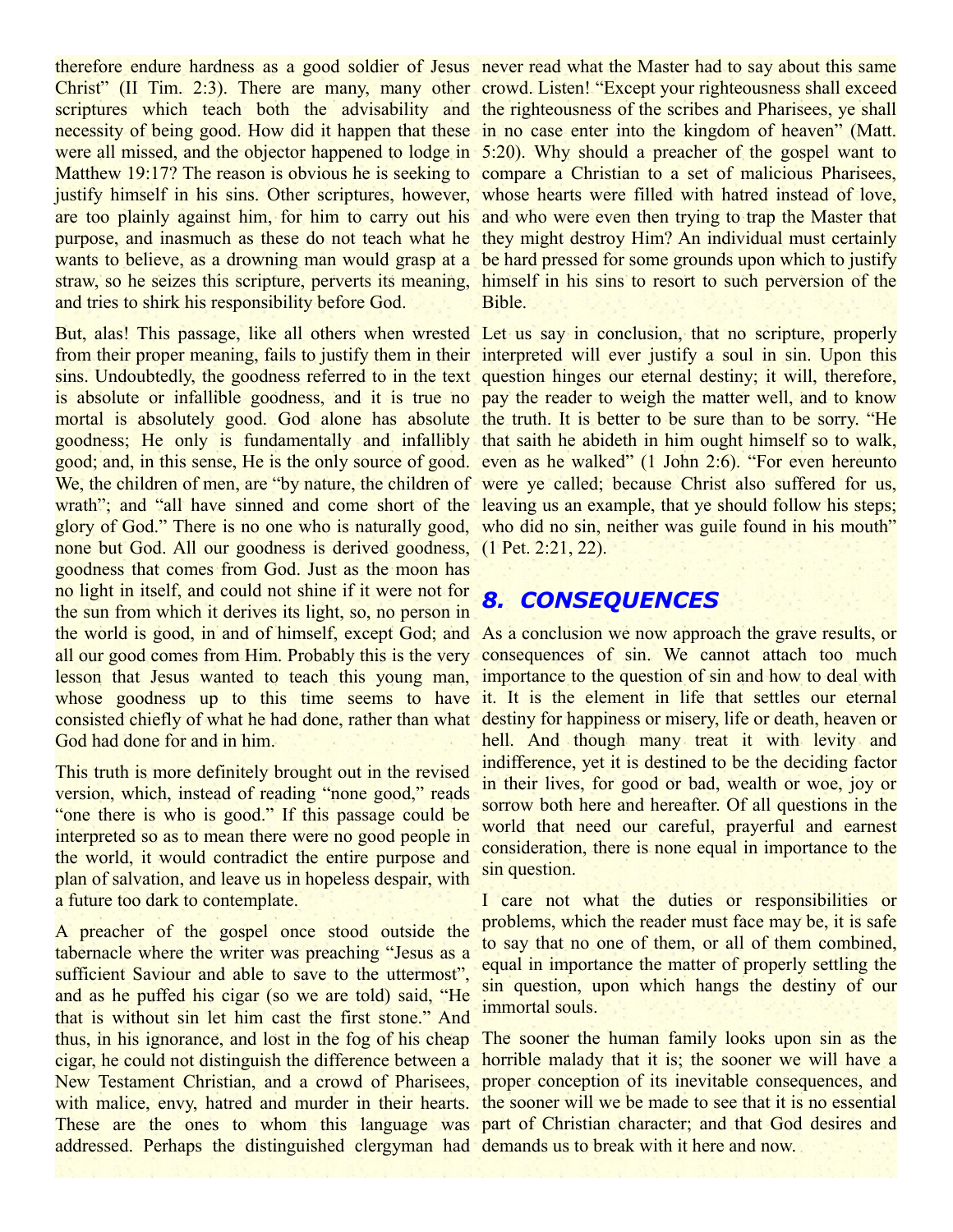is the author of every sorrow in the world; it inspires himself in business with an unbeliever. He is saved every lie; it is behind every evil plot; it is the himself, perhaps, but has heaped upon himself many propelling motive back of every wicked act; it seeks to unnecessary burdens; he is reaping what he sowed. The obstruct every move for the betterment of mankind. If same may be said in domestic life; homes broken, lives there is a man killed, sin is at the bottom of it; if a bank saddened, though the past is forgiven, they are saved at is robbed, sin is at the bottom of it; if there is a girl great needless cost to themselves. They are reaping betrayed, sin is primarily the cause of it. It promotes all what they sowed. Here again is a man who deferred evil, and seeks to hinder all righteousness, wherever it salvation until late in life, and would now give is tolerated. If there is a move on to further civic anything he possesses if he could adjust matters that righteousness, sin opposes it. If there is a campaign on have now passed beyond his power; yet he himself is to save souls, sin obstructs it in every possible way. It saved though as by fire and is suffering great loss. mars our happiness here; it mars our health here; it What is the matter? He is reaping what he sowed. mars our usefulness here, and damns our immortal souls hereafter. Surely when we see its dire results on every hand, we would think no self-respecting or decent person would ever want to be identified with it. But, alas! Here they are in great numbers, and worse yet, they are not atheists or infidels, but those who claim to be the *devout followers* of Jesus Christ; those who frequent the places of worship, and go away with the gospel of life and death still ringing in their ears. They are the ones who, in their mad pursuit of fun and frolic, act as if they had never heard the sacred declarations of God concerning the inevitable results of sin; as if "The soul that sinneth it shall die," "The wages of sin is death," "Be sure your sin will find you out," "Whatsoever a man soweth that shall he also reap," and many other like statements had no relation whatever to them, or their sins.

In fact, you would think by their conduct that they had received a special revelation from God assuring them that all such statements had to do with others only, they themselves being by special divine favor exonerated.

certain than the consequences of sin. No man can sin spiritual world are of less magnitude? The same God and escape the result of his disobedience. God's whose law says that fire burns, also says, "The wages declaration, "Whatsoever a man soweth that shall he of sin is death." We have abundant reasons, in fact, to also reap," in His infallible truth; and the only sure way not to reap the result of your sins, is not to sin.

If you do not want to reap, you must not sow. An erroneous idea has gone out in some places in regard to But you say, "Are there no exceptions to the rule?" reaping. Some seem to think that they can continue in There are none in the natural, therefore, we should sin as they wish, and then, when finally pardoned, expect none in the spiritual. Let us illustrate: The law escape the reaping. This is a great mistake. One of of gravitation says all matter is drawn to the earth. God's unchangeable laws is that what we sow we shall Yonder is a child innocently playing near a third story also reap; and so it is. True, pardon does spare us from window. It suddenly, in looking over the sill, loses its the condemnation of hell; but there are thousands of balance and topples headlong to the pavement below. Christians who are unquestionably saved from hell and The child is innocent; God is love; yet He does not its terrible retribution; *yet they are reaping what they* suddenly reverse the order of His law and save the

Who can describe the appalling consequences of sin? It *have sown*. Here is a man who unequally yoked

Observe this in the very laws of nature. There are certain laws in the natural and physical world which cannot be broken without consequences. For illustration: There is a law in the physical world which says that alcohol intoxicates. The only way, therefore, to avoid being drunk is to never to drink alcoholic liquors. There is a law in the natural world which says that fire burns. No one disputes this, and every intelligent person governs himself accordingly? Why? Because he knows that to break these laws means to suffer the inevitable result. The only sure way not to get burned is to keep out of the fire.

Be it known to the reader that there is nothing more any reason to believe that His laws in the moral and There is, again, a law in the natural world which we call gravitation. This laws says that all matter is drawn to the center of the earth. Do you doubt it? Go yonder to that precipice and leap off, and see whether you will ascend or descend. You well know that you will go down. Why? Because the law of gravitation has so declared it. If the majesty of God's laws is such in the natural, material, and physical world that they cannot be broken without an inevitable consequence, have we believe that His moral and spiritual laws are as rigid and firm as to consequences, as His natural and physical laws.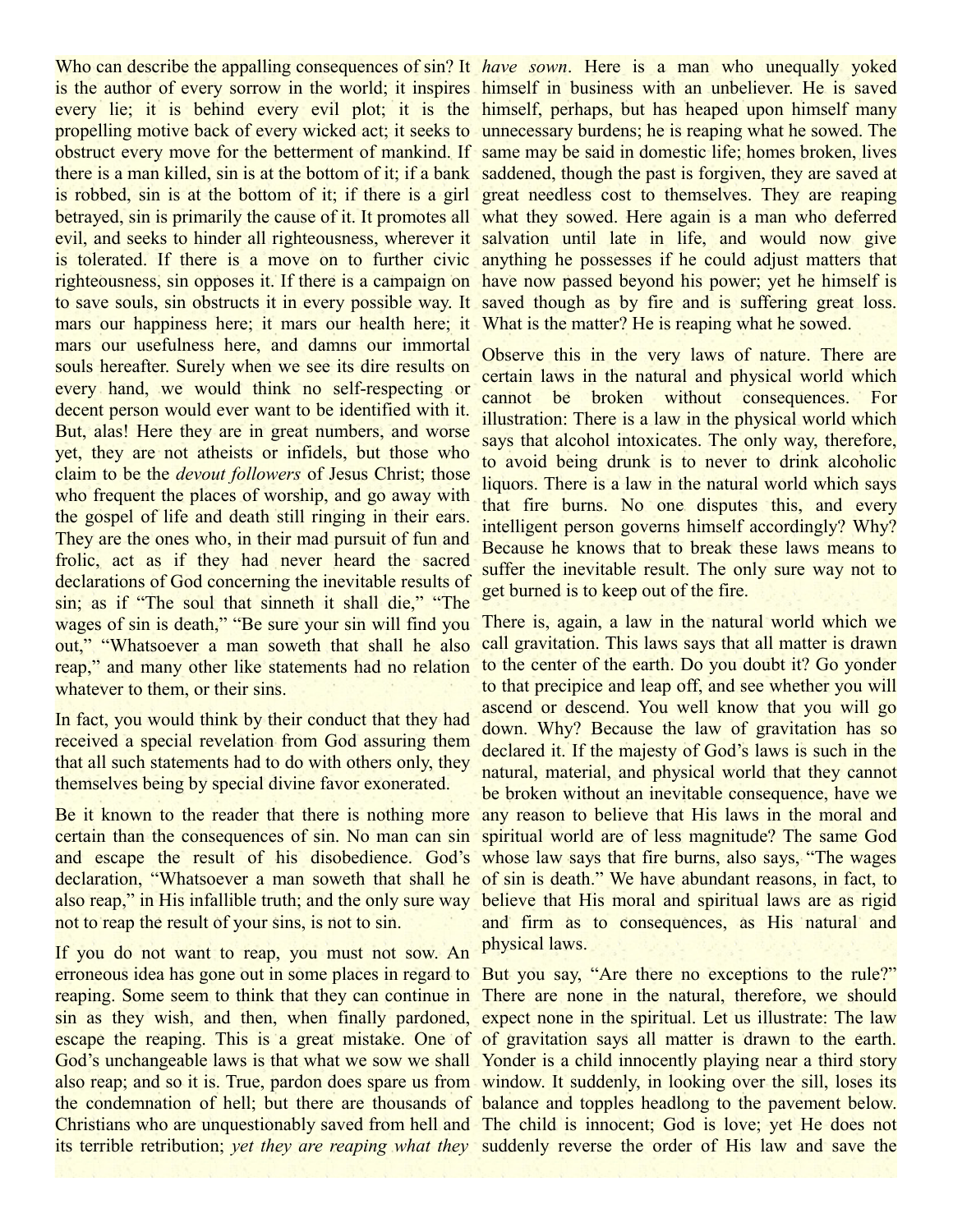child. The majesty of His laws is such that they cannot your unbelief, that you are willing to risk the destiny of be broken. If they could, we might expect almost your immortal soul? Upon what ground do you fly into anything, in fact we might get up some morning to find the face of the plain statements of God's Word, and that ice would burn, and fire freeze, and so on.

His spiritual laws are equally majestic, and cannot be broken without the inevitable consequences.

Hence, "the wages of sin is death." And just as certainly as water drowns, and fire burns, and gravitation crushes, just so surely does sin produce death and inevitably means hell. In fact, God does not say that "The soul that sinneth, he will kill," but "The soul that sinneth it shall die"; that is, sin itself will produce death. Just as if I should give a man a dose of poison, I would not need to kill him, the poison itself would produce the death, and upon the same principles sin produces death, physically, spiritually and eternally (the second death, Rev. 20:14). Hell is the inevitable consequence of sin; and there is no respect of persons. Let us see. Did God spare Adam? Did He spare those before the Great Flood? Did He spare Sodom? Surely, It is true that not always is the consequence of sin if His commandments could have been broken and manifest here, but if not here, it is sure to meet you disregarded without a consequence He would never hereafter. "Be sure your sin will find you out." Men have suffered His Son to die. But listen to the words of seem to think that because retribution is delayed, it is Holy Writ: "For if God spared not the angels that canceled. As the wise man thus expresses it, "Because sinned, but cast them down to hell, and delivered them sentence against an evil work is not executed speedily, into chains of darkness, to be reserved unto therefore, the heart of the sons of men is fully set in judgment ... the Lord knoweth how to deliver the them to do evil" (Eccles. 8:11). Delayed punishment godly, out of temptations, and to reserve the unjust likewise makes men reason that because wicked men unto the day of judgment to be punished" (II Pet. 2:4- flourish, live in luxury, and die in plenty, God will not 9).

Need we picture the first pair driven from that beautiful garden for one offense? Need we show you a world in the midst of one great deluge, the remnant of a Godforgetting, sin-loving multitude of human wretches, scrambling to, and scaling the mountain peaks, vainly trying to escape the consequence of their sins, until the last miserable sinner is drowned in the midst of a sea that knows no shore? Need we picture for you the wicked, bragging, scoffing inhabitants of Sodom, as, horrified in the midst of God's awful judgments, they run out into the streets to find the heavens on fire, and raining everlasting burnings upon them in terrible consequence of their sins? Need we call your attention to the doleful cry that comes from the blackness of outer darkness for "water to cool my tongue"? Does not that pitiful cry touch your flinty heart? Reader, do all these facts from the pages of God's Word mean The dreadful consequences of sin are further seen in its nothing to you? Do they not make you think of the hypnotic power to persuade men to wait until the last jeopardy of your soul? Oh, but you say, I do not minute, or the hour of death, for repentance. And thus believe them. Exactly. And upon what do you base the terrors of the law, the threatenings of Sinai, the

wrest the scriptures to your own destruction? As surely as righteousness is rewarded with heaven, just so surely is sin punished with hell.

But the consequences of sin are not always shoved off into hell. There are visible evidences of its dire results here and now. Its hypnotic and deceptive influence is seen every day. Why do men cleave to that which mars their happiness here, and proves their destruction hereafter? Why will they insist on serving him who at present tempts, but will soon torment them? Why will they prefer wrong to right, darkness to light, the devil to God, and hell to heaven? There is but one answer. They are not themselves. Sin has perverted their Godgiven sense of right and their ability to discern that which is their best and highest good, until they are used for their destruction instead of their salvation.

unsheathe the sword of His vengeance hereafter, because He has not done so here. These men Satan has made his greatest ally in beguiling and keeping others in darkness, they flatter themselves that somehow, eventually, they will miss retribution, miss hell, and miss an awful eternity. They say, "Others may reap but not us, others may die but not us," and thus they continue in sin. But, alas! They are doomed to an awful awakening, for, like a miserable criminal upon whom judgment is passed, and who is waiting for the day of execution, so they are under judgment, and it is only a question of time until the full penalty of a broken law must be met. Then it is that the Almighty will unsheathe His sword of vengeance, as despised mercy, abused justice, the broken law, and rejected love, all stand before them in awful accusation, and demand that the penalty of the broken law be executed.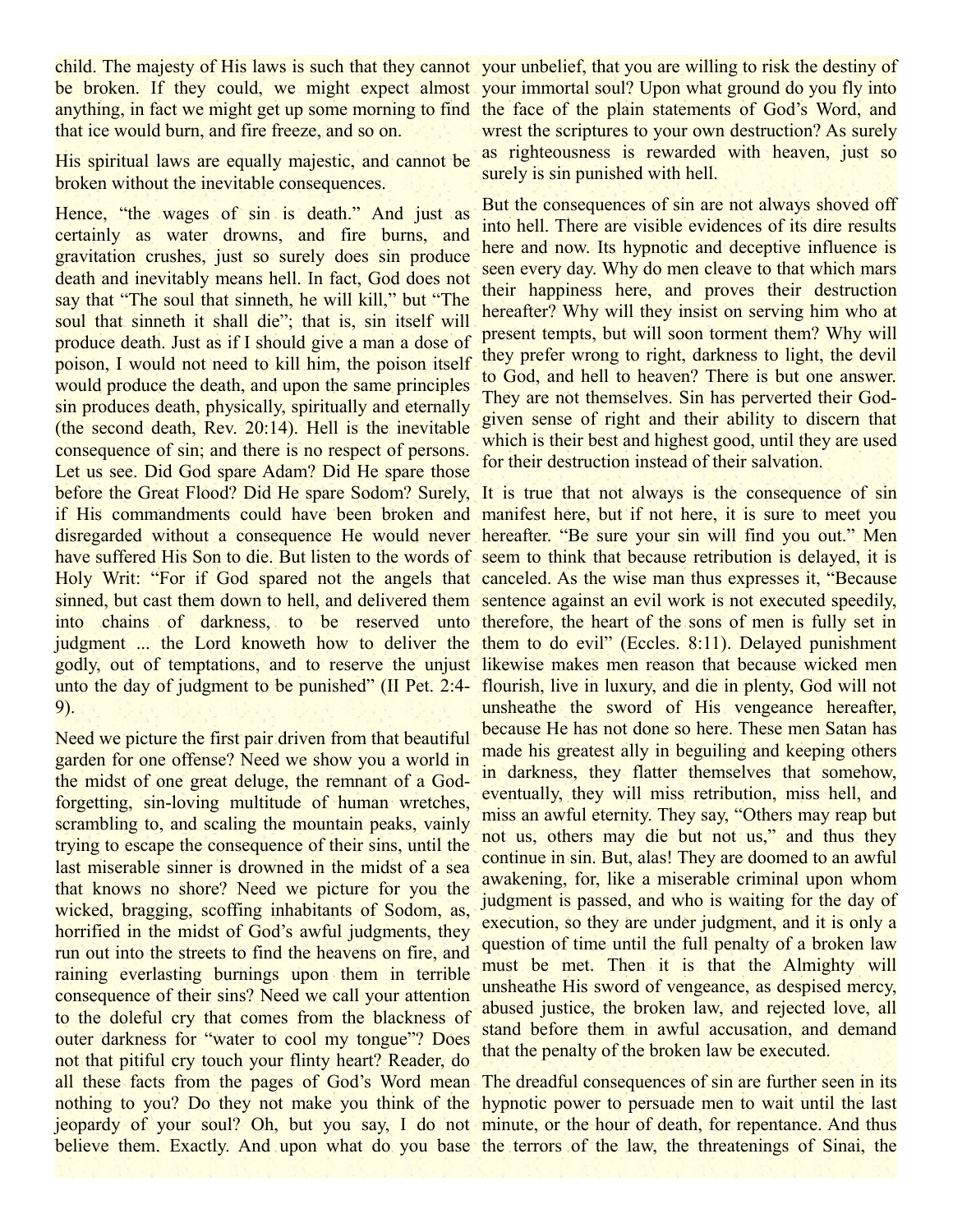bottomless pit, the gnawing worm, the quenchless authority, go unnoticed. There must be law in the flame, the weeping and wailing and gnashing of teeth, universe, and it must be enforced and in the end the all mean nothing to them because they are deceived, guilty must suffer." There is only one way to escape and believe there is plenty of time and that there is no the punishment of God and that is to be found in danger, for they can repent and be saved any time they repentance and faith in the Lord Jesus Christ. Oh, that care to do so. So that in reality their main business is men would make haste to repent! "Now is the accepted not to quit their sins and live for God but merely to time, now is the day of salvation." time their repentance so as to avoid the hand of retribution being laid upon them. If men can just be shrewd and quick enough to do this it will be all right with them. They will have enjoyed the pleasures of sin, and then reaped the rewards of righteousness!!!

But, alas! We cannot repent at our own discretion. Sin sin. "Sin and mortality are native nothingness." Says has so estranged us from God that no man can come to Mrs. Eddy, that blind leader of the blind, "Sin, sickness the Father except he be drawn by the power of the and death, are a belief only." Such nonsense! It Holy Spirit (John 6:44). No man can repent until he is reminds us of what a friend once said of this miserable first convicted of his sins and his need. This is the cult. "It reminds me of a guinea pig," said he, "for a office work of the Holy Spirit (John 16:8). Add to these guinea pig is neither guinea nor pig, so with Christian and other like scriptures such declarations as the Science (Scientology), it is neither Christian nor following: "My Spirit shall not always strive with science. If there is no sin, what was the object of man," and "Seek ye the Lord while he may be found." Christ's mission? (Matt. 1:21; I John 3:8). What is the There is but one sensible and logical conclusion, and meaning of such scriptures as I John 5:17; Romans that is that we must seek God when His Spirit is 6:23; Romans 6:11-14, and many others which we striving with us, and while He may be found. The very have neither the time nor space to cite here? If there is fact that the old prophet says, "while he may be no sin what is it that makes men rebel against holy found," shows that there is coming a time when He living? If there is no sin, what is it that has filled our cannot be found.

God pity the people in whom sin has so predominated as to rob them of their God-given and inherent right of a chance to make heaven their home.

Another evidence of the consequences of sin may be seen in the fact that God has a government; and in order to have a good government He must have laws, but in order to have laws that are effective He must have penalties attached to them. It often happens that in this life justice is defeated because of certain influences brought to bear, one way or another, upon the case. But not so at God's bar of judgment; everything there shall be revealed, and He "will judge the world in righteousness." One writer in regard to this says, "God must maintain His own character; He cannot look upon sin with indifference. No honest sheriff can pass men unnoticed whom he knows to be guilty of willful and constant violation of the law. No true judge can release those without punishment who have been proved guilty at his bar. No jailer can afford to open his prison doors and let the guilty go unpunished. A holy God cannot let individuals, communities and nations, which trample upon His They appear to have no concern regarding their souls, commandments, reject His mercies and defy His but danger of immediate death brings the most arrogant

Manifest as are the results of sin on every hand, it would seem almost impossible to think that anyone would have the audacity to deny it. Yet I hear the pitiful dupes of Mrs. Eddy's false and fatal exposition of the Bible, advocating that there is no such thing as jails, our asylums, our alms-houses? What is it that makes that army of drunkards, that army of libertines, that army of aristocratic God-forgetters, tramp, tramp, tramping on their way to the land of endless death? Is all this only "native nothingness"? Can we not observe the consequences of sin all about us? Lo, it is here; its dire results can be seen on every hand, the daily papers are full of it, the Bible pictures its results in no unmistakable terms, while the entire human family have felt its heavy hand upon them.

Its present results can further be seen by the fact that it produces guilt and condemnation wherever it goes. We would not say like some that "there is no pleasure in sin," for we do not believe that this is true. If there were no pleasure in sin, Satan would have no pull on humanity. But its pleasures are only temporal (in this fleeting and temporary world) and are more than offset by its consequences, its remorse, its shame, its guilt, and its condemnation. Many sinners try to appear happy; but in the still hours of the night, when they are alone, and conscience has a chance to speak, then it is that they are reminded of their great need.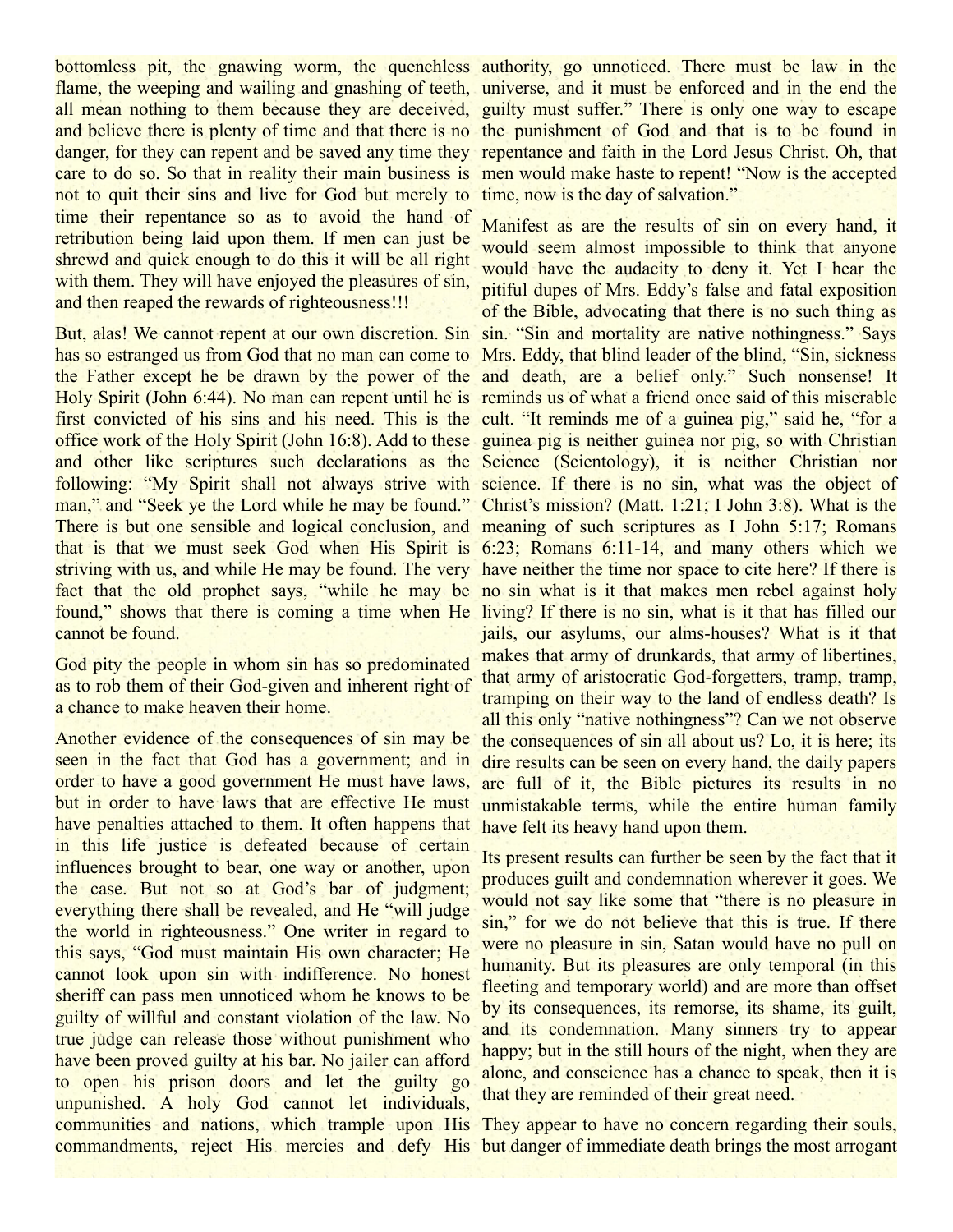and proud to their knees. Oh, who can picture a man It was Jesus who said, "Fear not them which kill the with the weight of sin upon his conscience? A man body, and are not able to kill the soul, but rather fear with a clear conscience is always master of the him which is able to destroy both soul and body in situation. But a man with a guilty conscience though he hell" (Matt. 10:28). "These shall go away into be a king, yet is but a slave.

Says Rev. Mr. Smith, the eminent Presbyterian divine, "God has annexed two great evils to every sin in opposition to the pleasure and profit of it; to wit, shame and pain. He has by an eternal and most righteous decree, made these two the inseparable effects and consequences of sin. They are the wages assigned it by the laws of heaven, so that, whosoever commits it ought to account shame and punishment as belonging to him by rightful inheritance; for it is God who has joined them together by an irreversible sentence and it is not in the power or art of man to put them asunder." Certain it is that many illustrations of this truth could be given, from both sacred and profane history, which we have not the space here to relate, such as David, Joseph's brethren, Haman, and others.

Retribution always follows sin; if it does not catch the sinner here, it will hereafter. "Some men's sins are open beforehand, going before to judgment, and some men they follow after" (I Tim. 5:24), and "But he that doeth wrong shall receive for the wrong which he hath done: and there is no respect of persons" (Col. 3:25).

But finally the consequences of sin are not confined to this world; and scenes more terrible, and retribution still greater than any yet encountered in this world, await the sinner in the future. Just what these will be we can only know by what God has been pleased to reveal to us in His Word.

Human speculation and supposition in this matter are absolutely worthless. God alone knows, and His word only, is authority. Thousands are glad to tell you what they think and believe, and imagination is allowed to run to the extreme. Opinions, varied and abundant, are given freely. What we may believe in the matter, however does not alter the case. We are apt to consider our feelings in this matter to such an extent as to allow them, rather than the Word of God to shape our convictions; thus many people believe, and argue, and contend that there is no hell; partly because it is not what they care to believe and it is not palatable to their taste; thus the revealed truth is discarded and ignored and is substituted with what they want to believe rather than what they ought to believe.

If there are no consequences of sin then many of the annihilates anything. statements of Jesus Christ are meaningless.

everlasting punishment, but the righteous into life eternal" (Matt. 25:46). Hear the apostle, "How shall we escape, if we neglect so great salvation?" (Heb. 2:3). Escape what? What do these scriptures and many others signify if they have no reference to the consequences of sin? How ridiculous to talk about heaven as a place where the righteous will be rewarded, and yet deny hell -the place where the wicked will be punished. If there are no grave consequences to sin, why pay such an infinite price to redeem us from it? If there is no hell, in which to suffer the consequences of sin, there is no heaven in which to reward the righteous. The only reason in the world we have for believing there is a heaven is because it is revealed in the Bible; and yet the same Bible that reveals heaven also reveals hell, as a terrible and awful certainty for sin.

It is wonderful how sin will blind and prejudice a man, so as to cause him to close his eyes to unmistakable evidence, because that evidence does not happen to reveal what he wants to believe.

For illustration: A man dies testifying that angels have gathered at his bedside to escort him to the land of bliss, that he hears the sounds of heavenly music, and so on. Every member in this man's circle of friends will believe his testimony; and they delight to call attention to his victorious and triumphant death. Nobody questions his being rational, and in his right mind, but let the same man die, and testify that devils are standing at his bedside, waiting to drag his soul down into the darkness of hell, and immediately they all begin with one consent to make excuse; he is delirious, he is not rational, it is the effects of medicine, he is hysterical, and so on. Why accept the testimony of one and repudiate the testimony of the other? If both are rational and in their right mind, both testimonies are of equal value, and equally true.

But what is the final consequence of sin? It is hell! Then, what is hell? Is it annihilation? Is it the grave? Is it present consequences only? We have not the time or space to discuss this matter here, though abundant reasons could be given, as well as scripture proofs, which show conclusively that hell is not one of these, nor all of them combined. In fact, we doubt if God ever

If He did, He would likely have in mercy annihilated